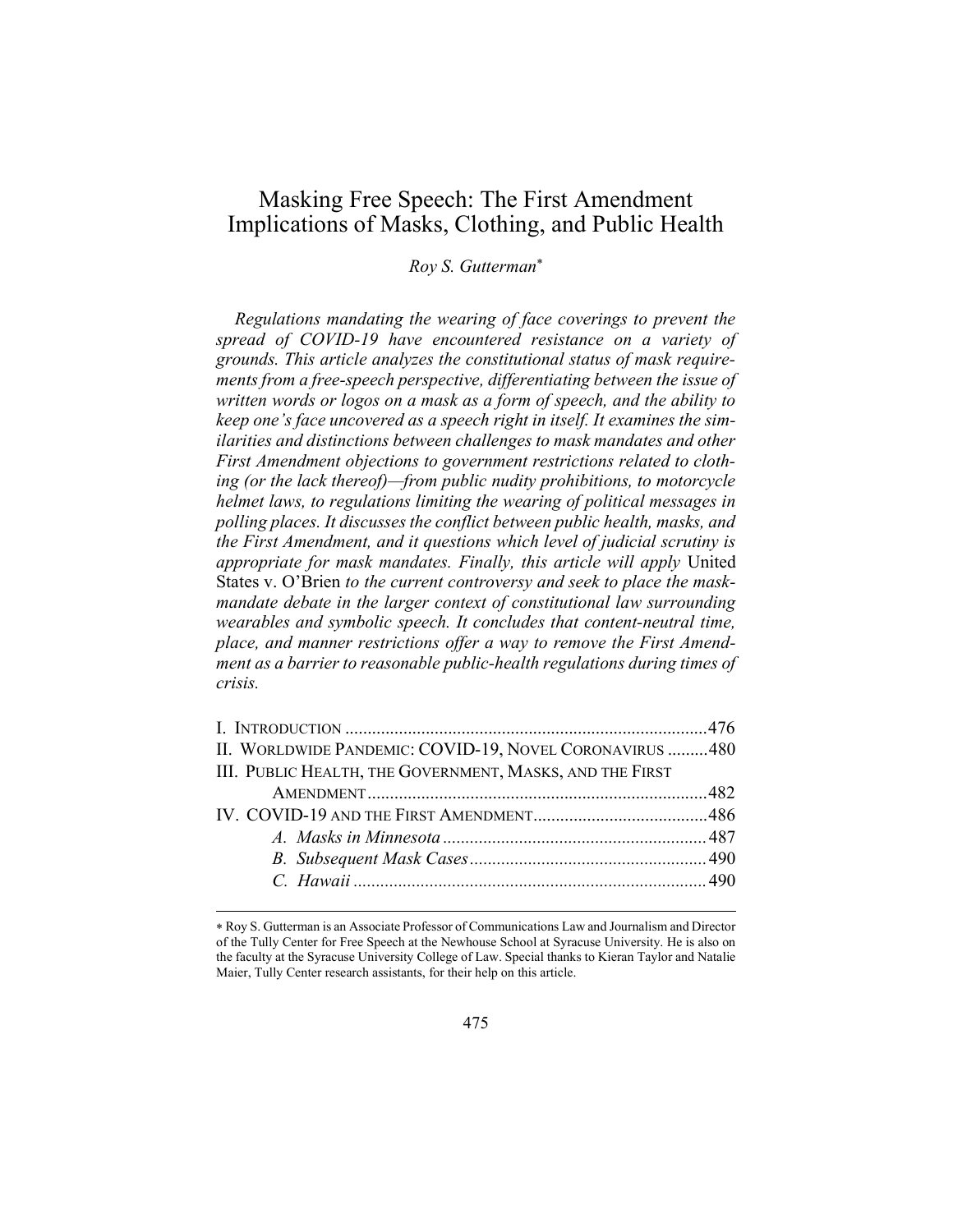| VI. TO WEAR OR NOT TO WEAR? THAT IS THE CONSTITUTIONAL |  |
|--------------------------------------------------------|--|
|                                                        |  |
|                                                        |  |
|                                                        |  |
|                                                        |  |
|                                                        |  |
| VIII. CLOTHING, ATTIRE, AND THE FIRST AMENDMENT503     |  |
|                                                        |  |
|                                                        |  |

"Oh yeah, they gonna talk to you, and talk to you, and talk to you about individual freedom. But they see a free individual, it's gonna scare 'em." – George Hanson, EASY RIDER.

Captain America: "You got a helmet?" George Hanson: "Oh, I've got a helmet." – EASY RIDER.<sup>1</sup>

# I. INTRODUCTION

Shortly after COVID-19 hit American shores, state and federal governments scrambled to manage one of the greatest public-health crises in a century. One prominent and controversial measure proposed and instituted across the country was the so-called "mask mandate," a requirement that citizens wear masks or face-coverings in public or to gain access to public places. Face-covering or mask requirements quickly became a significant topic of debate and protest, as well as scorn and ridicule. Despite scientific and medical evidence that face-coverings block or limit aerial dispersal of airborne germs and droplets that could carry the COVID-19 virus, mask mandates have become a source of controversy under the auspices of free-speech and First Amendment rights. $2$ 

The COVID-19, or novel coronavirus, pandemic has wreaked havoc around the world, especially in the United States, where nearly one million people have died and millions more have been infected.<sup>3</sup> Government-ordered shutdowns, limits on social gatherings, quarantines, and

<sup>1.</sup> EASY RIDER (Columbia Pictures 1969).

<sup>2.</sup> See Minn. Voters All. v. Walz, 492 F. Supp. 3d 822, 825–26 (D. Minn. 2020) (describing action that advocacy group and activists brought against Minnesota governor and other public officials to challenge executive order requiring state residents to wear face-coverings indoors to control spread of COVID-19).

<sup>3.</sup> The U.S. Centers for Disease Control and Prevention's COVID-19 Tracker counted over 82 million cases and more than 997,000 deaths in the United States as of mid-May 2022. United States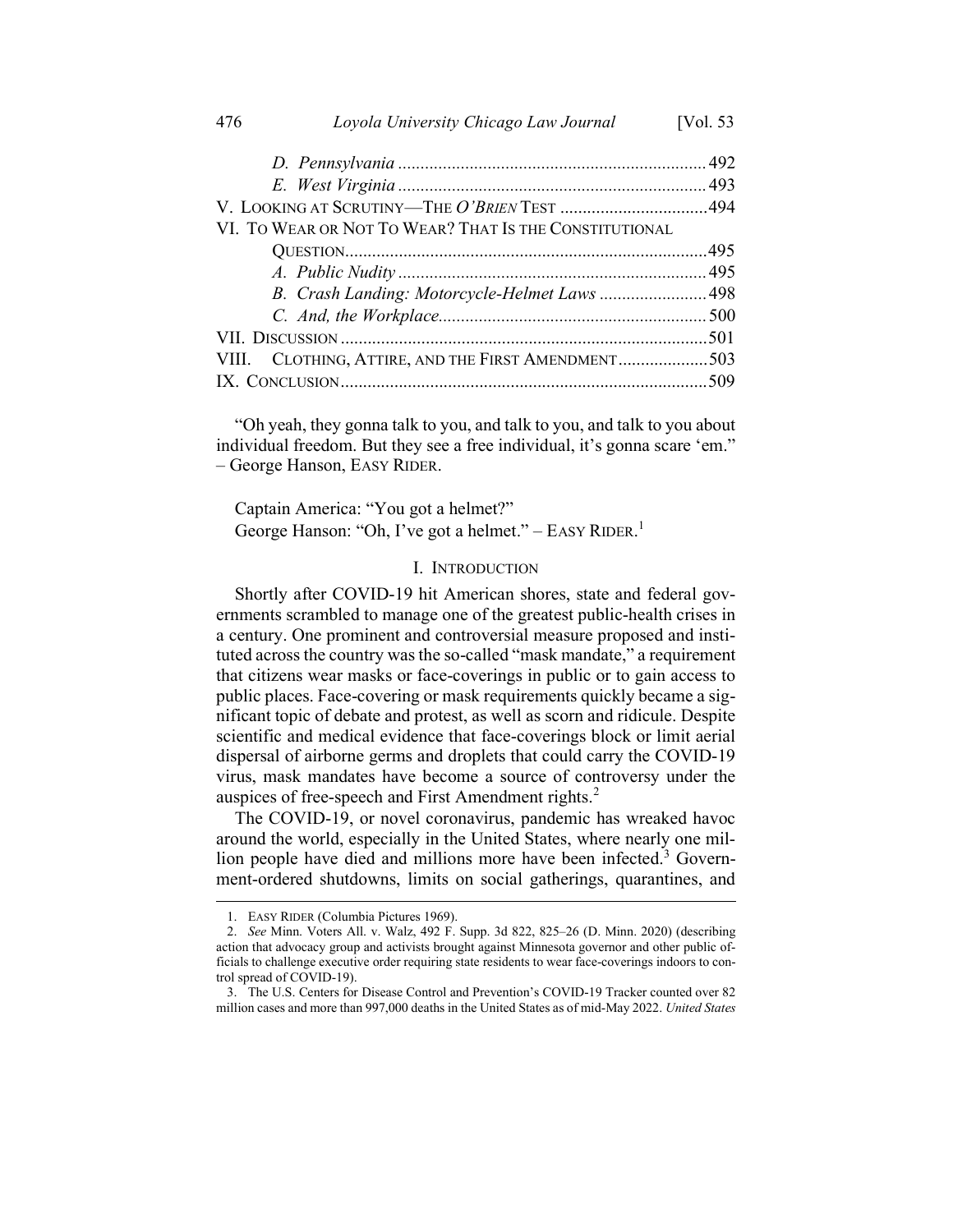mask mandates have spawned an inevitable constitutional clash, with the First Amendment in the middle of the fight.

Even in the earliest period of the national coronavirus crisis, a number of legal challenges under the First Amendment have made their way into the judicial system.<sup>4</sup> Citizens have raised constitutional arguments claiming government policies have significantly harmed their First Amendment rights, particularly on free-exercise and peaceable-assembly grounds.<sup>3</sup> In the first COVID-19 First Amendment case to reach the United States Supreme Court on a Free Exercise Clause challenge to an executive order, the Court, without an opinion, rejected a request for an injunction.<sup>6</sup>

By spring 2021, more and more of the U.S. population had received vaccinations, and governments began lifting mask mandates. But the resurgence in late 2021, and the advent of new COVID-19 variants, prompted a renewed commitment to mask mandates.<sup>7</sup>

Thus, the debate over masks persists, two years after the pandemic shut down much of the country and masks became part of daily life. Wearing or not wearing a mask has become a flashpoint and controversial political

COVID-19 Cases, Deaths, and Laboratory Testing (NAATS) by State, Territory, and Jurisdiction, U.S. CTRS. FOR DISEASE CONTROL & PREVENTION COVID DATA TRACKER, https://covid.cdc.gov/covid-data-tracker/#cases\_casesper100klast7days [https://perma.cc/TLE9- 9NVE] (last updated May 17, 2022).

<sup>4.</sup> See discussion infra Part IV (discussing South Bay United Pentecostal Church v. Newsom, 140 S. Ct. 1613, 1613 (2020), and California's COVID-19 restrictions).

<sup>5.</sup> See generally Capitol Hill Baptist Church v. Bowser, 496 F. Supp. 3d 284, 289 (D.D.C. 2020) (granting church's preliminary injunction against D.C. mayor's prohibition on indoor or outdoor religious gatherings of over a hundred people); Ass'n of Jewish Camp Operators v. Cuomo, 470 F. Supp. 3d 197, 206 (N.D.N.Y. 2020) (rejecting religious camp's claim that New York governor violated Free Exercise Clause of First Amendment in prohibiting operation in summer 2020 to prevent COVID-19 spread); Murphy v. Lamont, No. 3:20-CV-0694, 2020 WL 4435167, at \*1 (D. Conn. Aug. 3, 2020) (rejecting motion to enjoin Connecticut governor's executive orders as violating First Amendment's freedoms of association, speech, assembly, and religion); Legacy Church, Inc. v. Kunkel, 472 F. Supp. 3d 926, 935–36 (D.N.M. 2020) (rejecting church's claim that New Mexico's Public Health Emergency Orders violated rights under First Amendment's Free Exercise and Freedom of Assembly Clauses).

<sup>6.</sup> S. Bay United Pentecostal Church v. Newsom, 140 S. Ct. 1613, 1613 (2020); see also discussion infra Part IV.

<sup>7.</sup> For example, President Joe Biden signed two executive orders mandating people wear masks during interstate travel and on all federal property, military bases, and federal buildings. Exec. Order No. 13998, 86 Fed. Reg. 7,205 (Jan. 26, 2021); Exec. Order No. 13991, 86 Fed. Reg. 7,045 (Jan. 25, 2021). Similarly, in December 2021, New York Governor Kathy Hochul instituted an indoor mask mandate for businesses in New York State. Governor Hochul Announces Major Action to Address Winter Surge and Prevent Business Disruption as COVID-19 Cases and Hospitalizations Rise Statewide, N.Y. STATE (Dec. 10, 2021), https://www.governor.ny.gov/news/governorhochul-announces-major-action-address-winter-surge-and-prevent-business-disruption [https://perma.cc/J5HW-XZM8].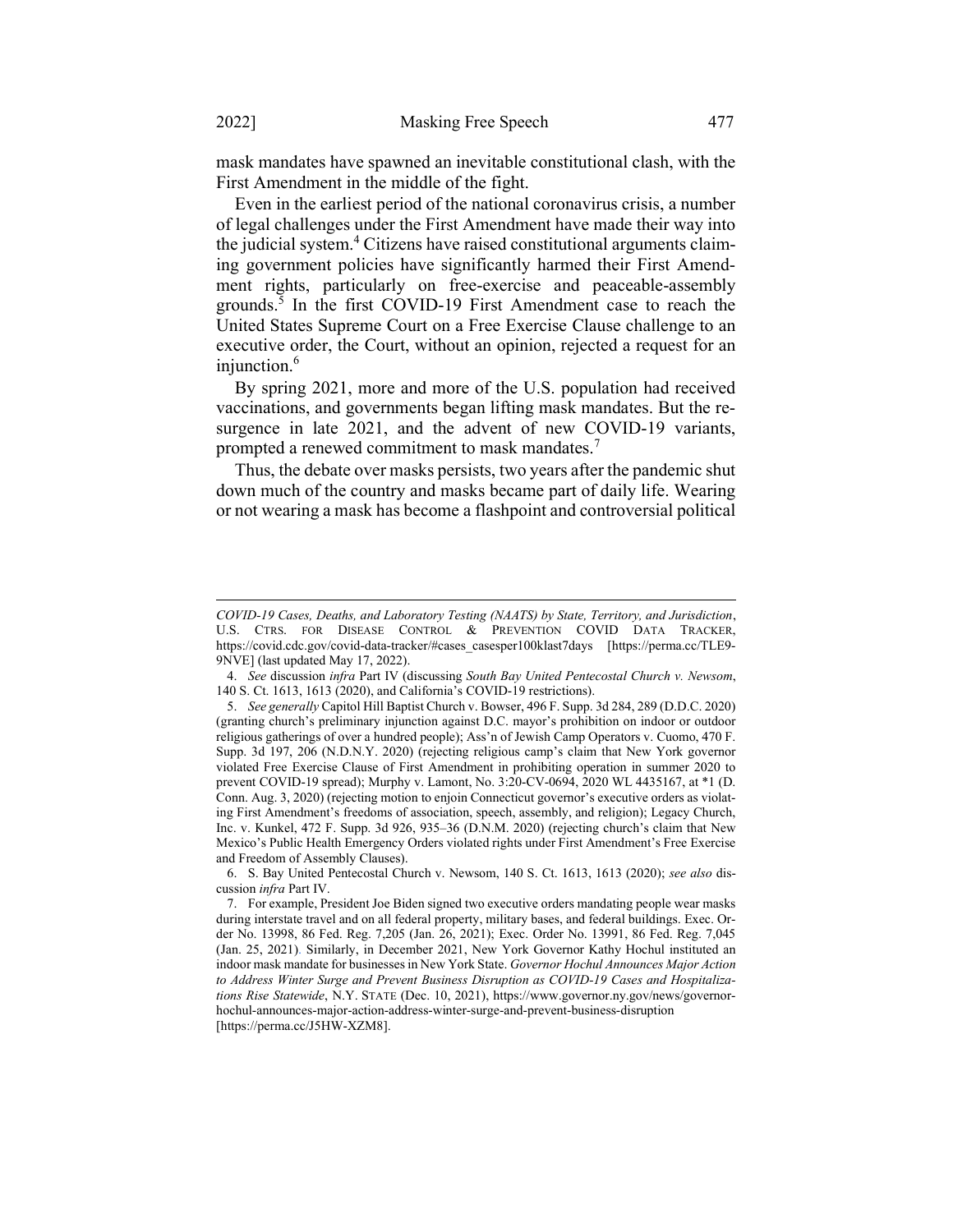issue, with some critics and litigants equating it with pure speech or political speech.<sup>8</sup> Even though the government has a compelling interest in preventing the spread of disease, two commentators questioned whether a mask mandate would be instituted in perpetuity to stop the spread of the common cold, the flu, or other airborne diseases.<sup>9</sup>

One litigious critic of mask mandates, who has filed dozens of legal challenges across the country, has repeatedly argued that mask mandates violate fundamental liberties and "block ability to communicate audibly, clearly, and expressively (e.g. by violating [her] right to smile at others) while wearing a face mask."<sup>10</sup> Critics also argue that punishment targeting those who do not wear face-coverings constitutes a government-sanctioned, content-based restriction on free speech and individual freedom and liberty.<sup>11</sup>

As the debate over masks continues, a constitutional issue percolates, and the question as to whether a mask mandate infringes on a fundamental free-speech right requires courts to weigh in. The courts' judicial analysis depends on what level of scrutiny is applied. Thus, the question is: which level of constitutional scrutiny is appropriate: strict scrutiny, which would elevate wearing or not wearing a mask to the status of a fundamental right, or intermediate scrutiny, relating to content-neutral regulations?

In the debate over the First Amendment implications of wearing masks, several issues intersect: public health and safety, our modern definition of what constitutes protected speech, and the First Amendment speech implications of clothing and wearables. $^{12}$ 

The intersection of public health and safety and free expression is nothing new. However, for scholars and free-speech advocates eager to extend free-speech rights rather than constrict them, adopting the position that not wearing a mask is not a form of speech that should be protected is a

<sup>8.</sup> See, e.g., David B. Rivkin Jr. & James Taranto, Opinion, Face Masks and the First Amendment, WALL ST. J. (May 18, 2021, 12:41 PM) (arguing that not wearing a mask can be a form of signaling or a political statement that government-mandated masking requirements compromise).

<sup>9.</sup> Id. ("The government undoubtedly has a compelling interest in preventing infectious disease. But that doesn't necessarily imply a compelling need for mask mandates. If it did, they could be justified in perpetuity.").

<sup>10.</sup> Young v. James, No. 20 CIV. 8252, 2020 WL 6572798, at \*1 (S.D.N.Y. Oct. 26, 2020). In this case, Young, a long-haul truck driver, argued that when she traveled to New York for work, she would be "muzzled by the New York governor every time [she] wants to go shopping—all over a non-emergency disease that is less deadly than the flu." Id. at \*2.

<sup>11.</sup> See Rivkin Jr. & Taranto, supra note 8 (criticizing mask mandates as content-based restriction on free speech and suggesting government restrictions fail strict-scrutiny review).

<sup>12.</sup> See discussion infra Part VIII; see also Eugene Volokh, The First Amendment and Mask Mandates, THE VOLOKH CONSPIRACY (May 18, 2021, 4:34 PM), https://reason. com/volokh/2021/05/18/the-first-amendment-and-mask-mandates/ [https://perma.cc/Y5LB-US2 B] ("There are many plausible arguments against various kinds of mask mandates; but the First Amendment compelled-expression argument just isn't one of them.").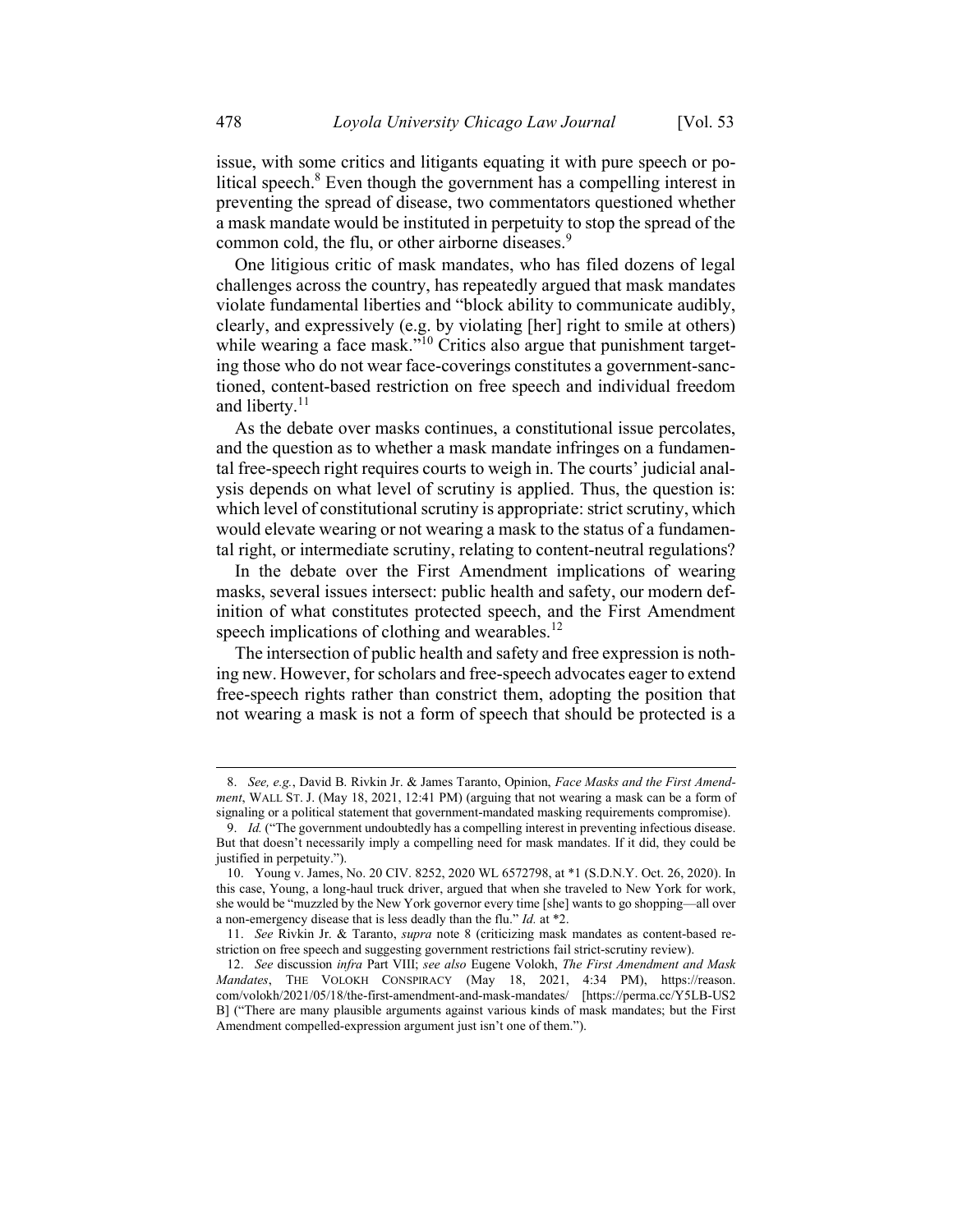bit of a change in tone. Finding a First Amendment right in flouting scientifically proven and minimally invasive behavior would fulfill a prophetic warning that just about anything could be a speech right.<sup>13</sup>

It is important in this introductory phase to acknowledge that masks are not completely devoid of the potential for personal expression. A mask can bear a slogan or political message or image or logo, empowering the wearer to express opinions or convey any message, extending the First Amendment rights associated with clothing or wearables. But not wearing a mask, similar to requirements in other venues, such as laws requiring motorcycle riders to wear helmets, falls short in a free-speech argument when a substantial government interest, such as public health and safety, is at stake. $14$ 

In a public-health crisis, much like a time of war, certain civil liberties receive diminished protection or are completely abridged.<sup>15</sup> If a government mandate to wear protective attire, such as a mask or face-covering, becomes a civil-liberties issue under the First Amendment, then courts must determine whether the mandate invades an individual's liberty or asserts a valid public interest. This requires an analysis of the government action and whether it satisfies the appropriate standard of government interest.

The First Amendment implications of clothing, even lack of clothing, are unmistakable. Clothing and attire carry significant messages and can implicate all aspects of the First Amendment—speech, press, assembly, petition, and religion. Since the 1960s, the Supreme Court has waded into the world of fashion and speech in several significant cases, with sometimes murky resolutions.

The Supreme Court's most recent foray into the speech-attire debate, Minnesota Voters Alliance v. Mansky, acknowledged the First Amendment implications of clothing when it conflicts with state laws governing speech and conduct at and around polling places.<sup>16</sup> But the 2018 decision did little to clarify or demarcate the line of appropriate clothing that voters can wear when they vote.<sup>17</sup>

The issue of wearing or not wearing a mask implicates two distinct First Amendment questions addressed throughout this article. First, is the

<sup>13.</sup> See Barnes v. Glen Theatre, Inc., 501 U.S. 560, 570 (1991) (plurality opinion) ("It can be argued . . . that almost limitless types of conduct . . . are 'expressive' . . . .").

<sup>14.</sup> See discussion infra Section VI.B (discussing First Amendment rights and helmets).

<sup>15.</sup> See Near v. Minnesota ex rel. Olson, 283 U.S. 697, 715–16 (1931) (noting that prior restraints on speech are presumed unconstitutional, but government may have more authority during a time of war (citing Schenck v United States, 249 U.S. 47, 52 (1919))).

<sup>16.</sup> Minn. Voters All. v. Mansky, 138 S. Ct. 1876, 1882 (2018).

<sup>17.</sup> See id. at 1888 (holding that a state may prohibit apparel bearing certain political messages in polling places but must "articulate some sensible basis for distinguishing what may come in from what must stay out" beyond generalized "political" content).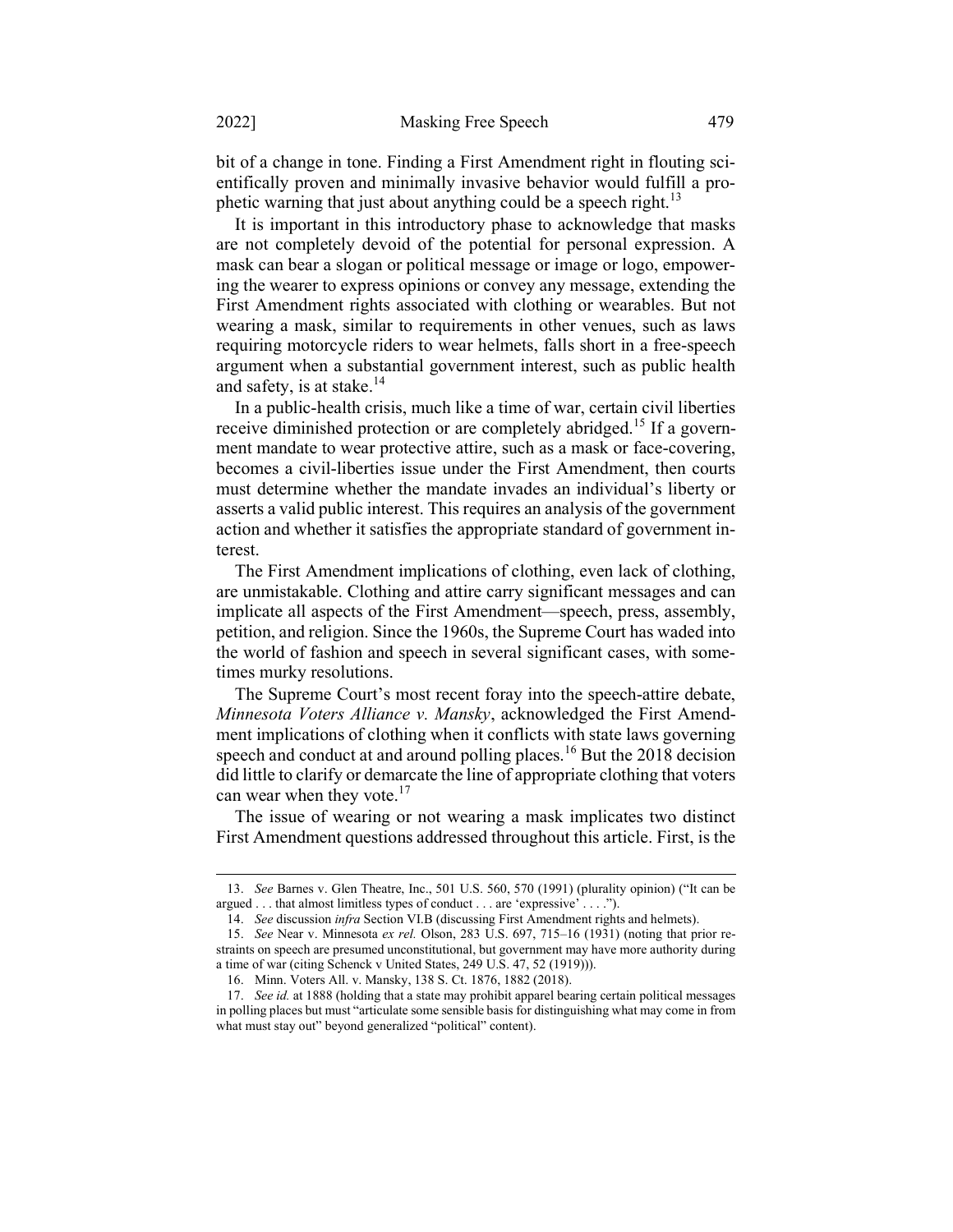decision itself to not wear a mask a form of expressive speech under the First Amendment? Second, what First Amendment rights can be afforded to masks and other wearable items?

This article will address the First Amendment free-speech issues surrounding mask mandates.<sup>18</sup> This article will first introduce COVID-19 and then the First Amendment issues surrounding clothing. Second, this article will look at the worldwide pandemic. Third, this article will discuss the conflict between public health, masks, and the First Amendment. Fourth, this article will discuss judicial scrutiny, with a focus on content neutrality. Fifth, this article will compare individual defiance of mask mandates to other constitutional arguments over not wearing either clothing or motorcycle helmets. Sixth, the article will apply United States v. O'Brien. Seventh, the article will link the mask-mandate controversy to the larger constitutional body of law governing clothing.

#### II. WORLDWIDE PANDEMIC: COVID-19, NOVEL CORONAVIRUS

In late December 2019, health authorities in China discovered a new, highly contagious respiratory virus afflicting numerous Chinese citizens.<sup>19</sup> Scientists named it the "novel severe acute respiratory syndrome" coronavirus 2 (SARS-CoV-2)" responsible for causing the "coronavirus disease 2019 (COVID-19)."<sup>20</sup> Within weeks, the infectious disease had spread around the world. By March 2020, large swaths of the U.S. population had become infected, and both the federal and state governments reacted, imposing a range of limitations, including quarantines; travel bans; and the shutdown of schools, businesses, religious institutions, and any other place, location, or event where groups would congregate. $^{21}$ 

Early in the crisis, public-health officials declared that wearing a mask or a face-covering would be one of the easiest and safest precautions to reduce aerial transmission of the disease.<sup>22</sup> In late October 2020, thenpresidential candidate Joe Biden called for a national mask mandate.<sup>23</sup> By October 2020, roughly thirty-three states and the District of Columbia had instituted mask requirements.<sup>24</sup> The U.S. Centers for Disease Control

<sup>18.</sup> See discussion infra Section VIII.

<sup>19.</sup> IHME COVID-19 Forecasting Team, Modeling COVID-19 Scenarios for the United States, 27 NATURE MED. 94, 94 (2021).

<sup>20.</sup> Id.

<sup>21.</sup> Id.

<sup>22.</sup> Sheryl Gay Stolberg, Biden's Call for 'National Mask Mandate' Gains Traction in Public Health Circles, N.Y. TIMES (Oct. 29, 2020), https://www.nytimes.com/2020/10/29/us/politics/trump-biden-mask-mandate.html [https://perma.cc/7UY4-GP4A].

<sup>23.</sup> Id.

<sup>24.</sup> Andy Markowitz, State-by-State Guide to Face Mask Requirements, AARP (Oct. 16, 2020), https://web.archive.org/web/20201019034310/https://www.aarp.org/health/healthy-living/info-2020/states-mask-mandates-coronavirus.html [https://perma.cc/TZQ8-SX54].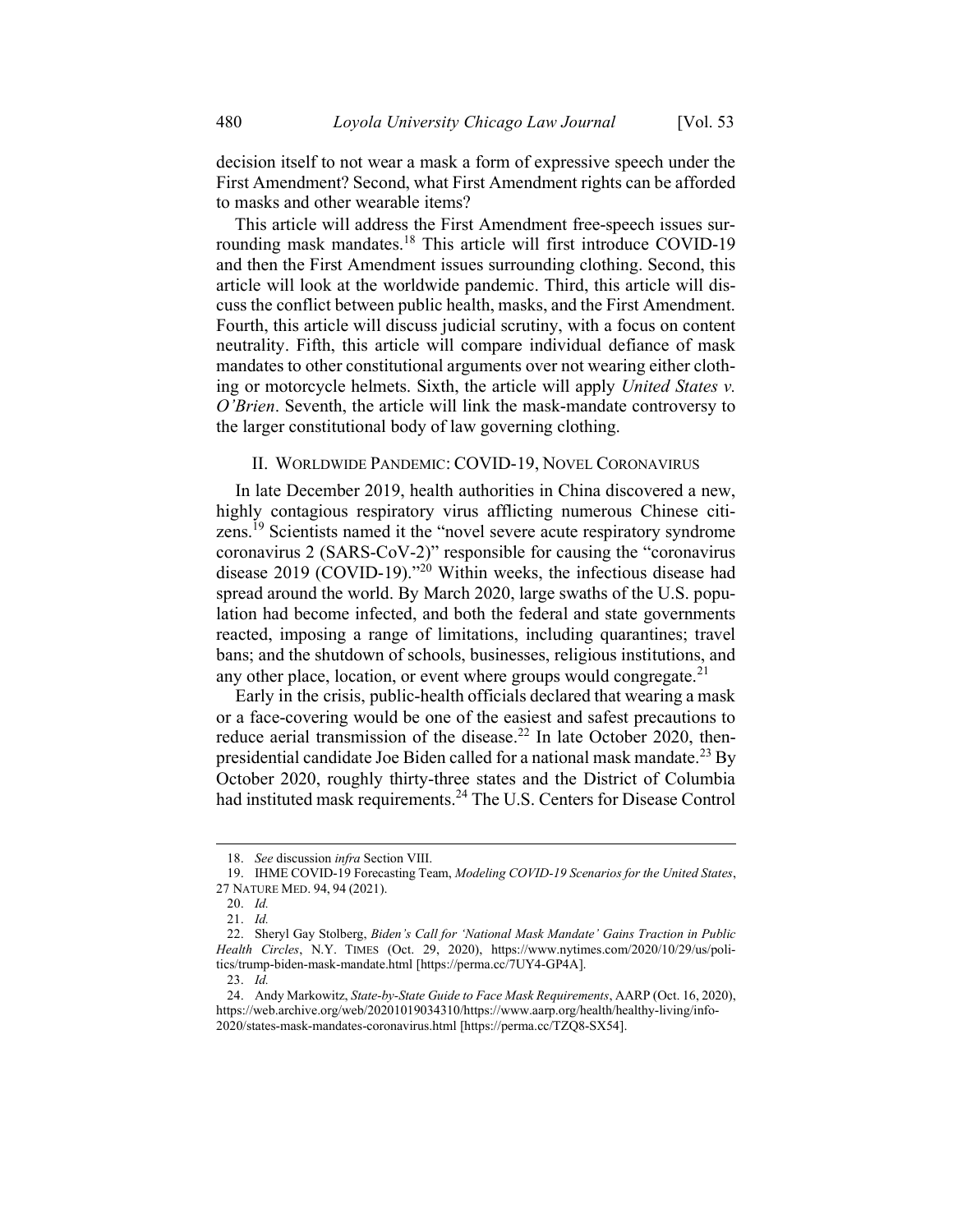and Prevention  $(CDC)^{25}$  and World Health Organization  $(WHO)^{26}$  both issued statements about masks. Public-health experts, such as Dr. Anthony Fauci, Director of the National Institute of Allergy and Infectious Diseases, who became both a trusted source and voice of scientific reason, were vocal proponents of masks, as were a raft of other experts and even some celebrities.<sup>27</sup> Wearing masks in the face of a public-health crisis is nothing new. In many parts of the world where citizens and governments have battled airborne infectious diseases and pollution, wearing a mask is considered no different from wearing a hat or carrying an umbrella in public.<sup>28</sup>

Early in the public-health crisis, the CDC recommended wearing facecoverings or masks on April 3, 2020.<sup>29</sup> The CDC has provided numerous instructions, guides, and advice on wearing masks.<sup>30</sup> The CDC has explained masks' effectiveness in preventing disease transmission:

Appropriately worn masks reduce the spread of COVID-19 particularly given the evidence of pre-symptomatic and asymptomatic transmission of COVID-19. Masks are most likely to reduce the spread of COVID-19 when they are widely used by people in public settings. Using masks along with other preventive measures, including social distancing, frequent handwashing, and cleaning and disinfecting frequently touched surfaces, is one of the most effective strategies available for reducing COVID-19 transmission.<sup>31</sup>

Researchers reported that in jurisdictions with mask mandates, infection rates were significantly lower.<sup>32</sup> "The study provides direct evidence

[https://perma.cc/XUY7-X3ST] (last updated Jan. 5, 2022) ("Masks are a key measure to suppress transmission and save lives.").

27. Stolberg, supra note 22.

28. See Monica Gandhi, Chris Beyrer & Eric Goosby, Masks Do More Than Protect Others During COVID-19: Reducing the Inoculum of SARS-CoV-2 to Protect the Wearer, 35 J. GEN. INTERNAL MED. 3063, 3063 (2020) ("Countries accustomed to universal population-level masking since the SARS epidemic in 2003 adopted the intervention more readily.").

29. Recommendation Regarding the Use of Cloth Face Coverings. Especially in Areas of Significant Community-Based Transmission, U.S.CTRS. FOR DISEASE CONTROL & PREVENTION (Apr. 3, 2020), https://stacks.cdc.gov/view/cdc/86440/cdc\_86440\_DS1.pdf [https://perma.cc/7DK4- 5S5U].

30. See, e.g., How to Select, Wear, and Clean Your Mask, U.S. CTRS. FOR DISEASE CONTROL & PREVENTION (Nov. 27, 2020), https://www.cdc.gov/coronavirus/2019-ncov/prevent-gettingsick/about-face-coverings.html [https://perma.cc/PG89-ECGB] ("CDC recommends that people wear masks in public settings, like on public and mass transportation, at events and gatherings, and anywhere they will be around other people.").

31. Requirement for Persons to Wear Masks While on Conveyances and at Transportation Hubs, 86 Fed. Reg. 8,025, 8,026 (Feb. 3, 2021).

32. Wei Lyu & George L. Wehby, Community Use of Face Masks and COVID-19: Evidence from a Natural Experiment of State Mandates in the US, 39 HEALTH AFFS. 1419, 1419 (2020).

<sup>25.</sup> Your Guide to Masks, U.S. CTRS. FOR DISEASE CONTROL & PREVENTION, https://www.cdc.gov/coronavirus/2019-ncov/prevent-getting-sick/about-face-coverings.html [https://perma.cc/5YGK-7N67] (last updated Feb. 25, 2022).

<sup>26.</sup> Coronavirus Disease (COVID-19): Masks, WORLD HEALTH ORG., https://www.who.int/news-room/q-a-detail/coronavirus-disease-covid-19-masks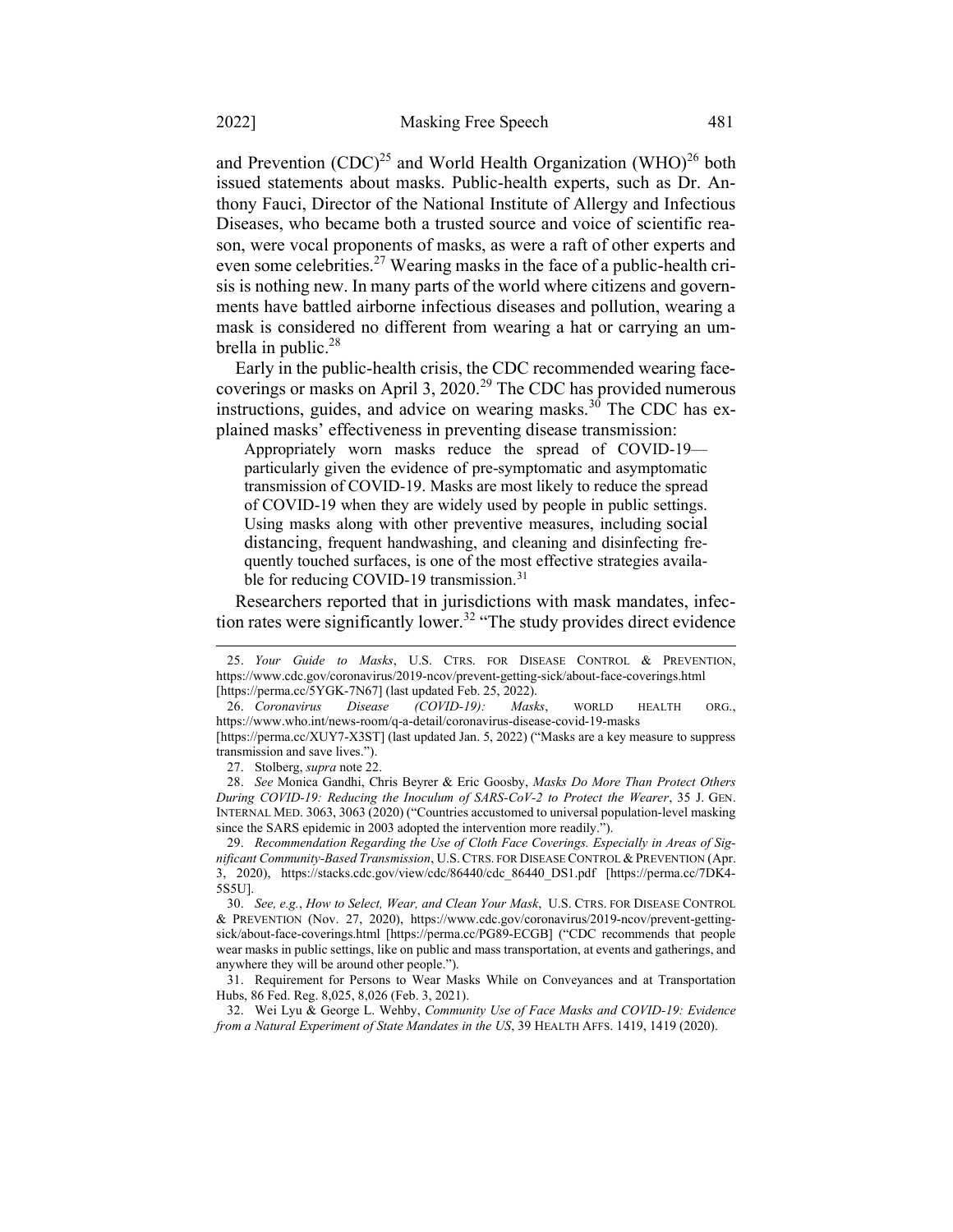on the effectiveness of widespread community use of face masks from a natural experiment that evaluated the effects of state government mandates in the US for face mask use in public on COVID-19 spread," one study reported.<sup>33</sup> But during the coronavirus crisis, wearing a mask somehow became a political issue. Though this article prefers not to dwell on the politicization of masks, this discussion and analysis must refer to this controversy.<sup>34</sup>

Pointing to the 1918 Spanish influenza pandemic, Dr. Monica Gandhi noted the United States had adopted a universal mask policy before.<sup>35</sup> Dr. Gandhi's report concluded with an admonition: "For this particular pillar of pandemic control to work in the USA, leading politicians will need to endorse and model mask-wearing."<sup>36</sup>

# III. PUBLIC HEALTH, THE GOVERNMENT, MASKS, AND THE FIRST AMENDMENT

The discussion of masks and the First Amendment protections of free speech requires examining the government's role and interest in public health, and then the effect on free speech. These conflicts have played out over the centuries with public-health crises ranging from the nineteenthcentury cholera epidemic to the 1918 Spanish flu and smallpox, to the AIDS epidemic in the 1980s and 1990s, to late twentieth- and early twenty-first century infectious maladies including SARS, H1N1, Lyme disease, and now to COVID-19.<sup>37</sup> The government plays an important role in protecting the public during infectious-disease crises.<sup>38</sup>

<sup>33.</sup> Id. at 1423.

<sup>34.</sup> The politicization of wearing a mask first came up in the spring of 2020 and largely broke down on political lines with Democrats more likely to wear masks than Republicans. See Lauren Aratani, How Did Facemasks Become a Political Issue in America, THE GUARDIAN (June 29, 2020, 5:00 AM), https://www.theguardian.com/world/2020/jun/29/face-masks-us-politics-coronavirus [https://perma.cc/L44Y-BCQ4] (explaining political divisions in attitudes toward mask-wearing); see also Mark A. Rothstein, The Coronavirus Pandemic: Public Health and American Values, 48 J.L., MED. & ETHICS 354, 356–57 (2020) (noting that political parties' differing levels of concern at the pandemic's start demonstrated an early partisan divide).

<sup>35.</sup> Gandhi, Beyrer & Goosby, supra note 28, at 3065.

<sup>36.</sup> Id.

<sup>37.</sup> See Wendy E. Parmet, Unprepared: Why Health Law Fails to Prepare Us for a Pandemic, 2 J. HEALTH & BIOMED. L. 157, 157–58 (2006) (listing prior epidemics that should have better prepared society for a pandemic); Wendy E. Parmet & Jason A. Smith, Free Speech and Public Health: A Population-Based Approach to the First Amendment, 39 LOY. L.A. L. REV. 363, 365, 406–07 (2006) (discussing interplay between First Amendment speech issues and public-health issues).

<sup>38.</sup> See Jess Alderman, Words to Live By: Public Health, the First Amendment, and Government Speech, 57 BUFF. L. REV. 161, 162 (2009) ("For at least two centuries, the American legal system has recognized that the government is charged with the protection of public health."); Micah L. Berman, Defining the Field of Public Health Law, 15 DEPAUL J. HEALTH CARE L. 45, 46 (2013) (arguing that public-health law has grown in scholarship, law-school curricula, government regulation, and litigation).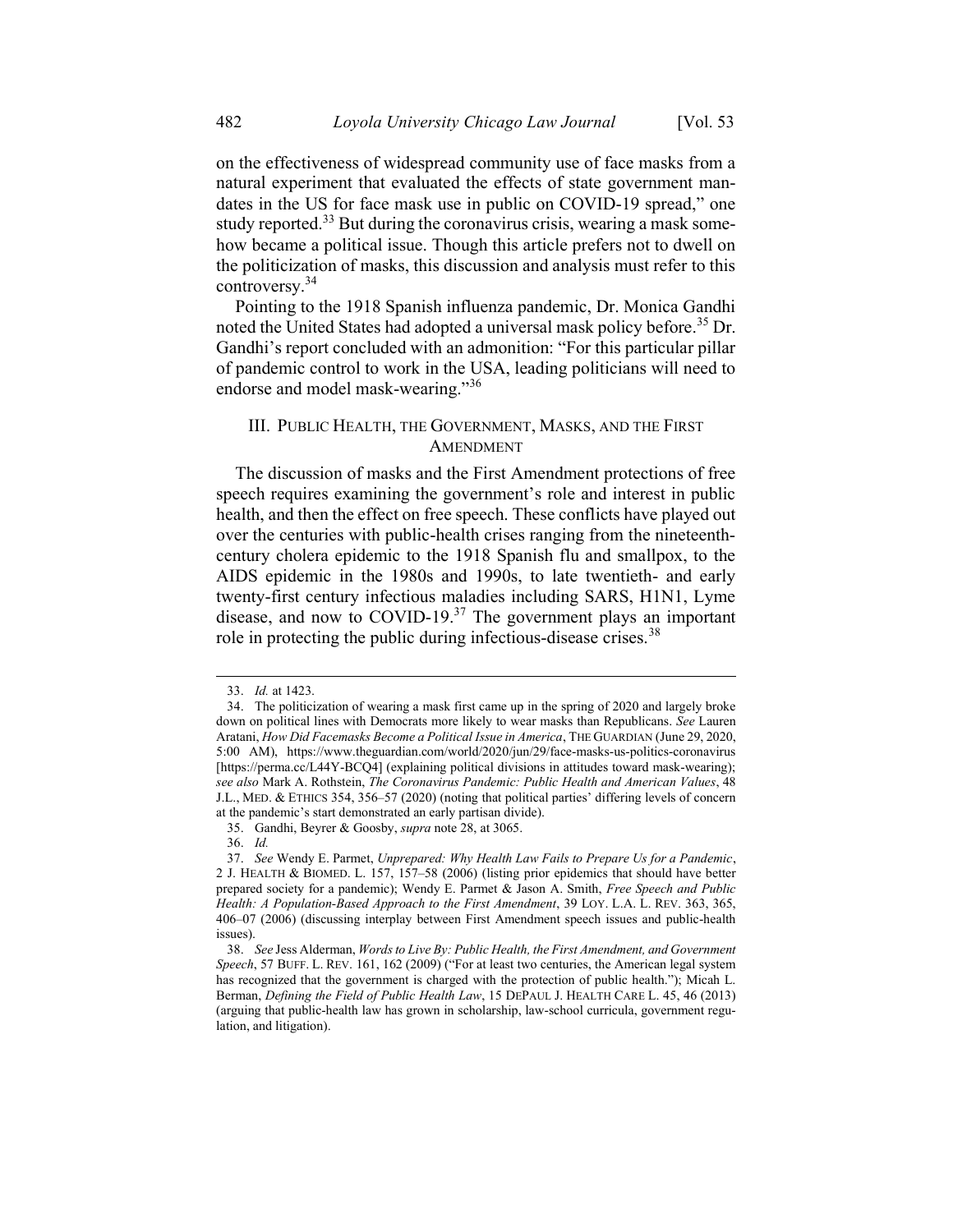Laws protecting public health and safety have a long history in the United States. As far back as 1824, in Gibbons v. Ogden, a case about navigation rights in New York's rivers and bays, the Supreme Court noted that safeguarding public health was an important governmental function.<sup>39</sup> The Court wrote, "While a health law is reasonable, it is a health law; but if, under colour of it, enactments should be made for other purposes, such enactments might be void." $40$ 

Decades later in the seminal Jacobson v. Massachusetts case, the Supreme Court held that a state law mandating smallpox vaccination was a legitimate exercise of state police powers and important to preserving public health and safety.<sup>41</sup> The petitioner argued that the state's vaccination policies violated his constitutional rights as a substantive due process deprivation. <sup>42</sup> Justice Harlan wrote for the Court, "According to settled principles the police power of a State must be held to embrace, at least, such reasonable regulations established directly by legislative enactment as will protect the public health and the public safety."<sup>43</sup> The state has discretionary powers and may regulate this at the local level or impel local governments to enforce public-health laws or mandates.<sup>44</sup>

In a constitutional clash between an individual's rights and government-imposed public-health standards, the Court pointed to quarantine rules, hygiene standards, and vaccine requirements as means to combat a range of public-health crises.<sup>45</sup> The Court explained that other measures, including restraints and quarantines imposed on Americans' entry at ports alongside other potentially rigid procedures and policies created to combat yellow fever, cholera, and other highly communicable diseases, satisfied an important government interest.<sup>46</sup>

The Court emphasized individual rights' rational limits relative to the government's legitimate interest in protecting public health and safety:

On any other basis organized society could not exist with safety to its members. Society based on the rule that each one is a law unto himself would soon be confronted with disorder and anarchy. Real liberty for all could not exist under the operation of a principle which recognizes the right of each individual person to use his own, whether in respect of his person or his property, regardless of the injury that may be done to others. This court has more than once recognized it as a fundamental

<sup>39.</sup> Gibbons v. Ogden, 22 U.S. 1, 20 (1824) (noting that health laws, such as quarantine laws or other public-safety laws, may affect commerce but still could satisfy an important government interest).

<sup>40.</sup> Id.

<sup>41.</sup> Jacobson v. Massachusetts, 197 U.S. 11, 25 (1905).

<sup>42.</sup> Id. at 13–14.

<sup>43.</sup> Id. at 25.

<sup>44.</sup> Id.

<sup>45.</sup> Id.

<sup>46.</sup> Id. at 29.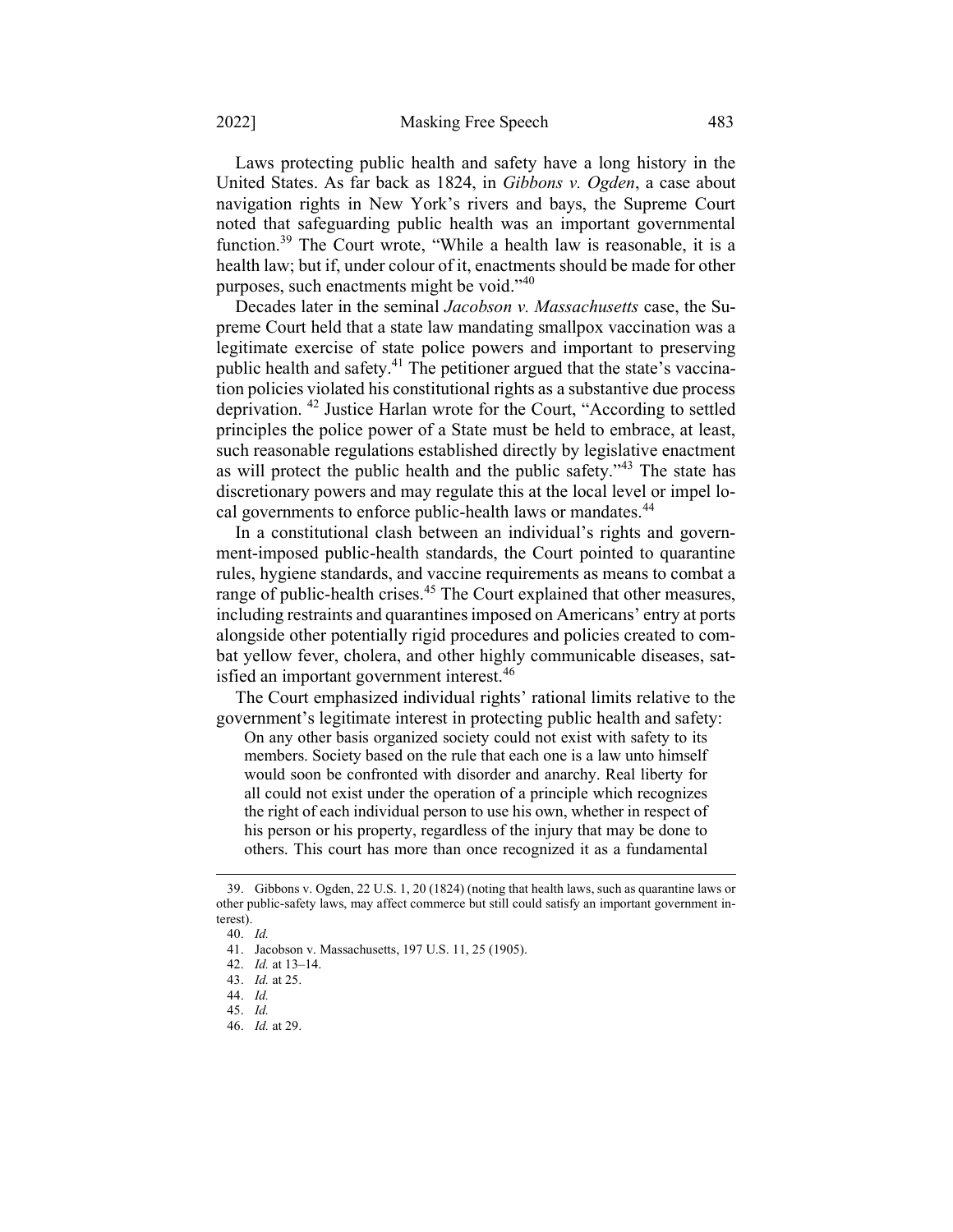principle that "persons and property are subjected to all kinds of restraints and burdens, in order to secure the general comfort, health, and prosperity of the State; of the perfect right of the legislature to do which no question ever was, or upon acknowledged general principles ever can be made, so far as natural persons are concerned."<sup>47</sup>

Jacobson established a two-prong due-process analysis for the smallpox vaccine dispute: (1) the vaccines should have a real or substantial relation to protecting public health and safety; and (2) the vaccine requirement "cannot be affirmed to be beyond question, in palpable conflict with the Constitution."<sup>48</sup> Jacobson's analysis predated the Supreme Court's tiered scrutiny analysis—whether to apply strict scrutiny for a constitutional challenge to a law affecting a fundamental right, or the lighter intermediate scrutiny, which would be more deferential to government action.<sup>49</sup>

When religious beliefs protected under the First Amendment conflict with public-health policies, particularly with regard to vaccinations, courts have "continually upheld vaccination requirements."<sup>50</sup> A number of health-law scholars, led by Professor Wendy Parmet, have recognized the potential conflict between First Amendment rights and the government's interest in protecting the public in a pandemic or other publichealth emergency. ${}^{51}$  Infectious-disease outbreaks required government responses that could affect citizens' legal rights, particularly in population centers.<sup>52</sup>

Similarly, Professor Jess Alderman, a health and law scholar, suggested the government need not give equal weight to opposing beliefs when articulating its public-health policy interests:

Free speech and public health need not be in opposition to one another, nor is it necessary to rewrite First Amendment jurisprudence to integrate public health and free speech concerns. When courts view cases

<sup>47.</sup> Id. at 26 (quoting R.R. Co. v. Husen, 95 U.S. 465, 471 (1878)).

<sup>48.</sup> Id. at 31.

<sup>49.</sup> See Denis v. Ige, 538 F. Supp. 3d 1063, 1073 (D. Haw. 2021) (applying Jacobson to reject a constitutional challenge to a state mask mandate). "There is no dispute that *Jacobson* remains good law today. And its reasoning is also relevant. During the pandemic, public health authorities still have a duty to enact reasonable regulations to protect the public welfare, irrespective of the 'wishes or convenience of the few' who object." Id.

<sup>50.</sup> JOHN E. NOWAK, RONALD D. ROTUNDA & J. NELSON YOUNG, CONSTITUTIONAL LAW 1066–67 (2d ed. 1983).

<sup>51.</sup> See Parmet & Smith, supra note 37, at 406–07 (noting conflict between public health and First Amendment).

<sup>52.</sup> Wendy E. Parmet, Public Health and Constitutional Law: Recognizing the Relationship, 10 J. HEALTH CARE L. & POL'Y 13, 14 (2007) ("When the Constitution was drafted, epidemics of infectious diseases, especially smallpox and yellow fever, wreaked periodic devastation on the American states. In response to these diseases, as well as the more common endemic infections, cities and states undertook a variety of legal measures. They instituted quarantines, provided medical care for the poor, and periodically ordered the cleaning of filthy urban centers.").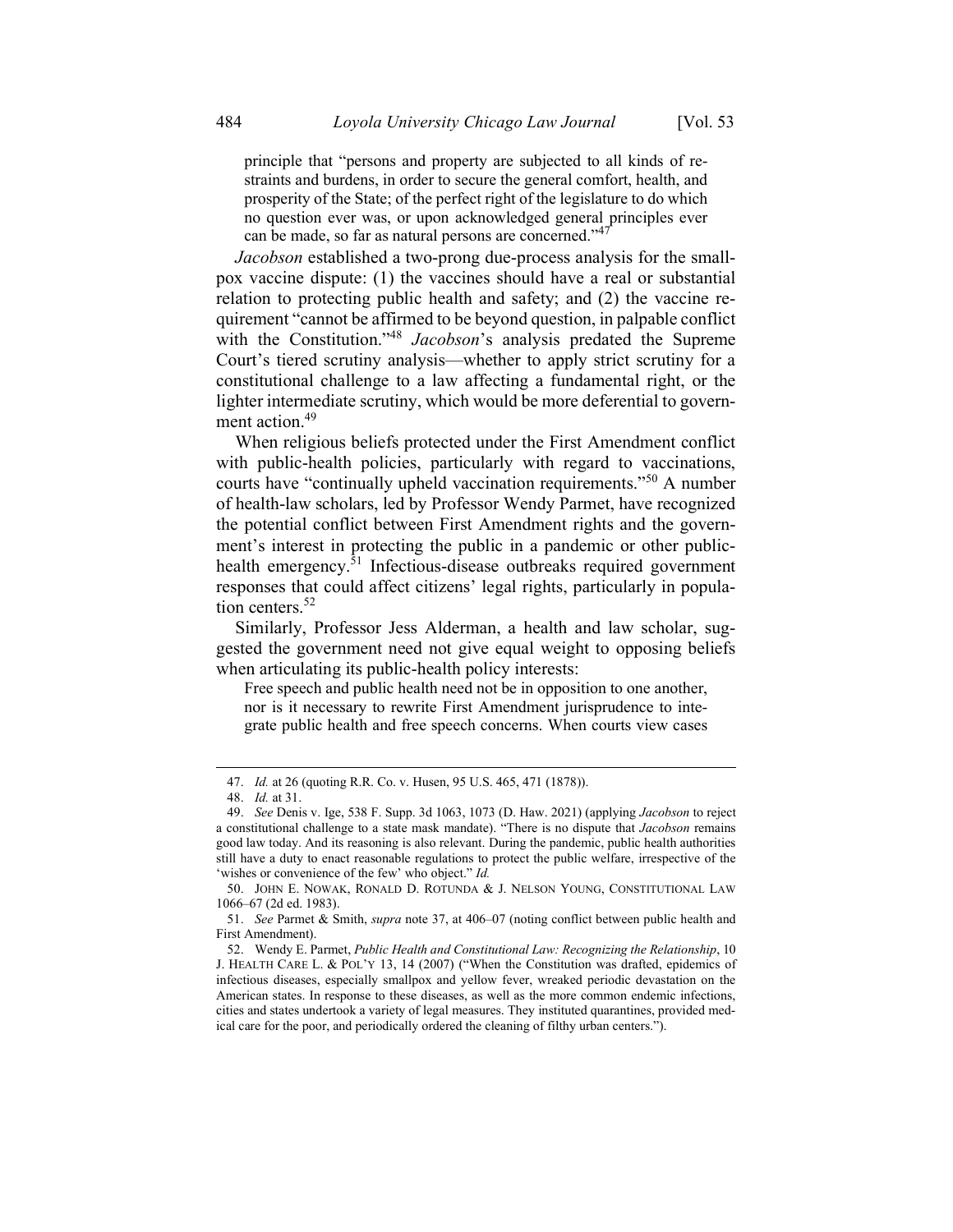from a public health perspective, both the benefits and risks of governmental power become clearer. It is necessary for the government to be able to choose and communicate its own message without being forced to provide a means of promoting others' viewpoints.<sup>33</sup>

Because COVID-19 litigation is still in its nascent stages, so is legal scholarship on this subject, which again, makes this discussion both timely and relevant.<sup>54</sup> In order for public-health laws and policies to have any force, though, there must be something behind them. For example, one possible preventive measure—imposing criminal liability for exposure or knowingly exposing someone to the disease–would come with teeth but would be a questionable legal option, one team of authors warned.<sup>55</sup>

Even as the United States turned a corner on COVID-19 in the spring of 2021 and states began to lift mask mandates, the issue persisted.<sup>56</sup> Further, future public-health crises may generate similar mask mandates or other restrictions that some may believe infringe on individual rights.

With the COVID-19 crisis, a constitutional challenge was inevitable and almost immediate.<sup>57</sup> Writing in late 2020, Dean Erwin Chemerinsky summarized numerous COVID-19-related issues winding their way through the court system and to the Supreme Court, analyzing matters of voting rights, absentee ballots, health-care-related issues (particularly under the Affordable Care Act), and the First Amendment issues surrounding religious gatherings.<sup>58</sup> He noted that courts have generally sided with the government in these conflicts:

<sup>53.</sup> Alderman, supra note 38, at 224.

<sup>54.</sup> See Erwin Chemerinsky, How Will SCOTUS Handle Future Issues Related to the COVID-19 Crisis?, S.F. ATT'Y MAG., Fall 2020, at 16, 17–21 (detailing how the Court will continue facing unprecedented COVID-19 issues in future terms); Melanie D. Wilson, The Pandemic Juror, 77 WASH. & LEE L. REV. ONLINE 65, 65 (2020) (discussing risks COVID-19 poses to jurors and to just trial outcomes generally).

<sup>55.</sup> See Naomi Seiler et al., The Risk of Criminalizing COVID-19 Exposure: Lessons from HIV, 24 HUM. RTS. BRIEF 5, 7 (2020) ("Criminalizing COVID-19 exposure may seem reasonable in cases when a person appears to have deliberately tried or threatened to infect others. However, using the criminal law as a tool to address COVID-19 more broadly warrants concern.").

<sup>56.</sup> See Daniel Patrick Sheehan, State Mask Mandate May End in June, THE MORNING CALL, May 28, 2021, at 1 (indicating Pennsylvania would life mask mandate by June 28 or when seventy percent of adults were fully vaccinated, whichever occurred first); Katryna Perera, 'It's What We Have to Do': Vaccinating Kids Is the Next Step to Normalcy, Say Parents, Expert, FREDERICK NEWS-POST, May 28, 2021, at 2; Denis Slattery, State Eases Mask Rules for Children, N.Y. DAILY NEWS, May 26, 2021, at 10 (relaxing mask mandate in New York for summer camps, schools); Tracey Tully, New Jersey Loosens Its Mask Requirements, N.Y. TIMES, May 25, 2021, at A6 (lifting indoor mask mandate in New Jersey for fully vaccinated residents); Sharon Otterman, New York City Is Reopening, But Not Quite to 100 Percent, N.Y. TIMES, May 19, 2021, at A6 (reopening New York City businesses).

<sup>57.</sup> See Chemerinsky, *supra* note 54, at 17.

<sup>58.</sup> Id. at 17.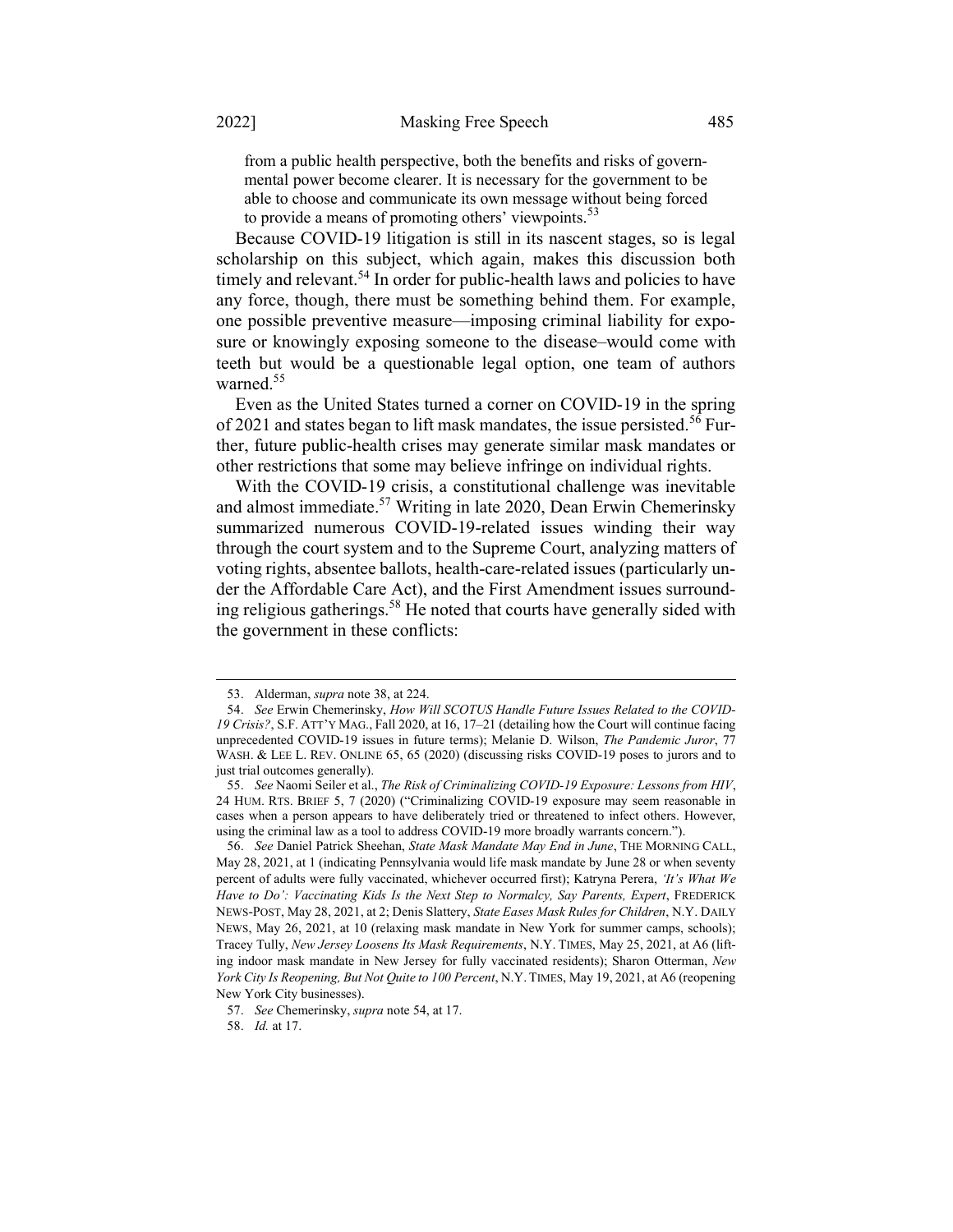The COVID-19 pandemic, not surprisingly, has led to a great deal of litigation throughout the country, especially as there have been challenges to the shelter-in-place and shutdown orders. Overwhelmingly, federal and state courts have ruled in favor of the government and its power to take action to stop the spread of a communicable disease. A few of these cases already have reached the U.S. Supreme Court.<sup>59</sup>

# IV. COVID-19 AND THE FIRST AMENDMENT

The first COVID-19 First Amendment case to reach the Supreme Court, South Bay United Pentecostal Church v. Newsom, was rejected in a five-to-four vote. $^{60}$  Here, the church sought to block California Governor Gavin Newsom's executive order limiting the size of in-person gatherings for religious services. $61$  Though there was no majority opinion, Chief Justice Roberts wrote a concurring opinion supporting the publichealth initiative over the purported free-exercise claim. $62$ 

Chief Justice Roberts reasoned that the state's policy did not discriminate on the basis of religion, but rather regulated content-neutral behavior related to spread of infectious disease:

Although California's guidelines place restrictions on places of worship, those restrictions appear consistent with the Free Exercise Clause of the First Amendment. Similar or more severe restrictions apply to comparable secular gatherings, including lectures, concerts, movie showings, spectator sports, and theatrical performances, where large groups of people gather in close proximity for extended periods of time. And the Order exempts or treats more leniently only dissimilar activities, such as operating grocery stores, banks, and laundromats, in which people neither congregate in large groups nor remain in close proximity for extended periods.<sup>6</sup>

In a subsequent challenge to California's restrictions on in-person worship and singing, in February 2021, Chief Justice Roberts wrote that courts pay deference to the political branches, particularly to state officials with expertise in public health in setting standards for gatherings and other safety protocols.<sup>64</sup> But as he joined the majority in a partial rejection of California's religious-gathering restrictions, he explained the government's interests do not completely override individual rights:

<sup>59.</sup> Id.

<sup>60.</sup> S. Bay United Pentecostal Church v. Newsom, 140 S. Ct. 1613, 1613 (2020). The Supreme Court has weighed in on California's COVID-19 regulations several times, including a partial rejection of religious gathering and singing standards. The First Amendment challenges, which have support among a majority of justices, focus on religious practices rather than free speech. See S. Bay United Pentecostal Church v. Newsom, 141 S. Ct. 716, 716–17 (2021) (detailing justices' split over religious-exercise issues).

<sup>61.</sup> S. Bay United Pentecostal Church, 140 S. Ct. at 1613 (Roberts, C.J., concurring).

<sup>62.</sup> Id.

<sup>63.</sup> Id.

<sup>64.</sup> S. Bay United Pentecostal Church, 141 S. Ct. at 716–17 (Roberts, C.J., concurring).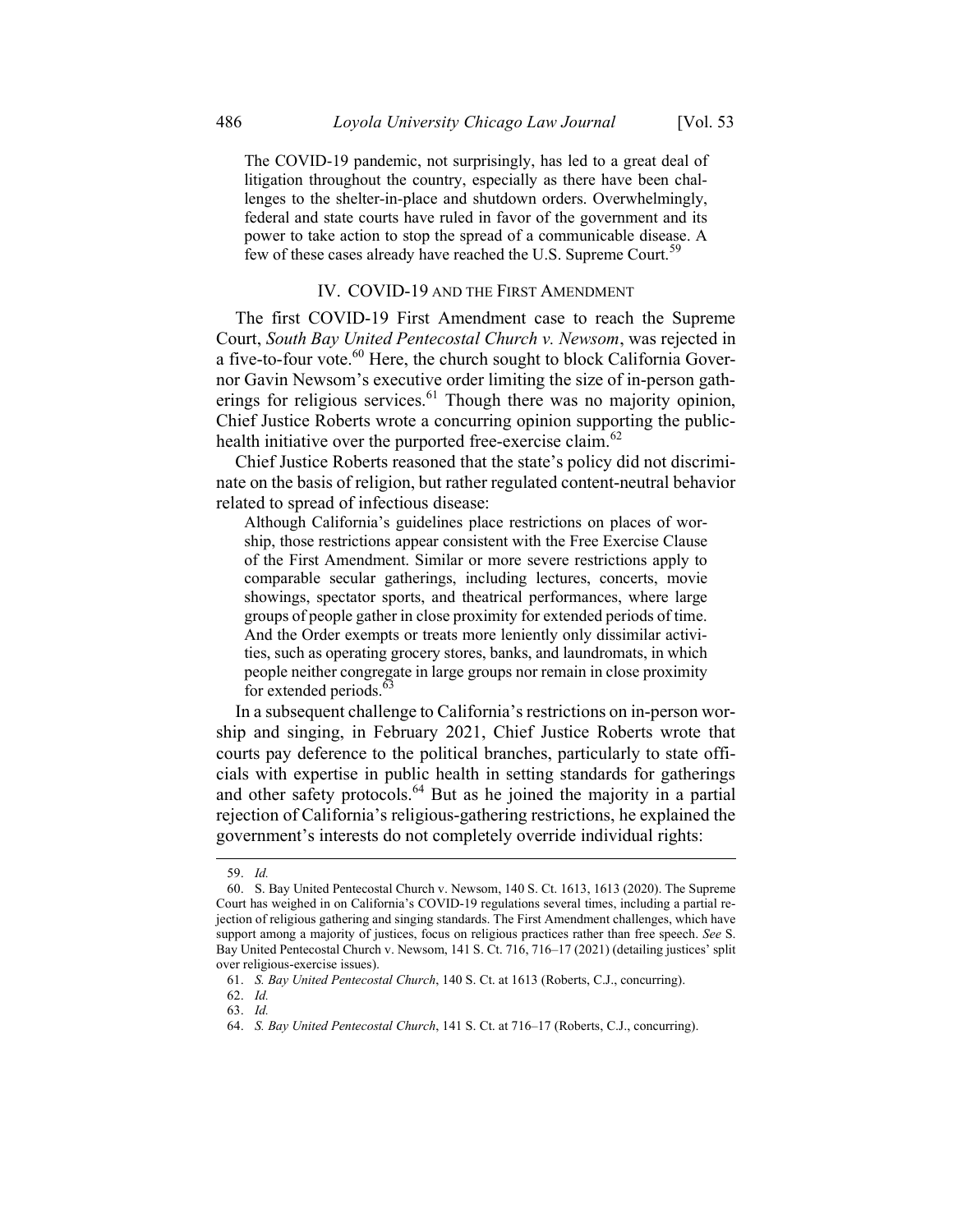I adhere to the view that the "Constitution principally entrusts the safety and the health of the people to the politically accountable officials of the States." But the Constitution also entrusts the protection of the people's rights to the Judiciary—not despite judges being shielded by life tenure, but because they are. Deference, though broad, has its limits.<sup>65</sup>

#### A. Masks in Minnesota

In the short lifespan of COVID-19-related First Amendment litigation, the first case on the First Amendment implications of a state-ordered mask mandate was Minnesota Voters Alliance v. Walz.<sup>66</sup> This case emanated from a March 13, 2020, executive order, when the president declared a national emergency and Minnesota Governor Tim Walz declared a statewide peacetime emergency.<sup>67</sup> Governor Walz issued Executive Order 20-81, mandating Minnesotans wear a mask or legitimate face-covering at all indoor businesses, indoor public spaces, or locations where people are waiting to enter a public space.<sup>68</sup> Violation of the order would be a petty misdemeanor.<sup>69</sup>

A group of political activists sought an injunction in district court, arguing that the order violated citizens' First Amendment rights.<sup>70</sup> Though plaintiffs acknowledged COVID-19's virulence and that wearing masks has a proven scientific role in slowing or preventing the virus's spread, and while they did not pose any arguments under the religion clauses, they argued that the executive order violated the First Amendment because it also conflicted with a long-standing state statute prohibiting facecoverings at polling places.<sup>71</sup> The mask mandate, plaintiffs argued, "chilled" them from "engaging in political activities that are protected by the First Amendment, such as voting in person, campaigning in public, and associating with others in indoor settings."<sup>72</sup>

They argued that if a voter complied with the order and wore a mask to a polling place to vote, that person would be committing a crime under

<sup>65.</sup> Id. at 717.

<sup>66.</sup> Minn. Voters All. v. Walz, 492 F. Supp. 3d 822, 825–26 (D. Minn. 2020); Minn. Voters All. v. Walz, No. 20-3072, 2020 U.S. App. LEXIS 41975 at \*1 (8th Cir. Nov. 9, 2020) (dismissing appeal); see also Minn. Voters All. v. Walz, 494 F. Supp. 3d 610, 611 (D. Minn. 2020) (detailing plaintiffs' action against an Executive Order of a mask mandate in Minnesota).

<sup>67.</sup> Minn. Voters All., 492 F. Supp. 3d at 827.

<sup>68.</sup> Id. at 827–28 (discussing EO 20-81).

<sup>69.</sup> Id. at 827.

<sup>70.</sup> Id. at 827–28. Much of the court's decision focused on the procedural elements and standards for a preliminary injunction under a traditional four-prong analysis: (1) likelihood of success on the merits; (2) threat of irreparable harm; (3) balance between the harm of granting the injunction versus not granting it; and (4) general public interest. Id. at 827–28, 838–40.

<sup>71.</sup> Id. at 827 ("[P]laintiffs emphasize that 'no one in this case is saying that mask wearing isn't a good thing.'").

<sup>72.</sup> Id. at 827.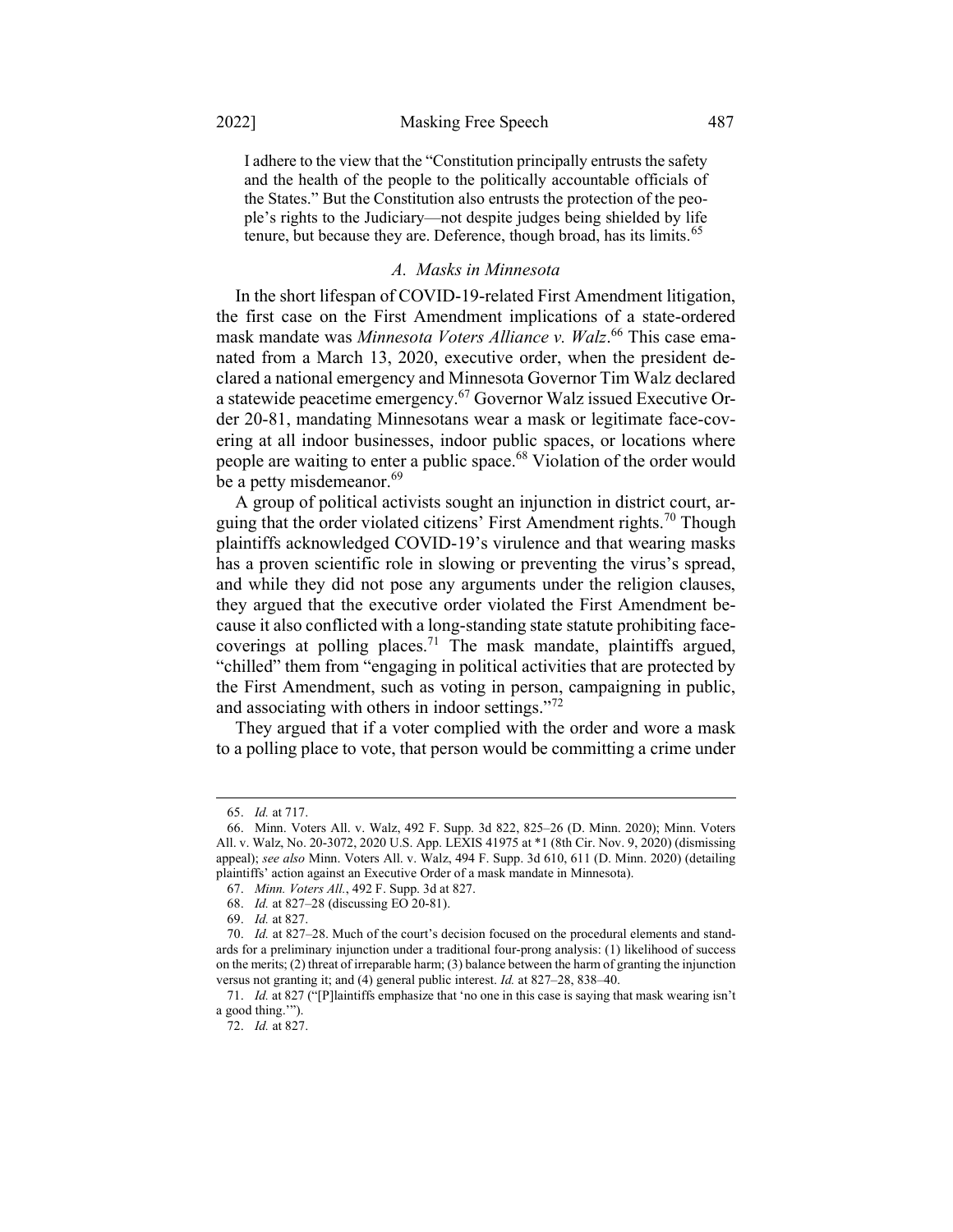Minnesota state statute § 609.735, which prohibits face-coverings at polling places.<sup>73</sup> This, plaintiffs said, raised questions about the statute and how it could be interpreted to deal with a disguise or an effort to obscure the identity of people going to vote.<sup>74</sup> The plaintiffs here misapplied Mansky, which addressed the First Amendment expressive elements of clothing, by arguing the combination of the executive order and the polling place statute was not "capable of reasoned application."<sup>75</sup>

The district court noted the incompatibility of applying § 609.735, which was passed to counter voting fraud, intimidation, or other chicanery associated with hooded or masked Ku Klux Klan members involved in local elections.<sup>76</sup> The underlying purpose of this law, however, did not conflict with the executive order, the district court wrote.<sup>77</sup> First, the court noted that the mask requirement under the executive order was not intended to obscure or disguise anyone's identity.<sup>78</sup>

The district court in *Walz* found that a broad and overly expansive application of the statute would likely deviate from any legislative intent, reasonable interpretation by the Minnesota Supreme Court, and existing constitutional precedent under Jacobson v. Massachusetts.<sup>79</sup> For example, the court explained that over-application would result in "absurd results" and could potentially apply prohibitions to a broad range of workers who regularly wear masks, including construction workers in public places, hazmat crews, emergency medical technicians, and manicurists.<sup>80</sup> "The Minnesota legislature could not possibly have intended to criminalize such a broad range of commonplace conduct," the court wrote. $81$  The

<sup>73.</sup> Id. at 834 (discussing MINN. STAT. § 609.735).

<sup>74.</sup> Id.

<sup>75.</sup> See Mansky, 138 S. Ct. at 1882 (holding that MINN. STAT. § 211B.11 prohibition on "political" apparel in polling places could not be reasonably applied). The court in Minnesota Voters Alliance v. Walz—on the action's second round in district court—discussed why plaintiffs not only inappropriately invoked *Mansky*, but stretched its holding to the point of meritlessness:

Mansky concerned an explicit restriction of political speech at polling places that election judges were responsible for interpreting and applying. By contrast, § 609.735 is a generally applicable law that does not on its face regulate speech or have anything to do with elections or polling places. Nor is there any suggestion that election judges have any role to play in interpreting or enforcing §609.735; unlike in Mansky, plaintiffs have not cited a single instance in which any election judge has attempted to enforce § 609.735 at any polling place, despite the fact that Minnesota held a primary after EO 20-81 went into effect. In short, Mansky has little to do with this case.

Minn. Voters All., 494 F. Supp. 3d at 613.

<sup>76.</sup> Minn. Voters All., 492 F. Supp. 3d at 834.

<sup>77.</sup> Id. at 835–36.

<sup>78.</sup> Id. at 835.

<sup>79.</sup> Id. at 835–36.

<sup>80.</sup> Id. at 835.

<sup>81.</sup> Minn. Voters All., 492 F. Supp. 3d at 835.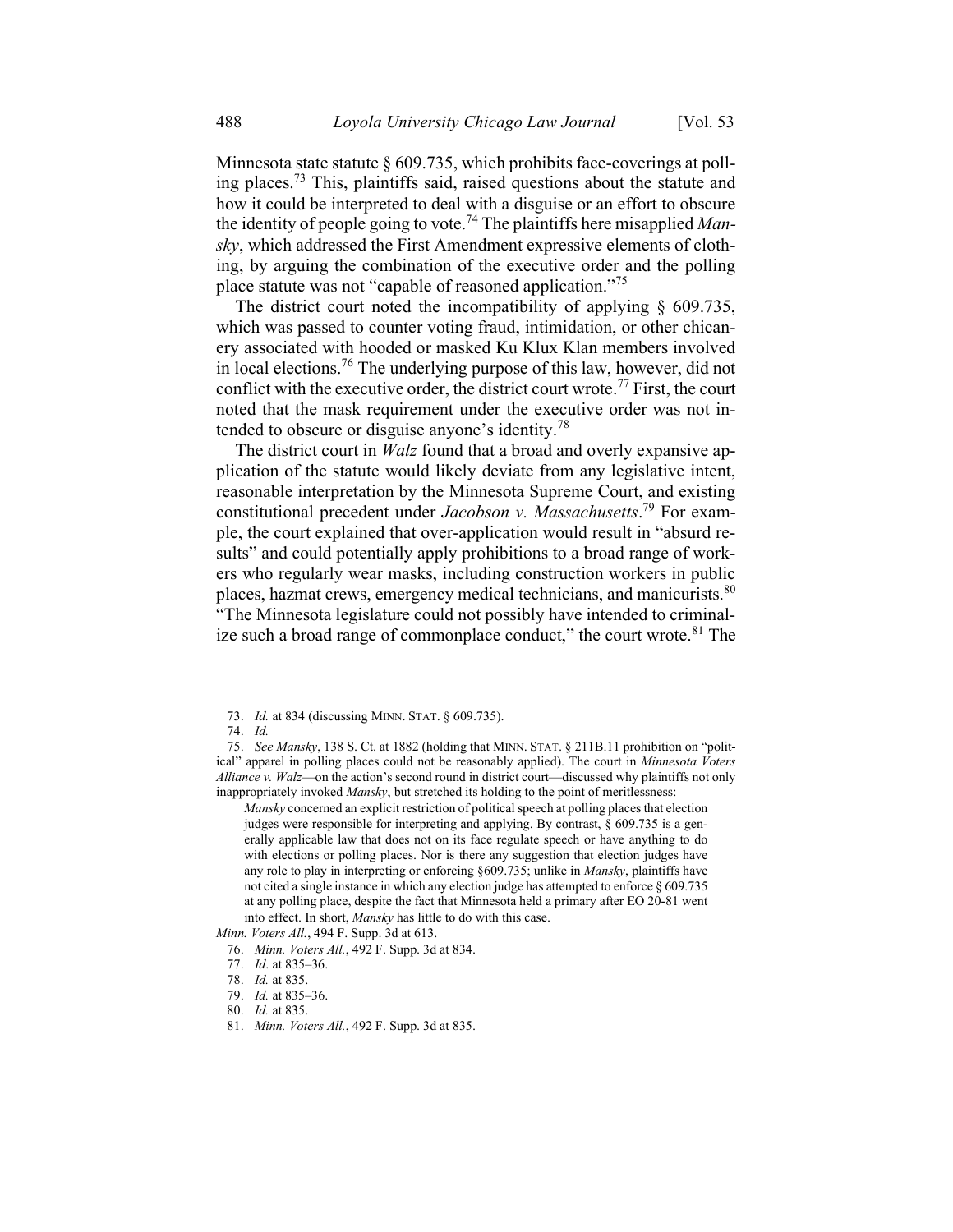court added, "Needless to say, such an interpretation of § 609.735 would raise significant constitutional concerns."<sup>82</sup>

Turning to the executive order's purported First Amendment issues, the court was equally unconvinced, calling plaintiffs' arguments "meritless."<sup>83</sup> The mask requirement was not expressive conduct under the First Amendment, especially during the pandemic.<sup>84</sup>

Before employing the *O'Brien* test, the court wrote, "First, EO 20-81" does not implicate the First Amendment at all. Second, even if EO 20-81 did implicate the First Amendment, the order would easily pass muster under United States v. O'Brien<sup>85</sup> and Jacobson v. Massachusetts."<sup>86</sup>

Under O'Brien, the Executive Order did not relate to "inherently expressive" conduct. Because of the public-health implications, the order was based on a substantial government interest in public health and safety and had only a tangential effect on speakers' free-speech rights.<sup>87</sup> The court distinguished the mask requirement from other expressive conduct, such as burning the American flag. $88$ 

The court summarized its application and holding, concluding the Minnesota policy did not violate the First Amendment:

There is no question that Minnesota has the constitutional authority to enact measures to protect the health and safety of its citizens. Likewise, there is no question that EO 20-81 furthers the substantial government interest in controlling the spread of a deadly and highly contagious disease . . . federal health officials recommend face coverings as an effective way to slow the spread of COVID-19, and this recommendation finds support in recent studies. Finally, EO 20-81 is unrelated to the suppression of free expression and has at most an incidental effect on First Amendment freedoms that is no greater than necessary; plaintiffs are free to express their opinions about EO 20-81 in every conceivable way except by violating its provisions and putting at risk the lives and health of their fellow citizens.<sup>89</sup>

Furthermore, it was unquestionable that the executive order "bears a real and substantial relation to the public-health crisis caused by COVID- $19.$ "90

86. Minn. Voters. All., 492 F. Supp. 3d at 837.

87. Id.

<sup>82.</sup> Id. at 836.

<sup>83.</sup> Id. at 837–39.

<sup>84.</sup> Id.

<sup>85.</sup> O'Brien is discussed in greater depth infra Part V.

<sup>88.</sup> Id. (citing Texas v. Johnson, 491 U.S. 397, 404 (1989) (holding flag-burning was protected as expressive conduct under First Amendment)).

<sup>89.</sup> Id. at 838.

<sup>90.</sup> Id. ("And EO 20-81 either does not implicate the First Amendment at all or, at most, has an incidental and trivial impact on First Amendment freedoms ... plaintiffs have no chance of success on their claim that EO 20-81 standing alone, violates the First Amendment.")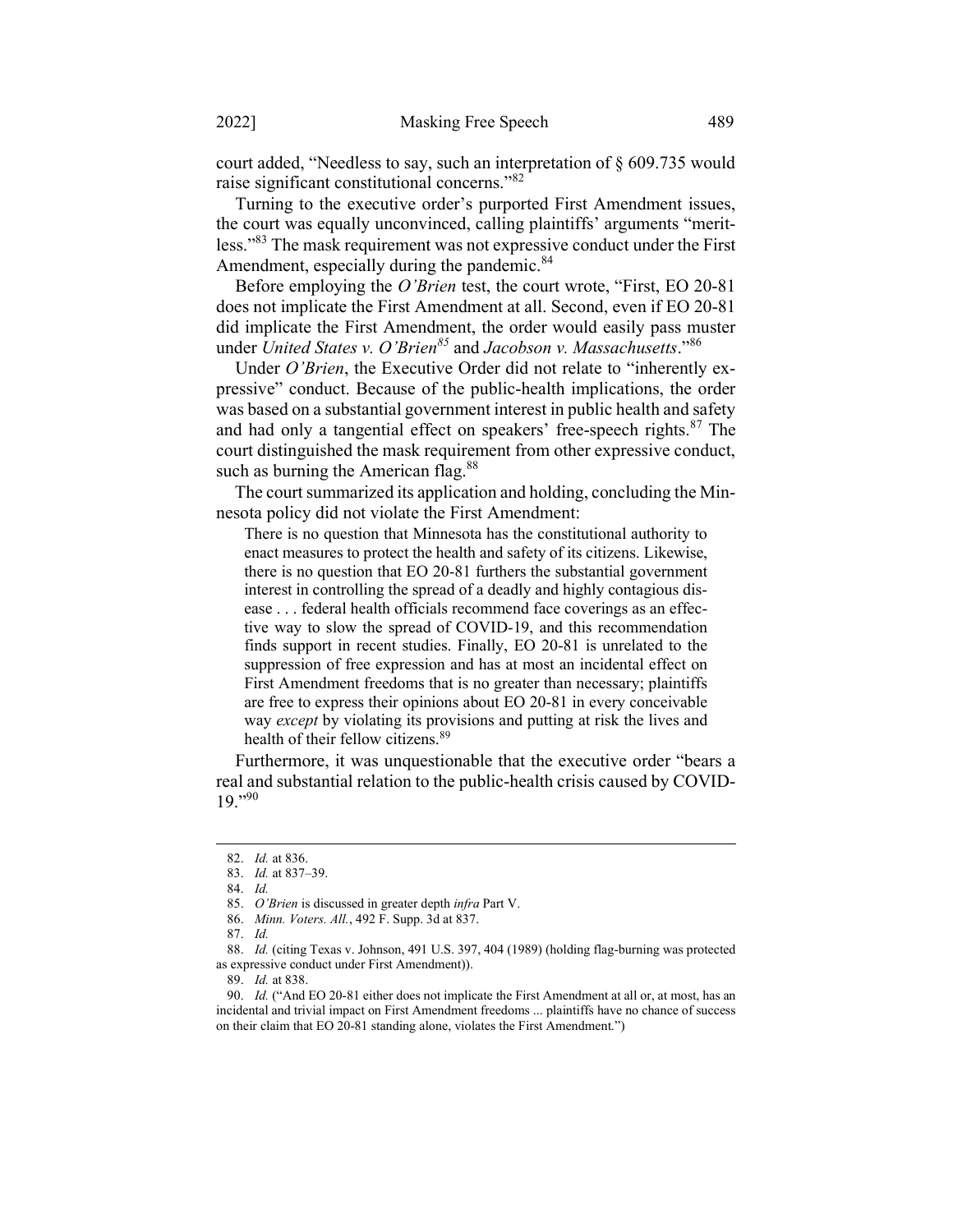# B. Subsequent Mask Cases

In the months since Minnesota Voters Alliance v. Walz, First Amendment challenges to mask mandates have expanded across the country.<sup>91</sup> No individual illustrates controversy better than Huguette Nicole Young, a long-haul truck driver and law-school graduate from Oregon, who has filed at least three dozen lawsuits challenging the constitutionality of mask mandates all over the country.<sup>92</sup> In *Young v. Becerra*, a federal case in California, Young argued that her First Amendment rights would be hindered by wearing a mask because it impaired her First Amendment right to "smile at others" and "communicate audibly, clearly and expressively."<sup>93</sup> Like many of the courts across the country, the judge dismissed the complaint because the First Amendment protects the expression of ideas, not the mechanics of speaking:

Free expression applies to the content of speech, not the mechanics of speaking clearly and being able to smile, as Young would have it. Nothing in the regulation she challenges indicates that it is a content-based restriction, or seeks to limit speech based on its viewpoint or the identity of the speaker.<sup>94</sup>

Three other cases, discussed below, however, contributed significant, reasoned analysis on the mask issues.

# C. Hawaii

A mask-mandate challenge in Hawaii was caught up in constitutional and procedural challenges in related litigation: Lomma v. Connors and

<sup>91.</sup> See Bechade v. Baker, No. 20-11122, 2020 U.S. Dist. LEXIS 17460, at \*5–\*7 (D. Mass., Sept. 23, 2020) (holding plaintiff's First Amendment challenge failed because she could not show how a mask mandate inflicted a particularized harm or damages); Shelton v. City of Springfield, 497 F. Supp. 3d 408, 413 (W.D. Mo. 2020) (rejecting claim that mask-mandate ordinance infringed on plaintiffs' First Amendment rights to worship because any perceived harm was too "hypothetical" and no proof of actual injury could be linked to government); Cangelosi v. Edwards, No. 20- 1991, 2020 U.S. Dist. LEXIS 205095, at \*10 (E.D. La. Nov. 3, 2020) (rejecting challenge because injunctive relief requested for alleged prospective injury was "highly speculative").

<sup>92.</sup> See Young v. James, No. 20 Civ. 8252, 2020 U.S. Dist. LEXIS 198392, at \*2, \*8 n.2 (S.D.N.Y. Oct. 26, 2020) (listing at least thirty-six cases plaintiff filed across the country); see also Young v. Ellison, No. 20-cv-2144, 2020 WL 8673995, at \*4 (D. Minn. Dec. 14, 2020) (rejecting complaint for lack of subject-matter jurisdiction); Young v. Becksted, No. 20-cv-1080, 2020 U.S. Dist. LEXIS 226347, at \*1, \*8, \*9 (D.N.H. Nov. 10, 2020) (denying request for preliminary injunction enjoining mask mandate and dismissing for lack of subject-matter jurisdiction). As another court denied reconsideration of its dismissal for failure to prove harm under Lujan v. Defenders of Wildlife, 504 U.S. 555, 560 (1992), the court noted the plaintiff had filed similar claims in more than ten other federal jurisdictions, including Arkansas, California, Hawaii, Kentucky, Louisiana, Maryland, New Mexico, Washington and Wisconsin. Young v. Healey, No. 20-11832, 2020 U.S. Dist. LEXIS 202607, at \*1–\*2, \*4 n.2 (D. Mass. Oct. 30, 2020).

<sup>93.</sup> See Young v. Becerra, No. 3:20-cv-05628, 2021 WL 1299069, at \*1 (N.D. Cal. Apr. 7, 2021) (dismissing for lack of standing and failure to show concrete harm).

<sup>94.</sup> Id. at \*2 (applying Texas v. Johnson, 491 U.S. 397, 404 (1989)).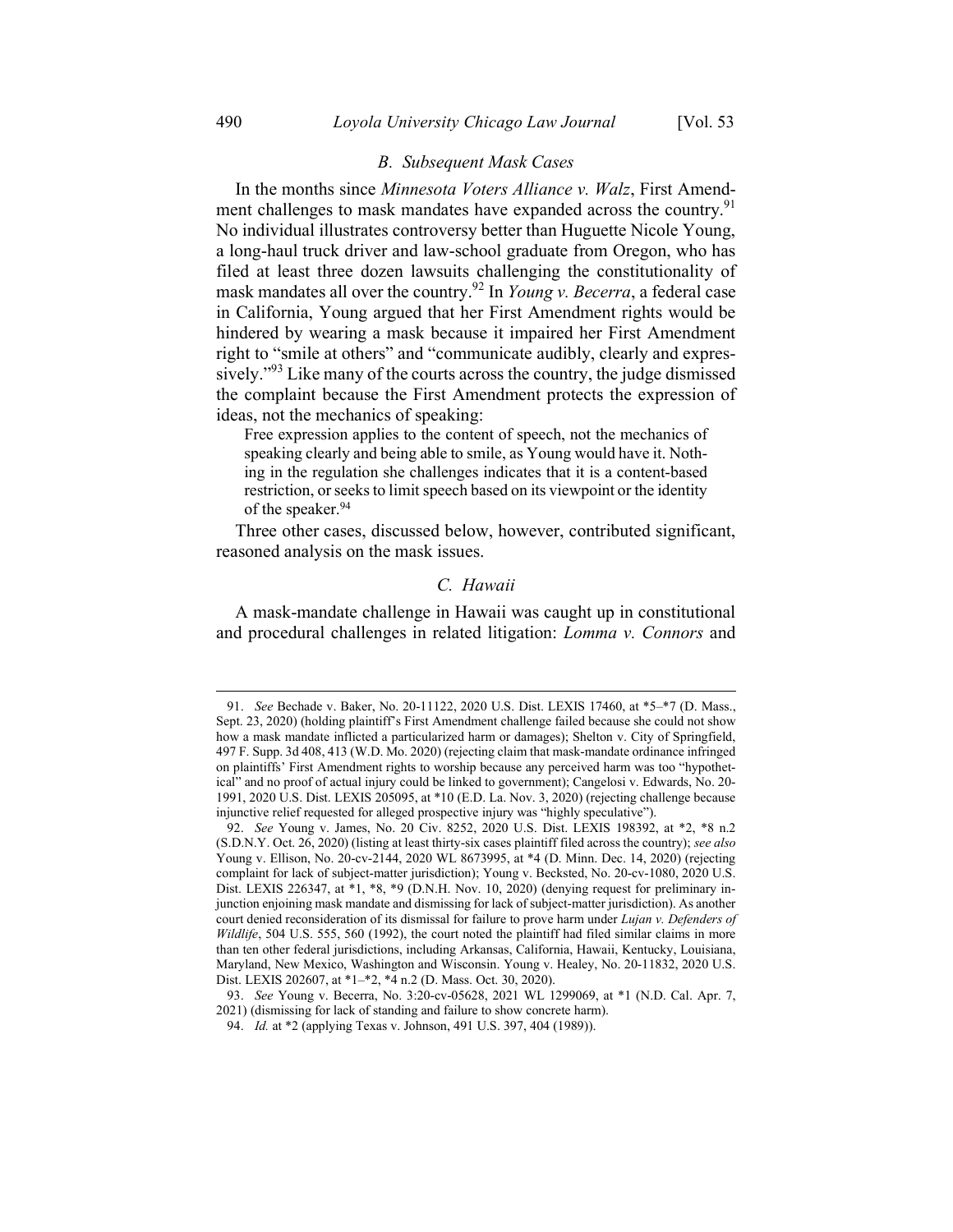For Our Rights v. Ige.<sup>95</sup> In Lomma, the federal district court dismissed the state-law claims but abstained from rendering a decision based on the Pullman doctrine because For Our Rights, filed in Hawaii state court, had constitutional implications and was pending appeal.<sup>96</sup>

The plaintiff in the federal action, Levana Lomma, sued Hawaii's governor, challenging a series of emergency orders, particularly the March 4, 2020, Proclamation 18, the state's mask mandate requiring people to wear a face-covering in all public places.<sup>97</sup> In October 2020, the plaintiff filed her lawsuit as well as a motion for a speedy hearing under Rule 57 of the Federal Rules of Civil Procedure.<sup>98</sup> Her argument focused on the First Amendment free-speech and expression grounds because masks infringed on her "ability to speak audibly and clearly, removing facial expression which is an aspect of the content of speech, forcing the adoption of a cult-like religious tradition, which violate[d] [her] religious convictions" and her "God-given right to breathe freely and to simply be left alone."<sup>99</sup> The plaintiff was also a party to a similar lawsuit in state court filed by For Our Rights, which the court dismissed and plaintiffs appealed, prompting the federal court to hold off on deciding the constitutional aspects of the argument during the appeal's pendency.<sup>100</sup>

<sup>95.</sup> Lomma v. Connors, 539 F. Supp. 3d 1094, 1097–98 (D. Haw. 2021); For Our Rights v. Ige, No. 21-0000024 (Haw. Ct. App. Feb. 25, 2022), https://cases.justia.com/hawaii/court-of-appeals/2022-caap-21-0000024.pdf?ts=1645827158.

<sup>96.</sup> Lomma, 539 F. Supp. 3d at 1099. Because the state-court appeal of For Our Rights v. Ige was pending during the federal action's progress, the federal court applied a constitutional abstention analysis under Railroad Commission v. Pullman Co., 312 U.S. 496 (1941), which allows a federal court to pass or withhold ruling on a state-law issue when a state appellate court is still considering a case with constitutional implications. Id. The state-court case of which the federal court was awaiting resolution did not involve a free-speech claim; its constitutional claim was that the governor's emergency orders were "unconstitutionally vague" such that they violated the plaintiffs' right to due process under the Fourteenth Amendment. For Our Rights v. Ige, No. 21-0000024 (Haw. Ct. App. Feb. 25, 2022) at 6.

<sup>97.</sup> Lomma, 539 F. Supp. 3d at 1096. The governor's March 4, 2020, emergency order required "all individuals within the state of Hawaii to 'wear a face covering over their nose and mouth when in public.'" Id. The proclamation included a definition: "Face covering is defined as a tightly woven fabric (without holes, vents, or valves) that is secured to the head with either ties or straps, or simply wrapped and tied around the wearer's nose and mouth." Id. at 1096–97.

<sup>98.</sup> Id. at 1097.

<sup>99.</sup> Id. See also Complaint at 13, Lomma v. Connors, 539 F. Supp. 3d 1094 (D. Haw. 2021) (No. 20-00456) (identifying plaintiff as a "recently unemployed hair stylist" who has been "gravely affected" by mask mandates, leading to emotional distress). In another related federal action, filed under the name of Lomma's unincorporated association and joined by Lomma and more than a dozen other plaintiffs, Lomma alleged that the mask mandate and other quarantine requirements caused her to lose her job and income while depleting her savings. Complaint at 19, For Our Rights v. Ige, No. 20-cv-00268 (D. Haw. June 9, 2020), ECF 1. She also claimed her mental and physical health suffered, and she experienced depression, fear, anxiety, social isolation, and panic attacks, and she was unable to attend Alcoholics Anonymous meetings. Id. Plaintiffs to For Our Rights  $v$ . Ige voluntarily dismissed their complaint shortly after filing. Notice of Voluntary Dismissal without Prejudice at 1, For Our Rights v. Ige, No. 20-cv-00268 (D. Haw. June 25, 2020), ECF 26.

<sup>100.</sup> Lomma, 539 F. Supp. 3d at 1098–99.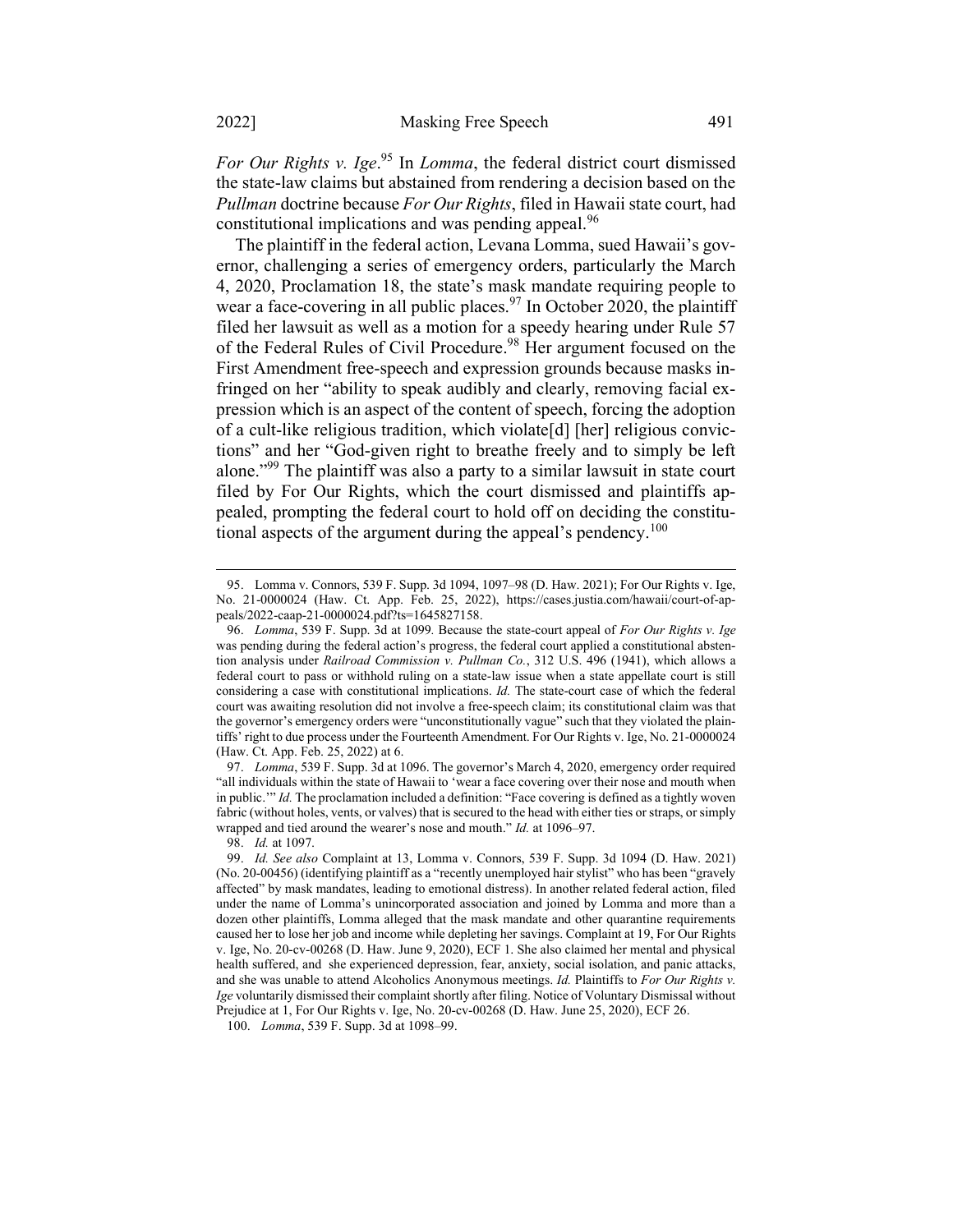In most First Amendment cases, the court has acknowledged that a Pullman abstention would not be appropriate because a delay of blocking government action relating to speech would perpetuate a "chilling effect" on that speech.<sup>101</sup> However, this case, involving a public-health crisis during a pandemic, changes the equation, the court said.<sup>102</sup> "This case unquestionably touches upon a sensitive area of social policy. The COVID-19 global pandemic is unprecedented, and states have been tasked with determining how best to manage public health and safety."<sup>103</sup>

#### D. Pennsylvania

In Parker v. Wolf, a district court rejected a preliminary injunction seeking to block both the governor's mask-mandate and contact-tracing orders.<sup>104</sup> The court focused on Article III standing based on cognizable harm, which plaintiffs failed to establish in both issues, though the court acknowledged that it was a "closer call" when analyzing the mask-mandate challenge.<sup>105</sup> With a two-prong attack, plaintiffs made their First Amendment argument because the mask mandate: 1) harmed them as a form of compelled speech, a compelled medical procedure, or an infringement on their political speech with which they disagreed; and 2) incorporated a threat of enforcement or punishment, compounding their harm.<sup>106</sup>

In the Article III harm analysis, the court assumed standing to assess harm, but narrowed its analysis on whether the harm was "concrete" or "intangible."<sup>107</sup> Even intangible harm, as the plaintiffs allege in this case, could accrue as something more provable or measurable.<sup>108</sup> The court held that the mask mandate could cause a concrete injury that was traceable to the government defendants, stating, "we have no trouble finding the alleged injury is 'actual or imminent.'"<sup>109</sup> However, the court could not find that the plaintiffs could meet the "particularity" or "redressability" elements of establishing standing. First, the mask mandates failed the particularity prong because it did not target the plaintiffs, and their harm was not specific to them. $110$ 

 $103.$  Id.

110. Id. at 287–88 ("Plaintiffs alleged injuries suffered as a result of wearing a mask are identical to every other citizen in the Commonwealth. To be clear, it is not the sheer number of people

<sup>101.</sup> Id. at 1100.

<sup>102.</sup> Id. at 1101.

<sup>104.</sup> Parker v. Wolf, 506 F. Supp. 3d 271, 274 (M.D. Pa. 2020).

<sup>105.</sup> Id. at 286–87.

<sup>106.</sup> Id.

<sup>107.</sup> Id. at 287.

<sup>108.</sup> Id.

<sup>109.</sup> Id. (applying Spokeo, Inc. v. Robins, 136 S. Ct. 1540, 1548 (2016) ("A 'concrete' injury must be 'de facto'; that is it must actually exist.")).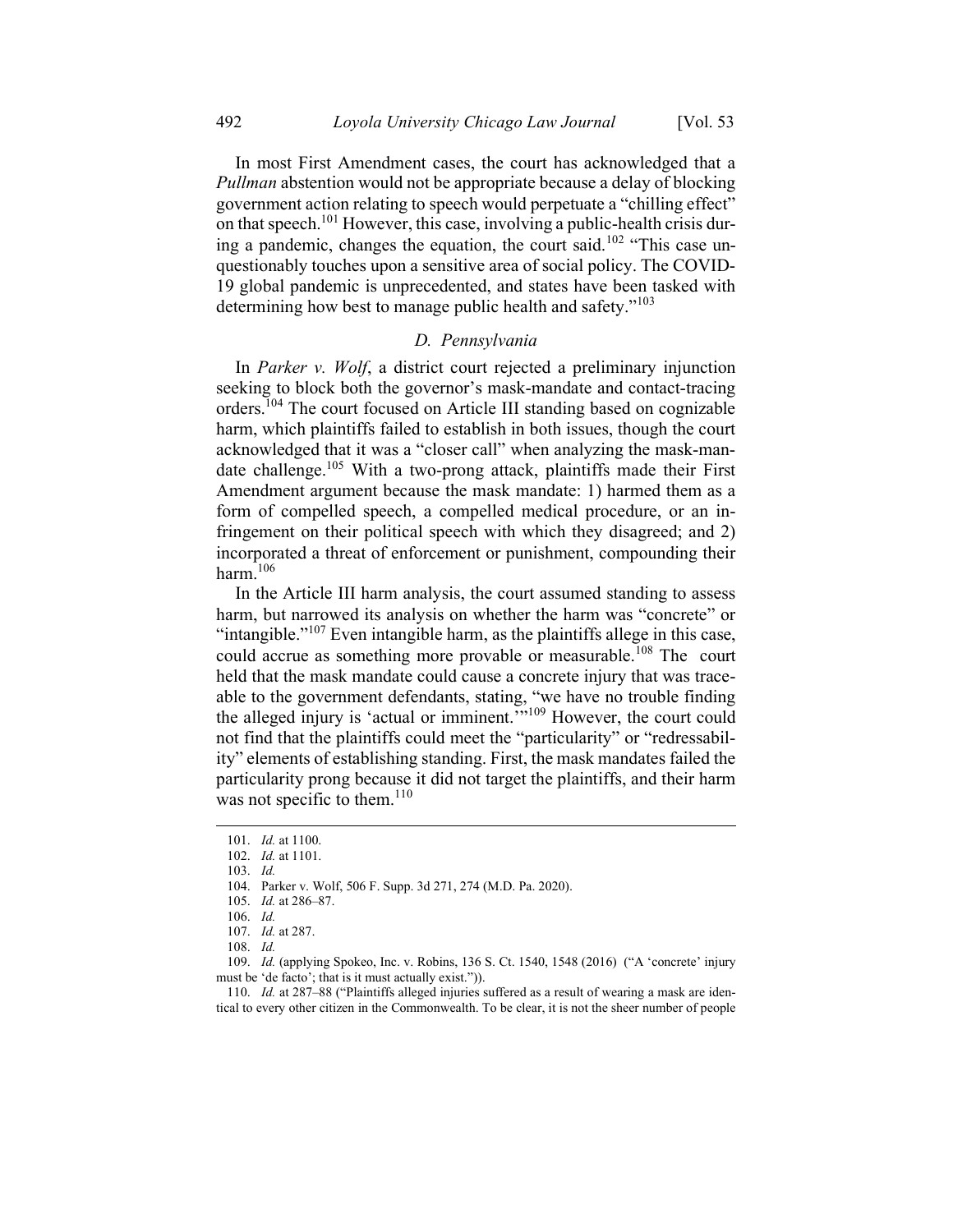Further, on redressability, the court questioned whether an injunction would stave off the injury or whether the action was too speculative.<sup>111</sup> Therefore, citing *Lujan v. Defenders of Wildlife*, the court held, "Article III courts can only adjudicate live 'cases' and 'controversies'—disputes that can be 'appropriately resolved through the judicial process' as opposed to the political or legislative spheres. Because Plaintiffs do not have standing to challenge the Mask Mandate, we must deny the motion."<sup>112</sup>

In addition to the constitutional-standing rejection, the court reaffirmed *Jacobson* in a lengthy footnote, rejecting the plaintiffs' substantive due-process argument in the face of a national and global publichealth crisis.<sup>113</sup> The court emphasized the constitutionality of reasonable public-health policies:

The overwhelming majority of federal courts that have adjudicated constitutional challenges to COVID-19 mitigation efforts have utilized a two-part test based on *Jacobson*'s text—a plaintiff must show that the challenged order either (1) has 'no real or substantial relation' to protecting public health; or (2) that it is 'beyond all question, a plain, palpable invasion of rights secured by the fundamental law."<sup>114</sup>

#### E. West Virginia

In Stewart v. Justice, restaurant owners in West Virginia challenged the governor's mask mandate, Executive Order  $50-20$ .<sup>115</sup> The plaintiffs publicly posted messages on Facebook stating they intended to ignore the mask mandate and would not require their employees or patrons to wear masks, in open defiance of the executive order.<sup>116</sup> Their First Amendment arguments focused on not wearing a mask as a form of political speech.<sup>117</sup>

The First Amendment challenge also included a request for a preliminary injunction and a claim for retaliation<sup>118</sup> based on plaintiffs<sup> $\delta$ </sup> speech

who suffer the same injuries claimed by Plaintiffs that forecloses a finding of 'particularity'—it is that each of those citizens under Plaintiffs' theory, suffers an injury *indistinguishable* from any other Pennsylvanian.").

<sup>111.</sup> Id. at 288. The court added a question about the practical effect of enforcing an injunction against the state while municipalities instituted their own concurrent mask mandates. Id.

<sup>112.</sup> Id. at 291 (quoting and applying Lujan v. Defenders of Wildlife, 504 U.S. 555, 560 (1992)).

<sup>113.</sup> Id. at 291 n.20.

<sup>114.</sup> Id.

<sup>115.</sup> Stewart v. Justice, 518 F. Supp. 3d 911, 914–15 (S.D. W.Va. 2021).

<sup>116.</sup> Id. at 914.

<sup>117.</sup> Id. at 914, 919.

<sup>118.</sup> Id. at 919–20. The unsuccessful retaliation claim was based on a local inspector's announcement that they would shut down the restaurant after plaintiffs made public statements about their intent to ignore the mask mandates. Id. at 919. The arguments, based on Nieves v. Bartlett, 139 S. Ct. 1715 (2019), required the plaintiff to show punitive government action directly related to their expressive activity. Id. at 920. The court applied the Fourth Circuit's three-prong test under Suarez Corp. Indus. v. McGraw, 202 F.3d 676, 685–86 (4th Cir. 2000): (1) that plaintiff's speech was protected; (2) that defendant's actions retaliated against constitutionally protected speech; and (3) a causal connection existed between the speech and the retaliation. Id.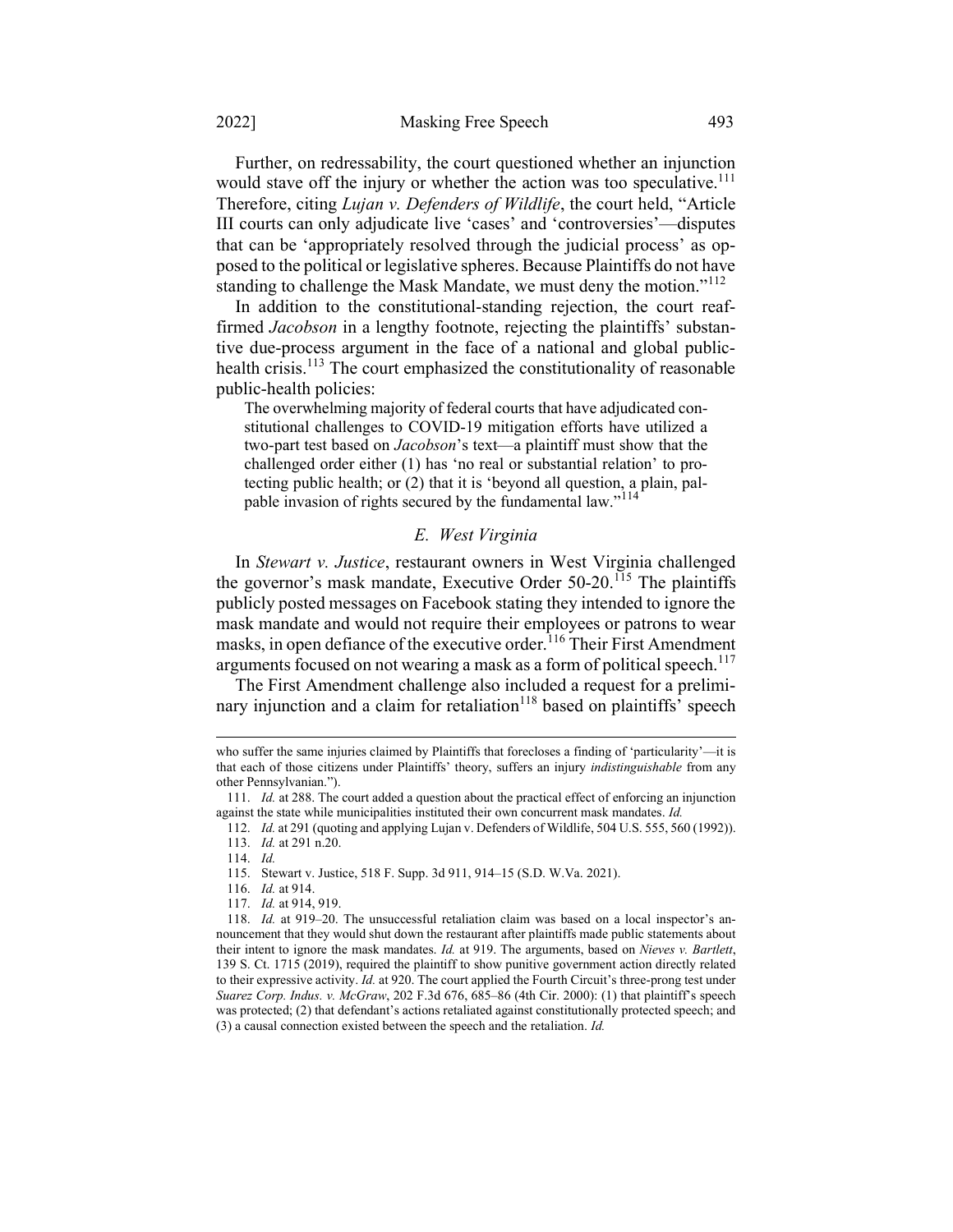or expressive activities because government inspectors announced intent to shut down the restaurant.<sup>119</sup>

Applying Jacobson, which the court declared "is still good law," the district court dismissed the claims.<sup>120</sup> The two prongs are: (1) whether the mask mandate (and the stay-at-home order) had "real or substantial" relation to protecting public health; or (2) whether the government action "beyond all question" invaded a fundamental right.<sup>121</sup> Thus, the court held that the governor's orders were justified because of masks' proven scientific efficacy, backed by CDC standards and data, in limiting airborne transmission of COVID-19.<sup>122</sup> Due to masks' substantial relation to protecting public health, the orders were neither arbitrary nor unreasonable, nor did they invade any fundamental or constitutional rights. 123

As a form of speech, the court rejected the First Amendment argument that not wearing a mask was a form of protected political speech.<sup>124</sup> "[T]he act of refusing to wear a face covering does not carry a meaning that is 'overwhelmingly apparent' such that it is protected speech."<sup>125</sup>

More importantly, the court acknowledged that even if courts engaged in a constitutional analysis of a mask mandate, it would apply intermediate scrutiny and O'Brien elements.<sup>126</sup> These orders were content-neutral time, place, and manner restrictions: "[B]eing required to wear a mask in conformity with the Governor's Order may be an inconvenience or annoyance, but it is a trivial imposition on an individual's freedom outweighed by the reasonableness of such precautions during a pan $d$ emic." $^{127}$ 

# V. LOOKING AT SCRUTINY—THE O'BRIEN TEST

When David Paul O'Brien and his three friends took to the steps of a South Boston courthouse to protest the Vietnam War by burning their draft cards, they inadvertently opened a challenge to federal law that

<sup>119.</sup> Id. at 914–15.

<sup>120.</sup> Id. at 915–16.

<sup>121.</sup> Id. at 917 (applying Jacobson v. Massachusetts, 197 U.S. 11, 31 (1905)).

<sup>122.</sup> Id. ("In developing West Virginia's response to the pandemic, the Governor consulted with public health professionals who have 'reviewed countless scholarly articles, news reports, and studies from around the world since the pandemic began.' The Government has determined that the disease spreads through 'droplets, aerosols, talking, yelling, screaming, coughing, sneezing, and just breathing, and it spreads more the longer persons spend in contact with each other.'" (quoting from the record)).

<sup>123.</sup> Id. at 918.

<sup>124.</sup> Id. at 919.

<sup>125.</sup> Id. (citing Rumsfeld v. F. for Acad. & Institutional Rts., Inc., 547 U.S. 47, 66 (2006)).

<sup>126.</sup> Id. at 919.

<sup>127.</sup> Id.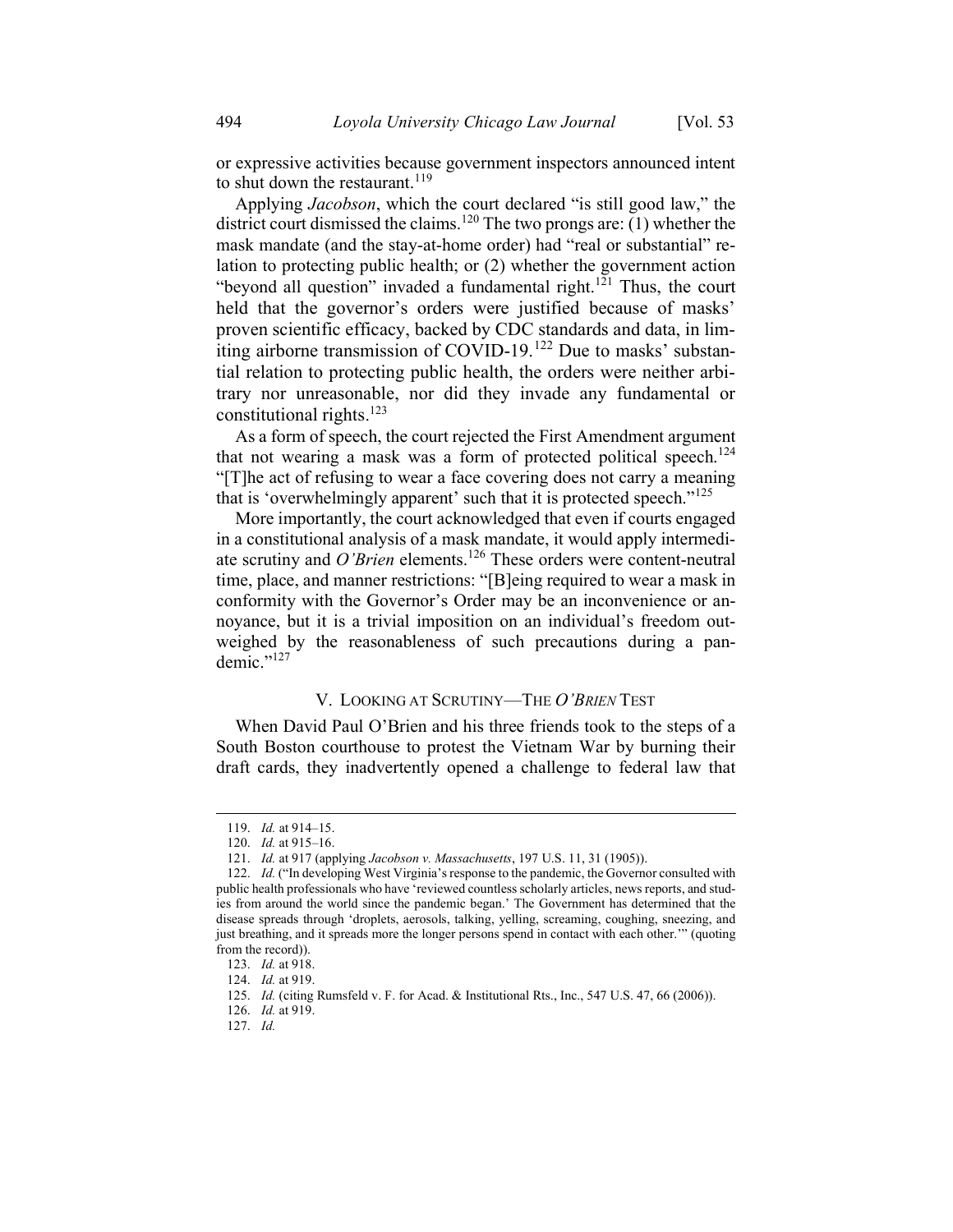would set standards for the First Amendment implications of what has become known as symbolic speech in United States v. O'Brien.<sup>128</sup>

Though O'Brien's stated purpose was political protest through symbolic speech, he acknowledged that burning his draft card was breaking the law.<sup>129</sup> If burning the draft card was a form of expressive free speech, O'Brien argued, the statute at issue violated his First Amendment rights.<sup>130</sup> The Supreme Court, however, was more circumspect, concerned that just about any expressive conduct could be converted into a First Amendment speech issue with potentially "limitless" possibilities. $131$ 

Chief Justice Warren's analysis formed a four-prong test: 1) whether the government regulation is within the state's constitutional power; 2) whether the government action furthers an important or substantial government interest; 3) whether the regulation is unrelated to the suppression of free expression; and 4) whether the incidental restriction on a First Amendment right is no greater than is essential to further that interest.<sup>132</sup>

The substantial interest imbued in the statute that justified it and its application, Chief Justice Warren wrote for the Court, "[w]hatever imprecision inheres in these terms, we think it clear that a government regulation is sufficiently justified if it is within the constitutional power of the Government  $\ldots$ <sup>"133</sup>

# VI. TO WEAR OR NOT TO WEAR? THAT IS THE CONSTITUTIONAL **QUESTION**

An O'Brien analysis is useful in assessing First Amendment arguments in two areas arguing a constitutional right not to wear clothing or protective equipment: public nudity and motorcycle helmets.

#### A. Public Nudity

If an argument is to be made that there is a First Amendment speech right to not wear an article of clothing or even a protective garment, then it would raise an immediate comparison to the right to wear nothing at all. Public nudity as a First Amendment issue is often intertwined with

<sup>128.</sup> United States v. O'Brien, 391 U.S. 367, 370 (1968).

<sup>129.</sup> Id. at 370–71. The law at issue here under the Universal Military Training and Service Act of 1948 and its 1965 amendments made it a crime to knowingly or willfully destroy or mutilate documents and registration related to selective service or the military draft. See generally 50 U.S.C. § 462.

<sup>130.</sup> Id. at 376.

<sup>131.</sup> *Id.* at 376–77 ("We find that the 1965 Amendment to  $\S$  12(b)(3) of the Universal Military Training and Service Act meets all of these requirements, and consequently that O'Brien can be constitutionally convicted for violating it.").

<sup>132.</sup> Id. at 377.

<sup>133.</sup> Id.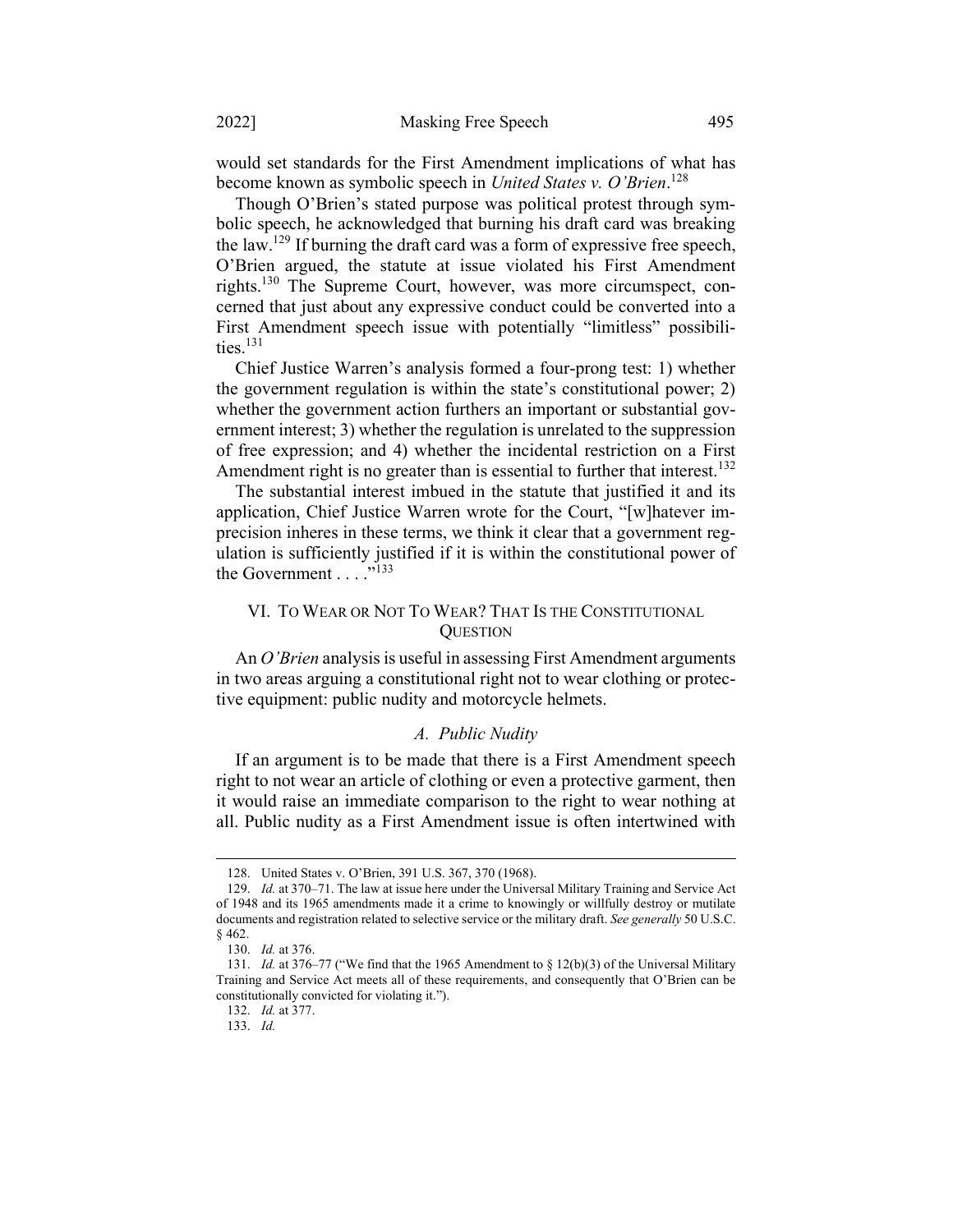eroticism and indecency.<sup>134</sup> Public nudity and exposure laws, disproportionately applied to women, have also been unsuccessfully argued as a violation of equal-protection rights.<sup>135</sup>

Over and over, courts have found an important government interest behind public-nudity laws, even if they distinguish or discriminate against women.<sup>136</sup> A 2020 district court decision in *Eline v. Town of* Ocean City, Maryland, upheld a municipal ordinance barring female toplessness while ignoring males and found that protecting the public satisfied a substantial government interest.<sup>137</sup> The court distinguished the law's constitutionality from the broader normative question it raised:

Whether or not society should differentiate between male and female breasts is a separate inquiry from whether it is constitutional to do so. Following the precedent . . . the Court finds that protecting the public sensibilities from the public display of areas of the body traditionally viewed as erogenous zones—including female, but not male, breasts is an important government objective.<sup>138</sup>

Whether female public nudity or a topless woman would really embody a substantial public-safety concern is immaterial in the face of overwhelming precedent.<sup>139</sup> The government interest, more in line with the public-health and safety arguments about mask requirements, is more reasonably explained in Barnes v. Glen Theatre and City of Erie v. Pap's A.M.

<sup>134.</sup> See Barnes v. Glen Theatre, Inc., 501 U.S. 560, 567 (1991) (plurality opinion) (holding that Indiana's prohibition on nude dancing does not violate First Amendment).

<sup>135.</sup> See, e.g., Nassim Alisobhani, Female Toplessness: Gender Equality's Next Frontier, 8 U.C. IRVINE L. REV. 299, 302 (2018) ("Female toplessness laws are an unjustifiable burden on women and bear no justification in sound legal or societal principles. The common justifications for these laws are based on antiquated Victorian and Judeo-Christian values that have no place in our modern society.").

<sup>136.</sup> See Free the Nipple-Springfield Residents Promoting Equal. v. City of Springfield, 923 F.3d 508, 512 (8th Cir. 2019) (holding an ordinance banning female toplessness was not an equalprotection violation because regulating and promoting public decency and morals was an important government interest); Tagami v. City of Chicago, 875 F.3d 375, 380 (7th Cir. 2017) (holding a city ordinance did not violate equal protection by barring female toplessness); United States v. Biocic, 928 F.2d 112, 115 (4th Cir. 1991) (holding Fish & Wildlife Department's incorporation of local nudity ordinance was supported by important government interest); Buzzetti v. City of New York, 140 F.3d 134, 144 (2d Cir. 1998) (holding a city law barring topless female entertainment was not an equal-protection violation because of the law's purpose in preserving quality of life and preventing crime).

<sup>137.</sup> Eline v. Town of Ocean City, Md., 452 F. Supp. 3d 270, 282 (D. Md. 2020).

<sup>138.</sup> Id. at 281.

<sup>139.</sup> See Free the Nipple-Fort Collins v. City of Fort Collins, 916 F.3d 792, 804 (10th Cir. 2019) ("A female-only toplessness ban strikes us as an unnecessary and overbroad means to maintain public order and promote traffic safety . . . ."). This precedent is an outlier within the Tenth Circuit, challenging the city's three-point argument to justify the female-toplessness ordinance that (1) it was important to protect children from female public nudity; (2) the law promoted traffic safety and (3) it maintained public order. Id. at 802–05.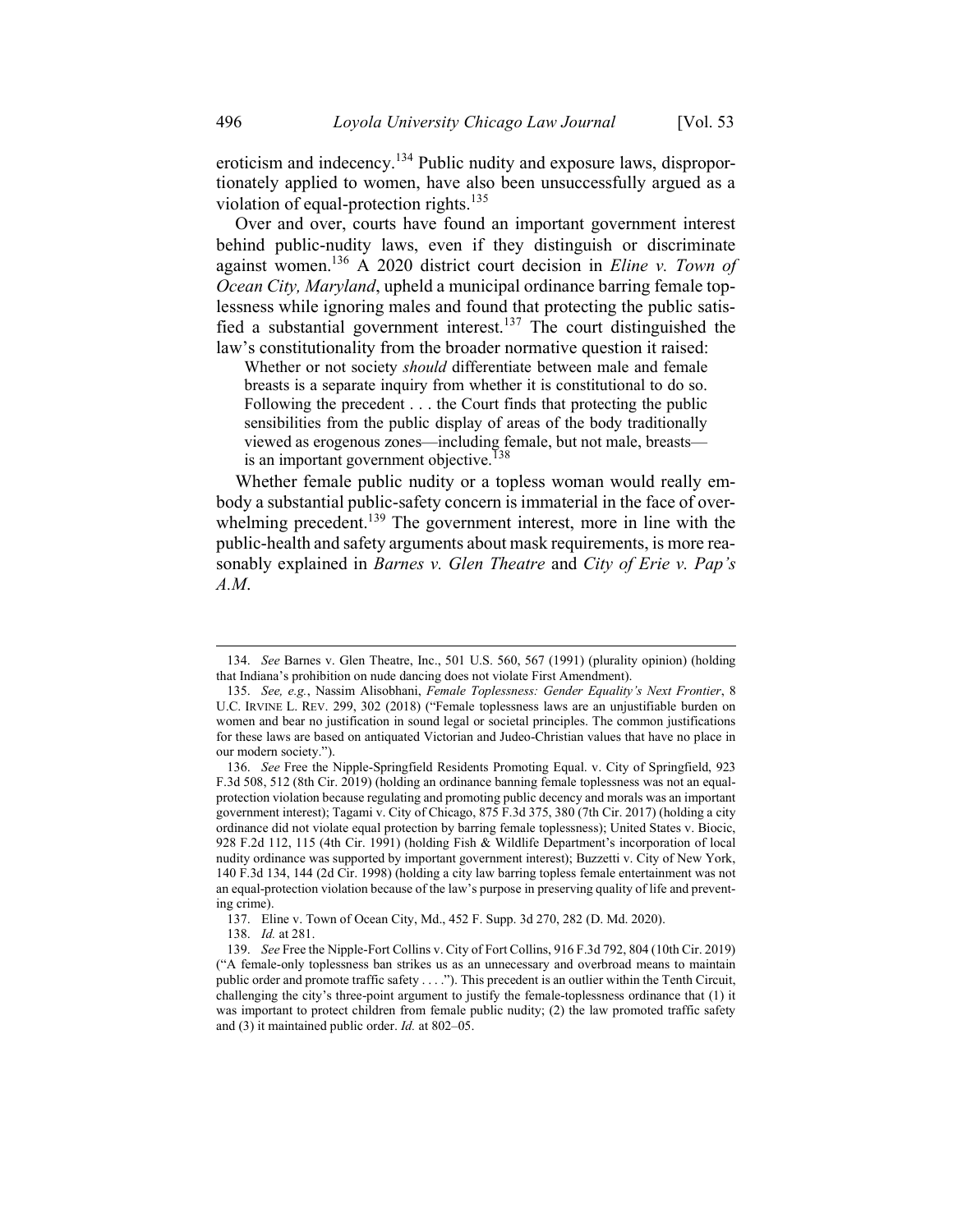In Barnes v. Glen Theatre, the Court found an Indiana nude dancing ordinance did not violate the First Amendment rights of the owner of a strip club, the Kitty Kat Lounge, or its dancers.<sup>140</sup> Chief Justice Rehnquist rejected nudity as expressive conduct:

It can be argued, of course, that almost limitless types of conduct—including appearing in the nude in public—are "expressive," and in one sense of the word this is true. People who go about in the nude in public may be expressing something about themselves by so doing. But the court rejected this expansive notion of "expressive conduct . . . . "<sup>141</sup>

Building on *Barnes*, the Supreme Court more recently addressed nude dancing, upholding a similar ordinance in City of Erie v. Pap's A.M., because the law restricted conduct and did not target speech or expres $sion.<sup>142</sup>$  As a control on conduct rather than pure speech, the ordinance was reviewable under less rigorous standards.<sup>143</sup>

Here, the owner of a strip club challenged the public-indecency ordinance on grounds that it violated the First Amendment rights of the club, Kandyland, which featured "totally nude erotic dancing."<sup>144</sup> The Court ruled that the ordinance was not a content-based restriction on expressive activity because "[b]eing 'in a state of nudity' is not an inherently expressive condition" and "falls only within the outer ambit of the First Amendment's protection."<sup>145</sup>

Writing for the Court in a splintered opinion, Justice O'Connor applied O'Brien to find that the ordinance was content-neutral and not targeting expressive speech.<sup>146</sup>

First, the ordinance's purpose addressed the secondary effects of adult-entertainment establishments: aiming toprevent, or reduce crime, and this purpose was well within the state's powers to protect the public's health and safety. $147$ 

Second, the regulation provably furthered an important or substantial government interest: "combating the harmful secondary effects associated with" nude dancing.<sup>148</sup>

<sup>140.</sup> Barnes v. Glen Theatre, Inc., 501 U.S. 560, 571–72 (1991) (plurality opinion).

<sup>141.</sup> Id. at 570 (citing United States v. O'Brien, 391 U.S. 367, 376 (1968)).

<sup>142.</sup> Erie v. Pap's A.M., 529 U.S. 277, 302 (2000) (plurality opinion).

<sup>143.</sup> Id. at 289.

<sup>144.</sup> Id. at 283–84. Erie Ordinance 75-1994 covered a range of public behavior that could be a violation including public exhibitions of sex, public exposure, and other behavior. Id. But the ordinance also covered expressive activity including nude dancing at public places such as the strip club at issue here. Id. Procedurally, the case was based on the owner's declaratory action and injunction, which the Pennsylvania Supreme Court enforced, but by the time the case was heard at the Supreme Court it could have been moot. See id. at 283-87 (recounting procedural history). But because the lower court action was still in effect, the court continued with the case. Id. at 287–89.

<sup>145.</sup> Id. at 289.

<sup>146.</sup> Id.

<sup>147.</sup> Id. at 296.

<sup>148.</sup> Id.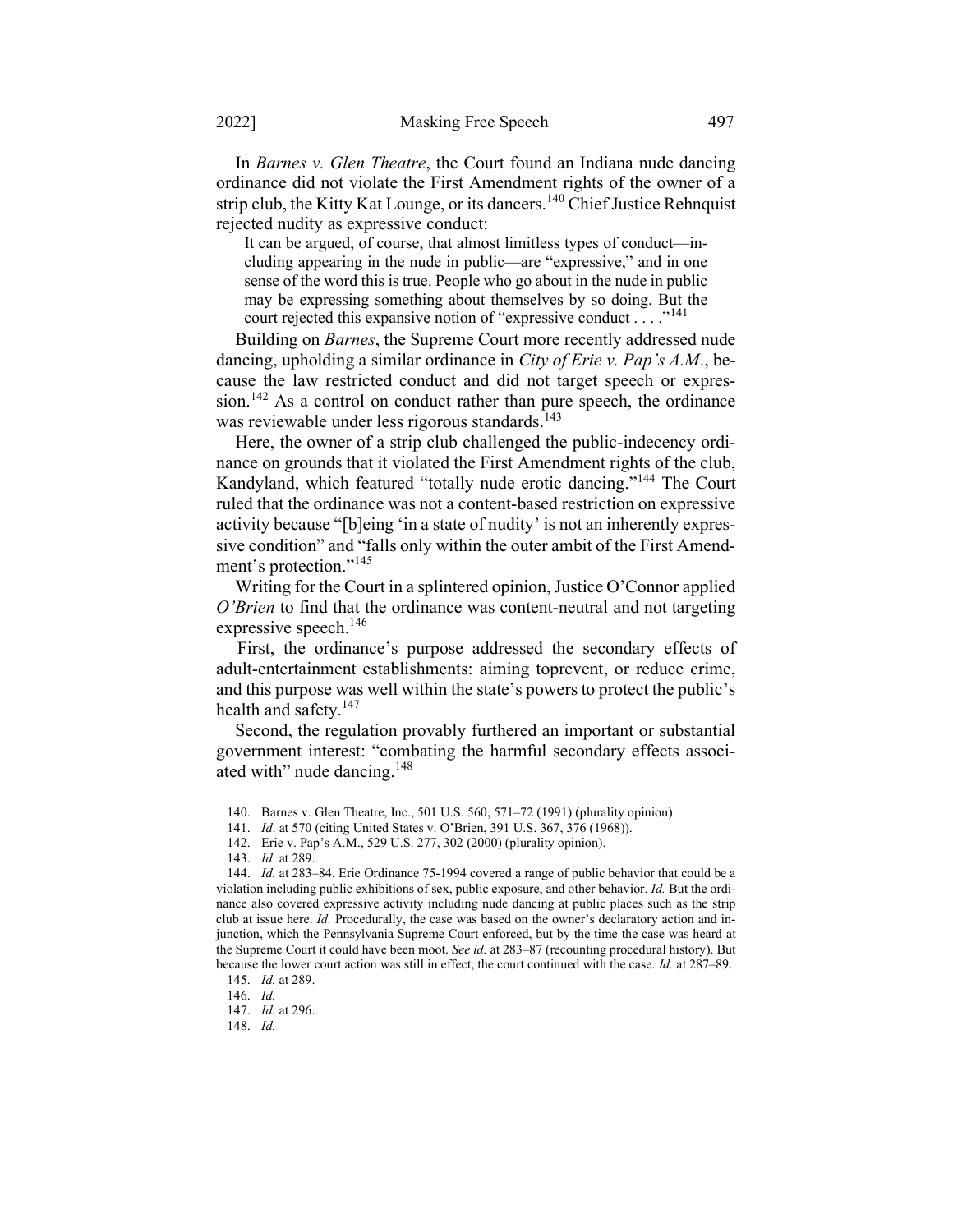Third, the ordinance was not related to the suppression of expression, and it was content-neutral.<sup>149</sup>

Fourth, the restriction was no greater than was necessary to achieve the government's interest: "The ordinance regulates conduct, and any incidental impact on the expressive element of nude dancing is *de mini*mis." $^{150}$ 

The Court concluded the ordinance did not violate the First Amendment:

By its terms, the ordinance regulates conduct alone. It does not target nudity that contains an erotic message; rather, it bans all public nudity, regardless of whether that nudity is accompanied by expressive activity. And like the statute in *Barnes*, the Erie ordinance replaces and updates provisions of an "Indecency and Immorality" ordinance that has been on the books since 1866, predating the prevalence of nude dancing establishments such as Kandyland.<sup>151</sup>

Public nudity as a form of protest may be a bit murkier because of the gender-inequity issue.<sup>152</sup> For example, in *People v. Santorelli*, female defendants were charged under New York's public-nudity law, New York Penal Law  $\S 245.01$ , after they took their shirts off to protest the law.<sup>153</sup> The court held that the statute was not applicable because its purpose was intended to regulate bare breasts in restaurants and venues that served alcohol, not public protests.<sup>154</sup>

#### B. Crash Landing: Motorcycle-Helmet Laws

The rugged individualism of the American biker may serve as a more analogous conflict between free expression, individual liberty, and public health than nude dancing. If mask objectors argue that their liberty itself should trump public-health concerns, perhaps case law surrounding motorcycle helmet laws can guide the discussion. But even a biker's disregard for his or her own safety is not an apt comparison to a highly contagious virus.

In the 1960s, a handful of courts overturned mandatory helmet laws in cases in Michigan,<sup>155</sup> Louisiana,<sup>156</sup> and Ohio.<sup>157</sup> It seems the only (and

<sup>149.</sup> Id. at 298, 301.

<sup>150.</sup> Id. at 301. Even the statute's requirement that dancers wear pasties or G-strings were content neutral with a de minimis burden. Id.

<sup>151.</sup> Id. at 290.

<sup>152.</sup> See People v. Santorelli, 600 N.E.2d 232, 233 (N.Y. 1992) (arguing that an anti-nudity statute was discriminatory on its face because it defined "private parts" of a woman's body and not a man's body).

<sup>153.</sup> Id. at 233–34.

<sup>154.</sup> Id.

<sup>155.</sup> Am. Motorcycle Ass'n v. Davids, 158 N.W.2d 72, 76–77 (Mich. Ct. App. 1968).

<sup>156.</sup> Everhardt v. City of New Orleans, 208 So.2d 423, 427 (La. Ct. App. 1968).

<sup>157.</sup> State v. Betts, 252 N.E.2d 866, 872 (Ohio Mun. Ct. 1969).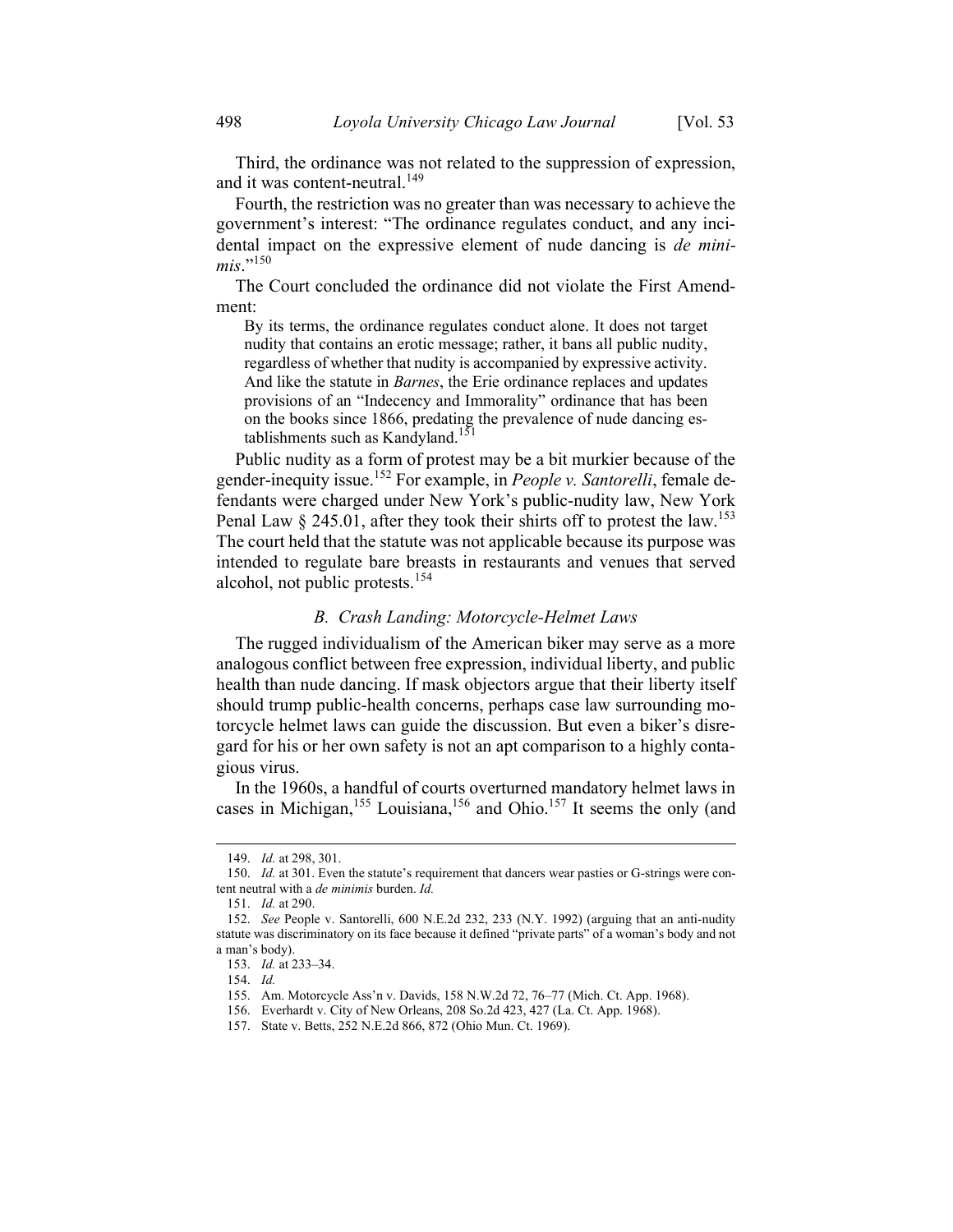last) court to find a motorcycle-helmet law unconstitutional was State v. Betts in 1969.<sup>158</sup>

In Betts, the defendant challenged charges he faced for riding a motorcycle without a helmet, in violation of an Ohio law.<sup>159</sup> The court found the helmet requirement and punishment for not complying harmed the petitioner's liberty rights under the Ohio Constitution, as well as the Fourteenth Amendment of the U.S. Constitution.<sup>160</sup>

Betts, however, is an outlier. Numerous appellate courts across the country have rejected challenges to mandatory helmet laws.<sup>161</sup> In Robotham v. State, the Nebraska Supreme Court ruled that a motorcycle enthusiast who refused to wear a helmet or buy one for his son did not have a valid liberty, privacy, or equal-protection claim.<sup>162</sup> The court thus only needed to find the law was justified under a rational-basis test, which was satisfied through the legislative history, which pointed to the emotional and economic harm that cycling-related head injuries cause to family members and society.<sup>163</sup>

The court reasoned the government had a legitimate interest in minimizing damage from motorcycle accidents by requiring helmets:

The ends of protecting society from the extra economic costs incurred because of injuries to motorcycle riders, and of preventing the other impacts on society of unnecessarily severe motorcycle accidents, are permissible goals for legislation. The helmet law is a rational means to those ends. Therefore, the helmet law violates neither due process nor equal protection under either the Nebraska Constitution or the federal Constitution.<sup>164</sup>

The Vermont Supreme Court took a similar stance in *Benning v. State*, in a challenge brought by Joseph C. Benning, regional head of a group called Freedom of the Road.<sup>165</sup> Benning had been cited for not wearing a helmet.<sup>166</sup> The case focused on whether the state law violated Chapter I, Article 1 of the Vermont Constitution: "That all men are born equally free and independent, and have certain natural, inherent, and unalienable rights, amongst which are the enjoying and defending life and liberty,

<sup>158.</sup> Id.; see also Benning v. State, 641 A.2d 757, 760 (Vt. 1994) ("Plaintiffs cite the single case that has found a motorcycle helmet law unconstitutional, specifically rejecting the Solomon reasoning." (discussing Betts, 252 N.E.2d at 871–72)).

<sup>159.</sup> Betts, 252 N.E.2d at 867; OHIO REV. CODE § 4511.53 (1969).

<sup>160.</sup> Betts, 252 N.E.2d at 872.

<sup>161.</sup> Robotham v. State, 488 N.W.2d 533, 540–41 (Neb. 1992) (upholding helmet law and citing to more than a dozen other similar holdings in other state appellate courts).

<sup>162.</sup> Id. at 542.

<sup>163.</sup> Id. at 539–40.

<sup>164.</sup> Id. at 542.

<sup>165.</sup> Benning v. State, 641 A.2d 757, 758 (Vt. 1994).

<sup>166.</sup> Id.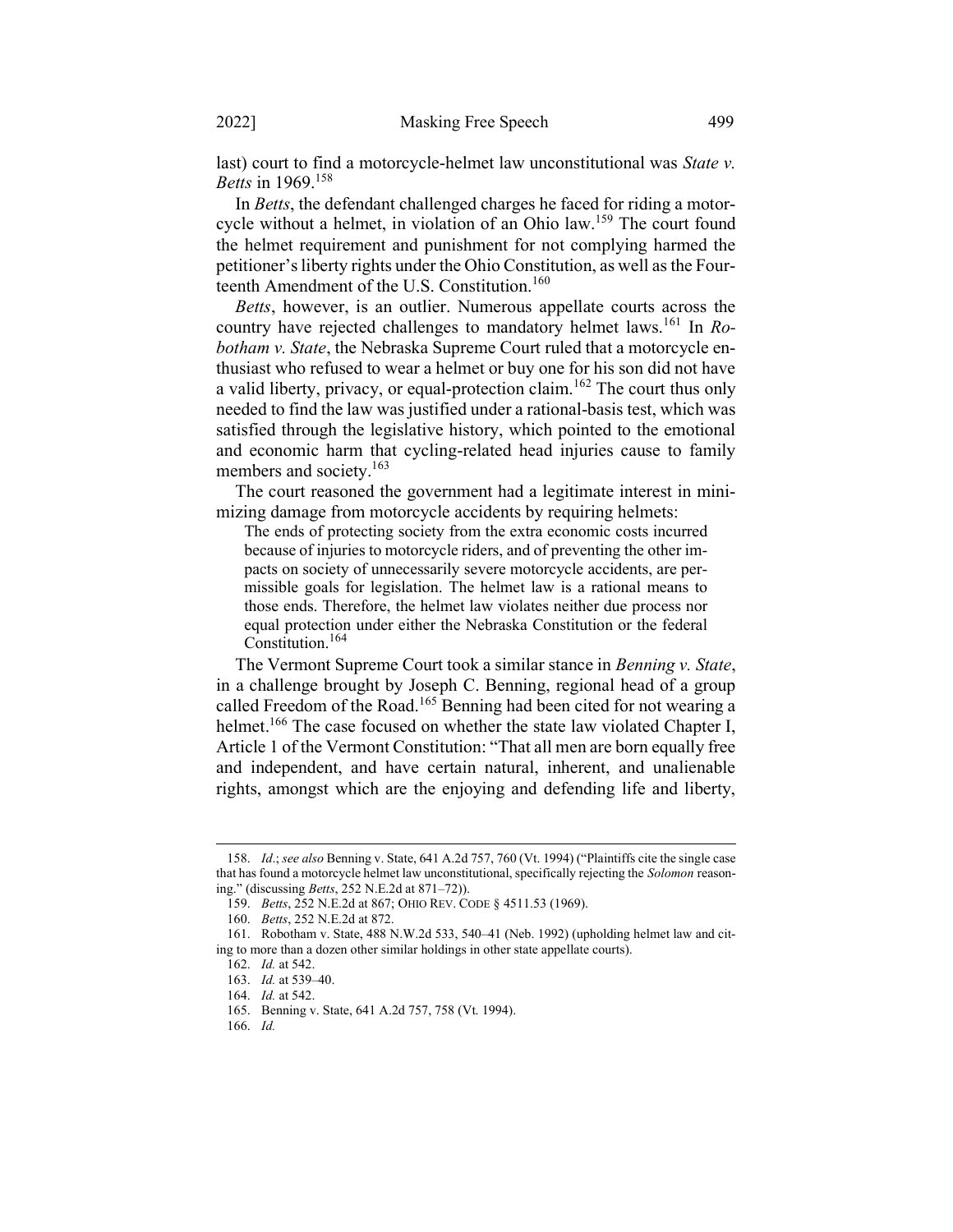acquiring, possessing and protecting property, and pursuing and obtaining happiness and safety  $\dots$ ."<sup>167</sup>

The court warned that an over-expansive reading of the term "liberty" was not appropriate, especially in the face of a reasonable government regulation.<sup>168</sup> Furthermore, the government's interest in motorcycle safety went beyond protecting the single biker.<sup>169</sup> The court explained the larger societal consequences of individual bikers' choices not to wear helmets legitimized government regulation:

This rationale is particularly apparent as the nation as a whole, and this state in particular, debate reform of a health care system that has become too costly although many do not have access to it. Whether in taxes or insurance rates, our costs are linked to the actions of others and are driven up when others fail to take preventive steps that would minimize health care consumption. We see no constitutional barrier to legislation that requires preventive measures to minimize health care costs that are inevitably imposed on society.<sup>170</sup>

Even with laws that ostensibly seek to protect an individual, not necessarily combat a widespread infectious disease, the courts have been willing to hold in favor of the government regulation. A city-court judge in Buffalo, New York, colorfully summed up the issue in People v. Bielmeyer: "The old joke about the happy motorcyclist— the one with the bugs on his teeth'—is not too funny when one hears or reads about instances where cyclists have been hit with hard-shelled beetles or bees and have lost control of their bikes, causing damage and injuries to others."<sup>171</sup>

# C. And, the Workplace

These free-expression issues also intersect with workplace safety and Occupational Safety and Health Administration (OSHA) standards, moving the discussion farther outside the constitutional realm. Masks or other personal protective equipment can be an occupational necessity.<sup>172</sup> Since its establishment in 1970, OSHA's standards have required employers to provide protective equipment.<sup>173</sup> In particular, 29 C.F.R. § 1910.132(a)

<sup>167.</sup> Id. at 759 (quoting VT. CONST. ch. I, art. I).

<sup>168.</sup> Id. at 760–61.

<sup>169.</sup> Id. at 762.

<sup>170.</sup> Id. at 762.

<sup>171.</sup> People v. Bielmeyer, 282 N.Y.S.2d 797, 800 (Buffalo City Ct. 1967).

<sup>172.</sup> See COVID-19: FREQUENTLY ASKED QUESTIONS, OCCUPATIONAL SAFETY & HEALTH ADMIN., https://www.osha.gov/coronavirus/faqs [https://perma.cc/VC8F-VALV] (last visited Jan. 28, 2022) (describing need for face masks in certain occupational settings).

<sup>173.</sup> Occupational Safety and Health Act of 1970, Pub. L. No. 91-596, 84 Stat. 1590; see U.S. DEP'T OF LABOR, ALL ABOUT OSHA 9 (2020), https://www.osha.gov/sites/default/files/publications/all\_about\_OSHA.pdf [https://perma.cc/2H7S-4R55] (explaining OSHA requirements to provide personal protective equipment at no cost to workers where applicable).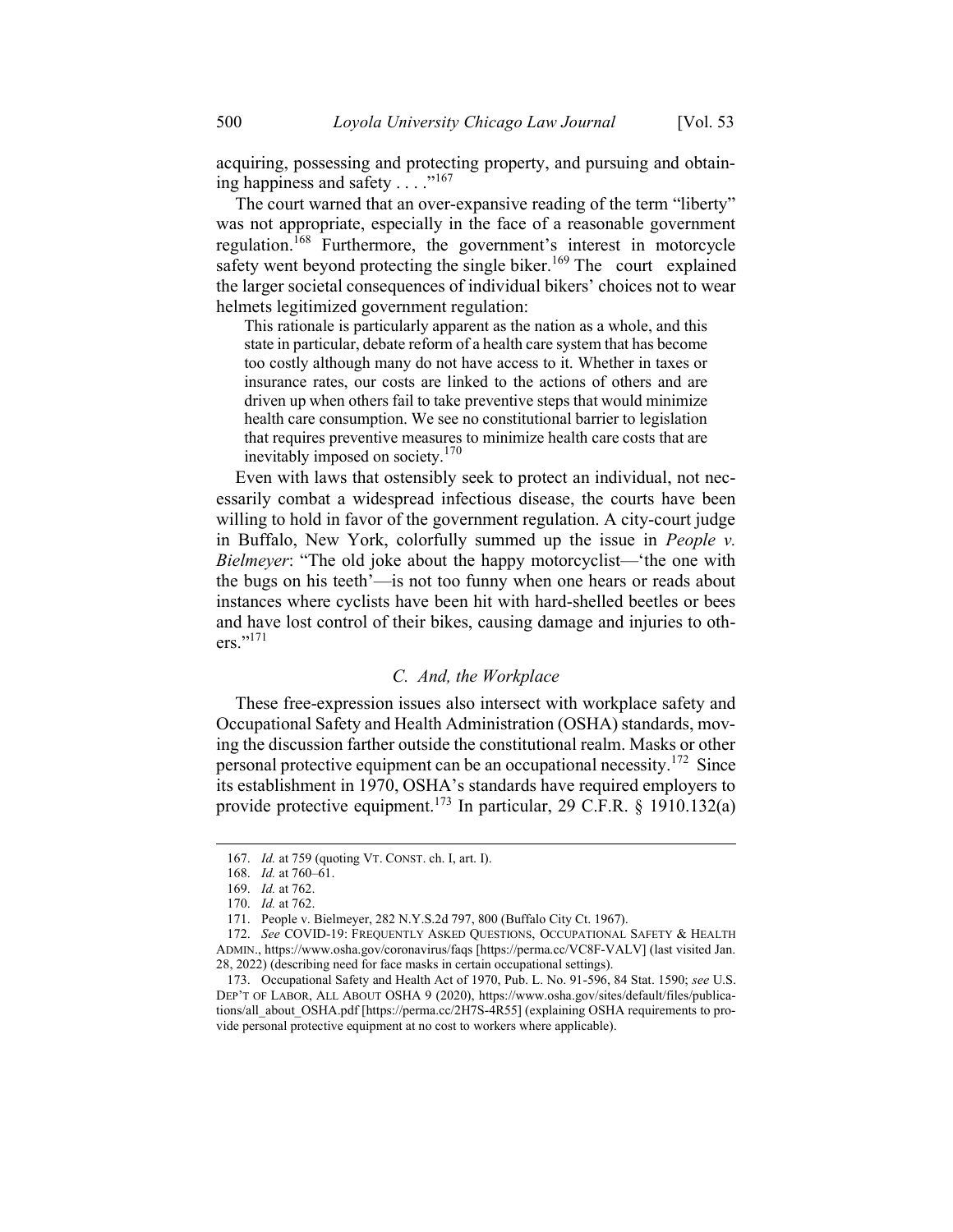requires employers in hazardous or dangerous professions to provide reasonable safety or protective equipment or gear.<sup>174</sup> Employers' First Amendment challenges to OSHA investigations and sanctions have been unavailing.<sup>175</sup>

For example, in Ryder Truck Lines v. Brennan, a case about a trucking company's failure to provide loading-dock workers with sufficient protective footwear, the court found the government's objective of setting safety standards for workers in potentially hazardous conditions was remedial and not criminal legislation, but, more importantly, "the rights guaranteed by the First Amendment are not remotely related to this case." $^{176}$ 

Interestingly, in these OSHA cases, regulations intended to prevent injury to workers will be constitutional, if they are drafted with "exactitude" and enforced with fair process and reasonable warning.<sup>177</sup> Mask and protective equipment controversies for medical, health-care, and emergency workers, though, relate to supply and quality, not any First Amendment issues.

Though this article imports historic First Amendment jurisprudence that intersects with clothing and wearable items, the utilitarian and prophylactic nature of protective masks should mute any pronouncements on masks as pure speech.

#### VII. DISCUSSION

It seems to defy logic that citizens would object to a safety precaution as simple as wearing a face-covering or mask in public. When individual freedom and self-expression come into the fray, it seems almost any sort of behavior can constitute free speech.<sup>178</sup> Since the 1960s, courts have

<sup>174.</sup> 

Protective equipment, including personal protective equipment for eyes, face, head, and extremities, protective clothing, respiratory devices, and protective shields and barriers, shall be provided, used, and maintained in a sanitary and reliable condition wherever it is necessary by reason of hazards of processes or environment, chemical hazards, radiological hazards, or mechanical irritants encountered in a manner capable of causing injury or impairment in the function of any part of the body through absorption, inhalation or physical contact.

<sup>29</sup> C.F.R. § 1920.132(a)

<sup>175.</sup> See Ray Evers Welding Co. v. Occupational Safety & Health Rev. Comm'n, 625 F.2d 726, 732 (6th Cir. 1980) (holding a welding company's failure to provide safety belts and lanyards was not an infringement on First Amendment rights); McLean Trucking Co. v. Occupational Safety & Health Rev. Comm'n, 503 F.2d 8, 10 (4th Cir. 1974) (ruling trucking company's failure to provide dock workers with protective boots could not be considered on First Amendment grounds).

<sup>176.</sup> Ryder Truck Lines, Inc. v. Brennan, 497 F.2d 230, 233 (5th Cir. 1974).

<sup>177.</sup> Id.

<sup>178.</sup> City of Dallas v. Stanglin, 490 U.S. 19, 25 (1989).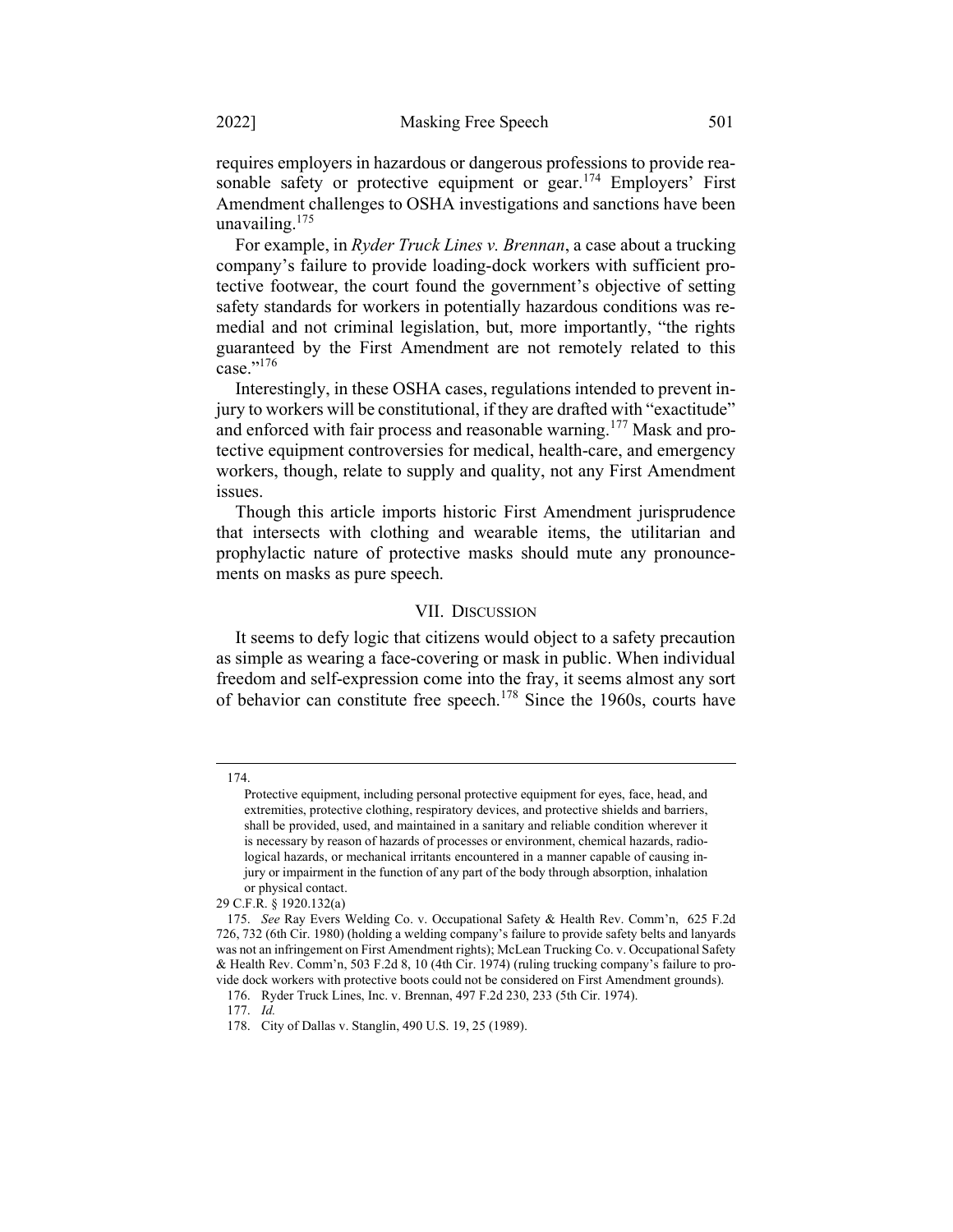been protective of these rights, acknowledging free-speech rights associated with clothing and apparel, even if it is offensive.<sup>179</sup> But context time, place, and manner—matters. For example, incarcerated prisoners do not maintain First Amendment rights in what they wear or how they wear their mandated uniforms.<sup>180</sup> Similarly, employees lose some of their free-expression rights when clothing is linked to job requirements.<sup>181</sup>

More importantly, O'Brien provides a clear checklist to determine if a regulation impermissibly infringes on an individual's free-speech rights. An *O'Brien* analysis of a typical mask order, even absent reciting actual language, yields an important answer:

- 1) A mask mandate through executive order, legislation, or administrative ruling at the federal, state, or local level would be well within the government's constitutional authority under its police powers to protect public health and safety under Jacobson.<sup>182</sup>
- 2) A mask requirement, as medical and health experts report—and even some mask opponents acknowledge—could advance the government's substantial interest in preventing or slowing the airborne transmission of the virus.
- 3) As a public-health regulation, a mask mandate is not intended as nor inherently linked to suppression of free speech or expression.
- 4) Even if mask requirements affect a First Amendment right, it is not only incidental, but at worst a de minimis effect on free speech.

In the mask context, the government has a substantial interest in preventing transmission of a highly infectious disease in the height of a national crisis and global pandemic. Requiring people to wear masks in some public places seems like a relatively *de minimis* requirement that barely affects citizens' free-speech rights.

Thus, the argument that the mask requirement violates an individual's First Amendment rights under the Speech Clause does not override the legitimate or substantial government interest in protecting the public under Jacobson.<sup>183</sup> This may feel like a difficult argument to make, especially for First Amendment advocates, but it follows First Amendment jurisprudence, public-health law, and common sense.

This is the same application and analysis articulated by the West Virginia district court in Stewart v. Justice, the challenge by the restaurant

<sup>179.</sup> See Cohen v. California, 403 U.S. 15, 25 (1971) (holding First Amendment protected right to wear clothing with offensive language).

<sup>180.</sup> Gowri Ramachandran, Freedom of Dress: State and Private Regulation of Clothing, Hairstyle, Jewelry, Makeup, Tattoos, and Piercing, 66 MD. L. REV. 11, 90 (2006).

<sup>181.</sup> See generally Carroll v. Talman Fed. Sav. & Loan of Chi., 604 F.2d 1028 (7th Cir. 1979), cert denied, 445 U.S. 929 (1980).

<sup>182.</sup> Jacobson v. Massachusetts, 197 U.S. 11, 25 (1905).

<sup>183.</sup> Id.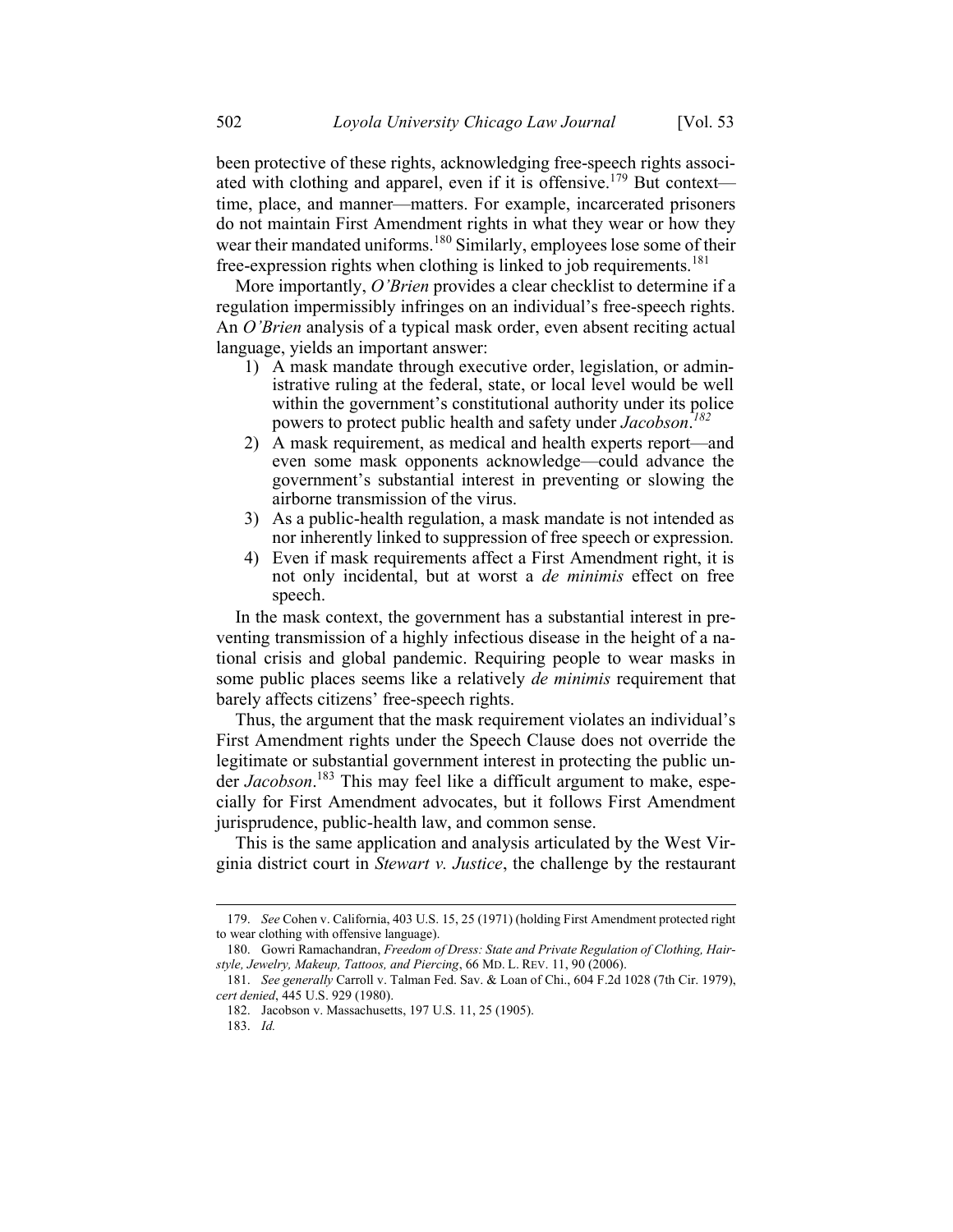owners.<sup>184</sup> Under *O'Brien*, the government interest in mask mandates was 1) a justifiable exercise of state police power; 2) furthering a compelling interest by slowing the spread of the virus which would save lives; 3) unrelated to an alleged restriction on speech or expression; and 4) imposing no greater restriction than is required because it is limited by age, activity, and place.<sup>185</sup>

#### VIII. CLOTHING, ATTIRE, AND THE FIRST AMENDMENT

As something to be worn, masks never strayed far from the long-standing discussion about the First Amendment rights associated with clothing itself. Clothing says a lot. Aside from the clichés about "clothes make the man" or the woman, the First Amendment implications of clothing and attire have been in conflict before in schools, courthouses, and polling places. The standards and rules are sometimes as gray as a traditional flannel suit. Add to the mix a global pandemic and the politicization of a particular wearable item—masks—and the age-old conflict surrounding clothing and free expression adds an additional wrinkle to the discussion.

An article of clothing, even something utilitarian like a mask, can be a form of speech, both pure and symbolic.<sup>186</sup> This section briefly discusses how clothing can carry a message as a form of speech, with a variety of protections depending on the context and venue.<sup>187</sup>

The same week the Supreme Court issued an opinion on the First Amendment implications of clothing, attire, and apparel citizens could wear to the polling place for voting in Minnesota Voters Alliance v. Mansky, First Lady Melania Trump wore a coat to an appearance at an immigration detention center with a bizarre and—to some—insensitive statement on the back. $188$ 

The First Lady's jacket became a major talking point and a source of global criticism.<sup>189</sup> The now infamous Zara parka had "I really don't care, do u" scrawled across the back. Though the message was vexing, and the

<sup>184.</sup> Stewart v. Justice, 518 F. Supp. 3d 911, 916 (S.D. W. Va. 2021).

<sup>185.</sup> Id. at 919 ("Therefore, the Court reaffirms its findings that Plaintiffs have failed to sufficiently plead a First Amendment violation.").

<sup>186.</sup> See generally Minn. Voters All. v. Mansky, 138 S. Ct. 1876 (2018).

<sup>187.</sup> See Ramachandran, *supra* note 180, at 18 ("Failure to explore freedom of dress as a unique right prevents us from gaining a complete and coherent understanding of what it is we are really doing when we get a tattoo, style and color our hair, get dressed in the morning, choose to wear certain kinds of makeup, put on jewelry ranging from delicate to punk, or wear a uniform.").

<sup>188.</sup> Sophie Williams, Melania Trump Jacket: 'I DON'T CARE' Zara Coat Sparks Wave of Twitter Memes Giving Slogan a Makeover, THE EVENING STANDARD (LONDON) (June 22, 2018), https://www.standard.co.uk/news/world/melania-trump-s-i-don-t-care-jacket-sparks-wave-of-angry-memes-giving-the-slogan-a-makeover-a3869251.html [https://perma.cc/P6PU-27BE]; 'I really don't care': Melania Trump Jackets Stuns on Migrant Visit, AGENCE FRANCE-PRESSE (English) (June 21, 2018).

<sup>189.</sup> Williams, supra note 188.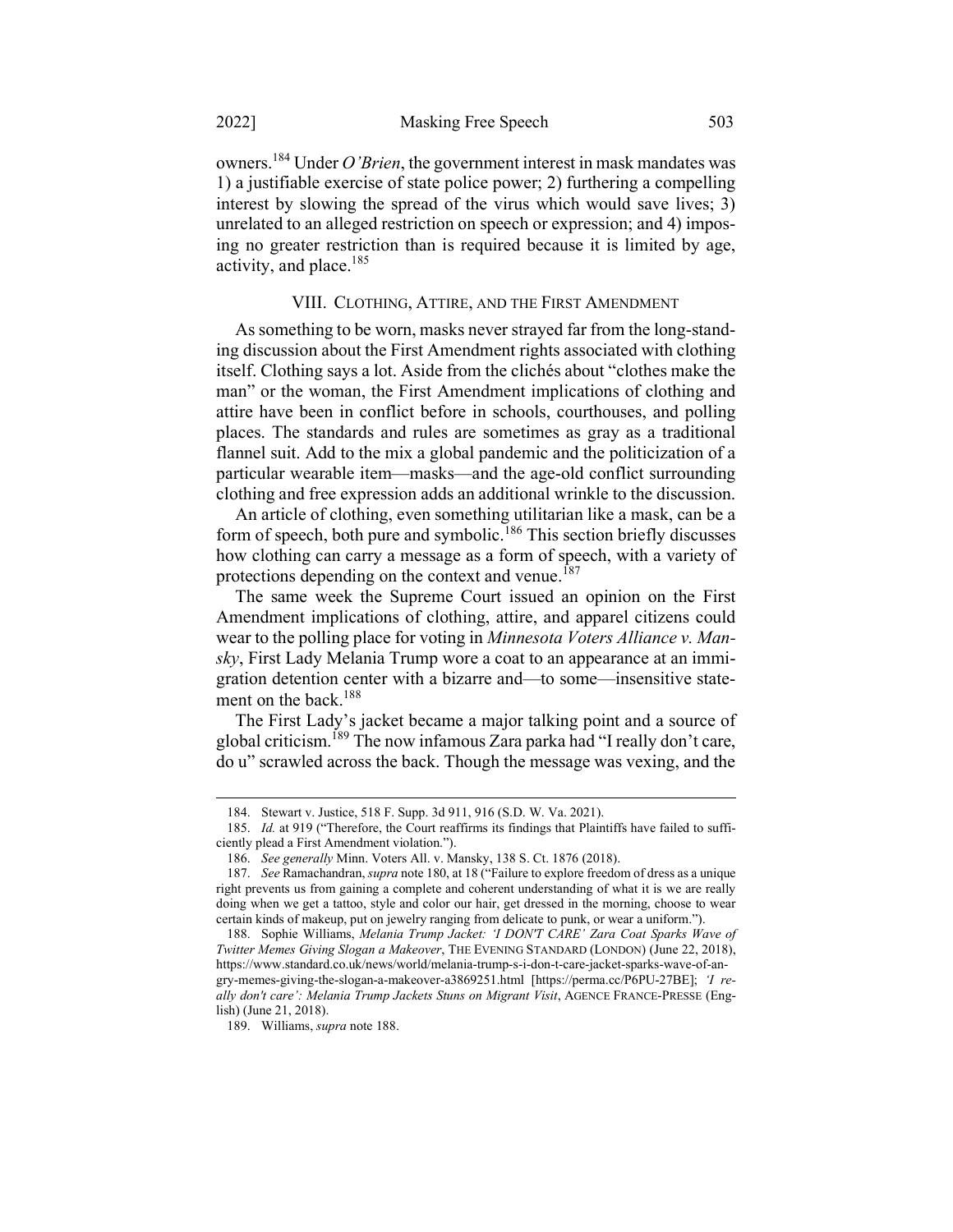First Lady's intent was just as confusing, the incident certainly diverted public attention away from substantive issues for at least a news cycle.<sup>190</sup>

The political message of clothing and apparel transcends parties and politics—remember the red baseball caps that permeated the 2016 and 2020 Trump campaigns emblazoned with the campaign mantra to "Make America Great Again"? How about the proliferation of pink knit caps with cute little ears known as the "pussyhats," which became the centerpiece of a women's rights social movement?<sup>191</sup>

When it comes to government regulation of symbolic speech or expression through clothing, the venue and context matter.<sup>192</sup> Public  $\overline{\text{sc}}$  hools,<sup>193</sup> prisons, and the military can dictate attire worn within their confines.<sup>194</sup>

For example, in the seminal student-speech case, Tinker v. Des Moines Independent Community School District, the Court ruled that public schools can control or sanction certain types of clothing students wear.<sup>195</sup> In December 1965, Mary Beth Tinker, her brother, John, and their friend Christopher Eckhardt donned black armbands and wore them to school.<sup>196</sup> The black armbands were hardly a fashion statement but were a subtle way to protest the Vietnam War.<sup>197</sup> The students were ultimately

<sup>190.</sup> See Joyce Boland-DeVito, Fashion(ing) a Political Statement: A Review of the Legal & Social Issues That Arise from Banned Political Clothing and Other Controversial Fashion Items in Light of the U.S. Supreme Court's Decision in Minnesota Voters Alliance v. Mansky, 30 FORDHAM INTELL. PROP. MEDIA & ENT. L.J. 493, 525 (2020) ("At the very least, the First Lady's fashion statement demonstrates the power words written on a jacket can have and the intense scrutiny public figures can be subjected to from both social media and traditional media.").

<sup>191.</sup> Id. at 529.

<sup>192.</sup> See, e.g., State v. Mitchell, 288 N.E.2d 216, 227 (Ohio Ct. App. 1972) (upholding conviction of a man who had sewn a patch from an American flag over a hole in the crotch of his pants). The court wrote, "When confronted with the 'symbolic speech' issue, flag desecration can be labeled 'conduct,' and, pure speech being relatively inconsequential, any First Amendment protection may safely be ignored." Id. at 222.

<sup>193.</sup> Guiles ex rel. Guiles v. Marineau, 461 F.3d 320, 330 (2d Cir. 2006) (applying Tinker to find a student was improperly censored and disciplined for a T-shirt criticizing the president, calling him a "Chicken Hawk" with depictions of alcohol and drugs, because the shirt did not disrupt school operations); Hardwick ex rel. Hardwick v. Heyward, 711 F.3d 426, 430 (4th Cir. 2013) (holding a school policy prohibiting students from wearing shirt with confederate flags was reasonable by empowering officials to prevent disruptions); B.H. ex rel. Hawk v. Easton Area Sch. Dist., 725 F.3d 293, 298 (3d Cir. 2013) (holding breast cancer awareness bracelets with slogan "I (Heart) Boobies" were protected because they did not disrupt school operations); Littlefield v. Forney Indep. Sch. Dist., 268 F.3d 275, 286–87 (5th Cir. 2001) (holding a school's uniform policy mandating style and color of students' clothing satisfied an important government interest).

<sup>194.</sup> East Hartford Educ. Ass'n v. Bd. of Educ., 562 F.2d 838, 841 (2d Cir. 1977) ("Conversely, recognizing the role clothing plays in giving individuals a sense of freedom and identity, the military, prisons, and other authoritarian institutions have long used strict uniformity of dress and hair style to effectuate conformity.").

<sup>195.</sup> Tinker v. Des Moines Indep. Cmty. Sch. Dist., 393 U.S. 503, 507–08 (1969).

<sup>196.</sup> Id. at 504.

<sup>197.</sup> Id.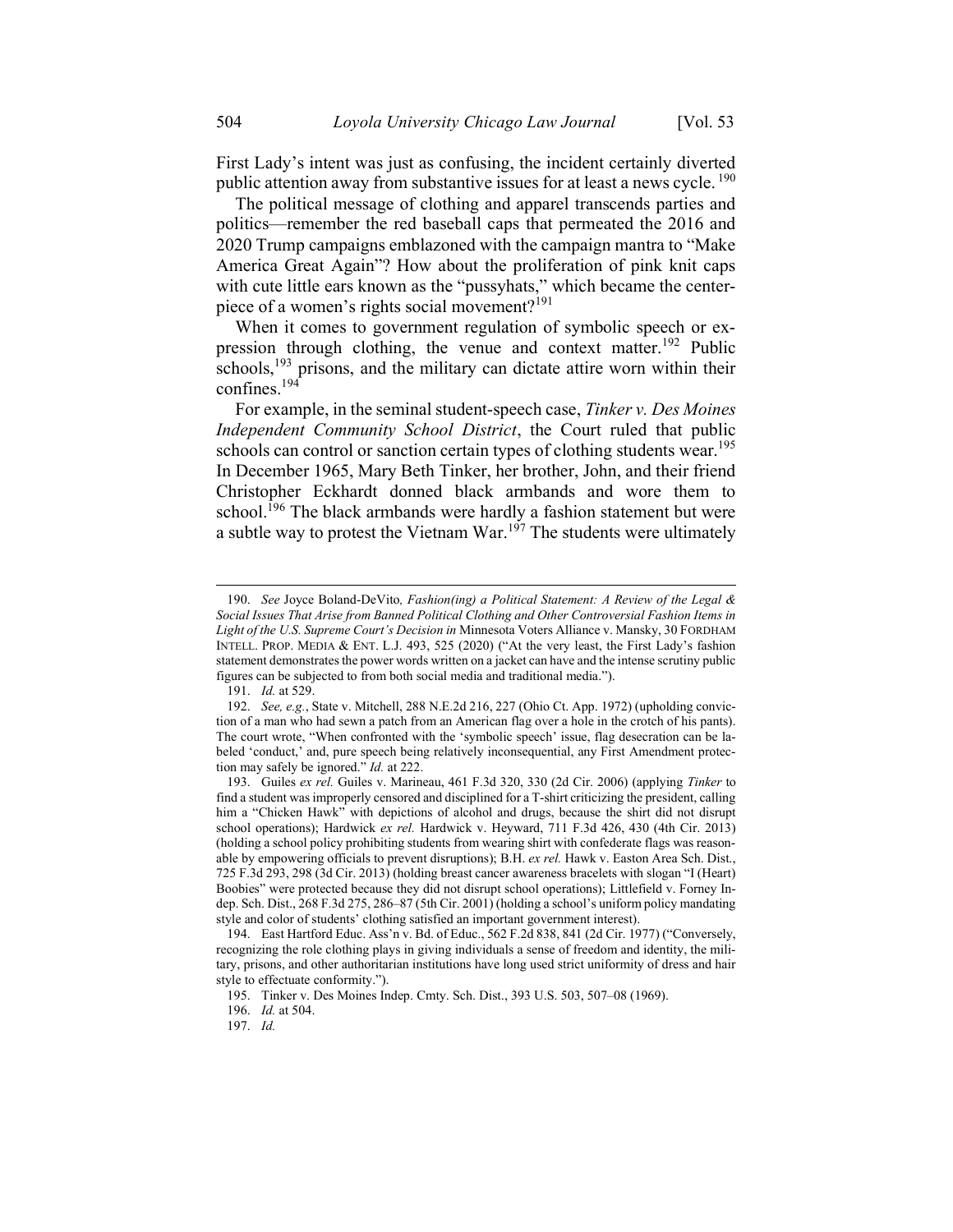sent home from school and suspended for defying school policies.<sup>198</sup> They unsuccessfully challenged the suspension in district court under  $\S$ 1983, with the court acknowledging the symbolic nature of the armband but also affirming the school's rights to maintain conditions within the confines of the school. $199$ 

When the case reached the Supreme Court, Justice Fortas delivered his famous mantra that students do not shed their First Amendment rights at the schoolhouse gate, but that schools also maintain authority to control, punish, or prohibit speech or clothing that disrupts the sanctity of the school environment.<sup>200</sup> Justice Fortas even downplayed that the dispute revolved around clothing:

The problem posed by the present case does not relate to regulation of the length of skirts or the type of clothing, to hair style, or deportment. It does not concern aggressive, disruptive action or even group demonstrations. Our problem involves direct, primary First Amendment rights akin to "pure speech."<sup>201</sup>

While school officials barred the black armbands, officials had not barred other students from wearing buttons or even the Nazi Iron Cross to school.<sup>202</sup> This government-backed decision-making was viewed as content discrimination, and thus unconstitutional.<sup>203</sup> The Court described the situation as a non-disruptive expression of a political viewpoint:

Their deviation consisted only in wearing on their sleeve a band of black cloth, not more than two inches wide. They wore it to exhibit their disapproval of the Vietnam hostilities and their advocacy of a truce, to make their views known, and, by their example, to influence others to adopt them. They neither interrupted school activities nor sought to intrude in the school affairs or the lives of others. They caused discussion outside of the classrooms, but no interference with work and no disorder. In the circumstances, our Constitution does not permit officials of the State to deny their form of expression.<sup>204</sup>

Another war-protest case came out of California in 1971, this time involving a jacket. In *Cohen v. California*,<sup>205</sup> Paul Robert Cohen was prosecuted for maliciously disturbing the peace in a Los Angeles courthouse by wearing a jacket emblazoned with a profane rebuke of the draft.<sup>206</sup> Cohen, perhaps one of the Court's most vocal pronouncements on the collision between clothing and political speech, held that jacket bearing

<sup>198.</sup> Id.

<sup>199.</sup> Id. at 504–05.

<sup>200.</sup> Id. at 506–07.

<sup>201.</sup> Id. at 507-08 (citations omitted).

<sup>202.</sup> Id. at 510.

<sup>203.</sup> Id. at 510–11.

<sup>204.</sup> Id. at 514.

<sup>205.</sup> Cohen v. California, 403 U.S. 15, 15–16 (1971).

<sup>206.</sup> Id.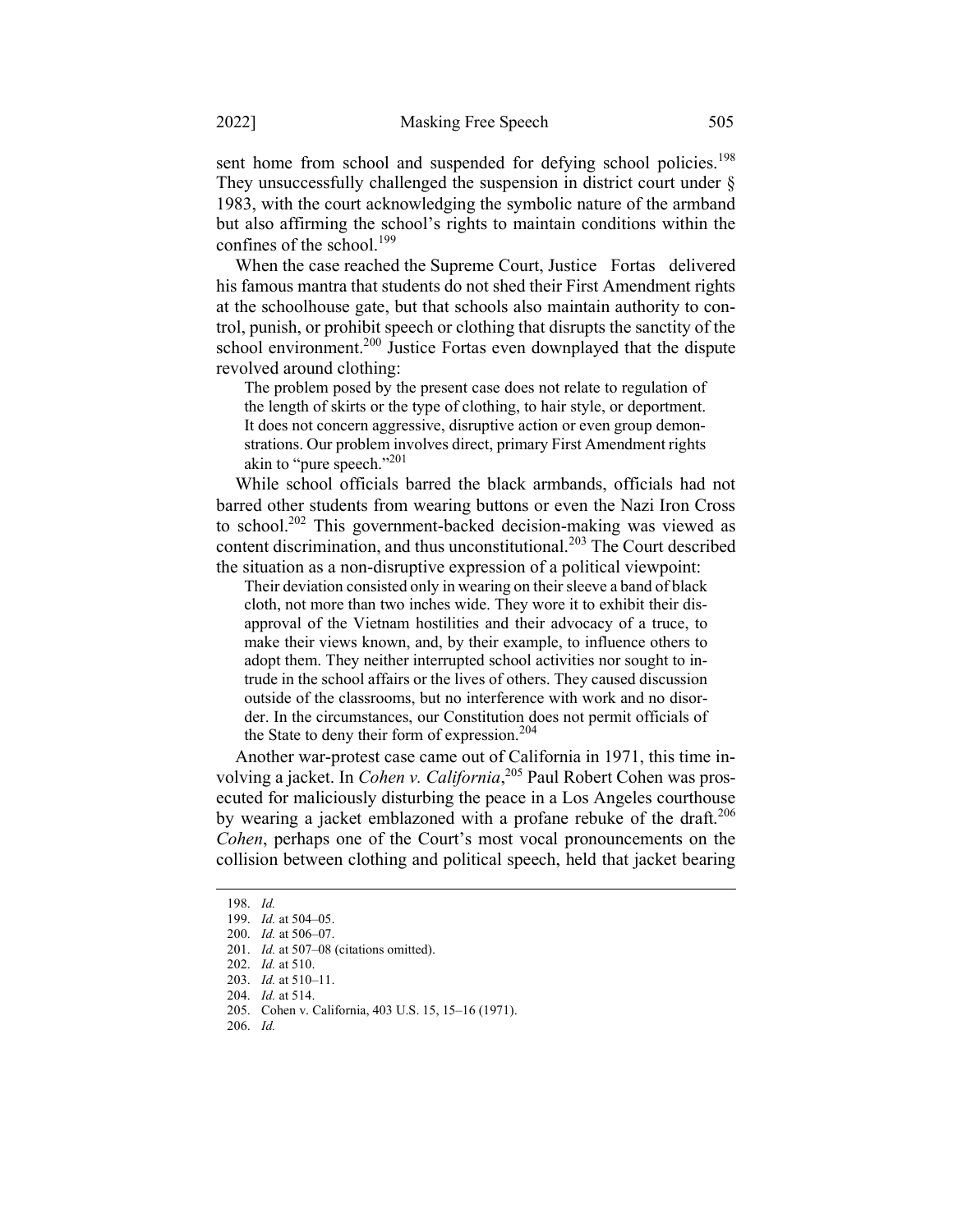the statement "Fuck the draft" might have been crude and offensive, but it was nonetheless political speech protected by the First Amendment.<sup>207</sup>

Cohen was arrested and convicted under a California law that prohibited maliciously and willfully disturbing the peace through offensive conduct, even though he was not noisy or otherwise disruptive.<sup>208</sup> Writing for the Court, Justice Harlan famously quipped, "it is nevertheless often true that one man's vulgarity is another's lyric."<sup>209</sup> He added that officials should not venture into "matters of taste and style so largely [left] to the individual."<sup>210</sup>

Justice Harlan expounded on the importance of protecting diverse political viewpoints:

The constitutional right of free expression is powerful medicine in a society as diverse and populous as ours. It is designed and intended to remove governmental restraints from the arena of public discussion, putting the decision as to what views shall be voiced largely into the hands of each of us, in the hope that use of such freedom will ultimately produce a more capable citizenry and more perfect polity and in the belief that no other approach would comport with the premise of individual dignity and choice upon which our political system rests.<sup>211</sup>

Fast forward to the Supreme Court's 2018 ruling in Minnesota Voters Alliance v. Mansky.<sup>212</sup> Here, where the Court found against a state law prohibiting voters at the polling place from wearing a political badge, button, or anything with a political insignia inside a polling place on election day.<sup>213</sup> Chief Justice Roberts lauded the First Amendment protections that should be afforded to clothing, but the decision also balanced the need for restrictions at polling places.<sup>214</sup> Thus, the seven-to-two opinion seemed to run in multiple directions, which muddied its clarity.

The case involved a challenge to Minnesota's voting law by a nonprofit government reform group and activists.<sup>215</sup> The law forbade a person to "display campaign material, post signs, ask, solicit, or in any manner try to induce or persuade a voter within a polling place or within 100 feet of the building in which a polling place is situated."<sup>216</sup> The statute's second sentence prohibited "political badges, political buttons, or other

<sup>207.</sup> Id. at 26.

<sup>208.</sup> Id. at 16; see CAL. PENAL CODE § 415 (prohibiting fighting, loud or unreasonable noise, and certain offensive words in public).

<sup>209.</sup> Cohen, 403 U.S. at 25.

<sup>210.</sup> Id.

<sup>211.</sup> Id. at 24 (citing Whitney v. California, 274 U.S. 357, 375–77 (1927) (Brandeis, J., concurring)).

<sup>212.</sup> See generally Minn. Voters All. v. Mansky, 138 S. Ct. 1876 (2018).

<sup>213.</sup> Id. at 1891–92.

<sup>214.</sup> Id. at 1885.

<sup>215.</sup> Id. at 1884; see MINN. STAT. § 211B.11 (2017) (prohibiting vote solicitation near polling places or when transporting voters to or from a polling place).

<sup>216.</sup> MINN. STAT. § 211B.11 (2017).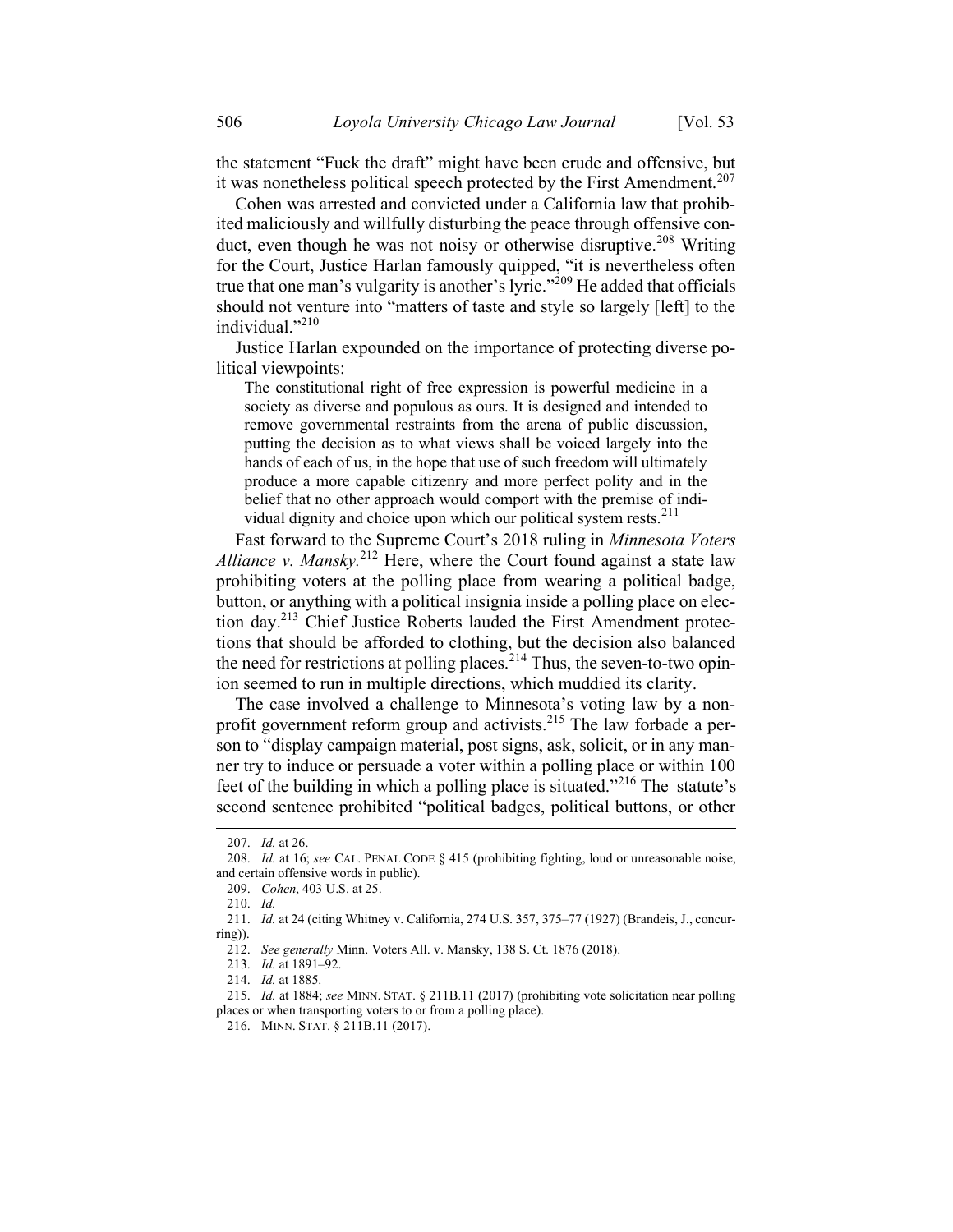political insignia to be worn at or about the polling place."<sup>217</sup> The third sentence stated, "political apparel" including a "political badge, political button, or other political insignia may not be worn at or about the polling place."<sup>218</sup> The law empowered election officials at the polling places to determine violations.<sup>219</sup>

The apparel specifically at issue in the case involved a "Please I.D. Me" button and a T-shirt bearing the slogan "Don't Tread on Me," and a Tea Party Patriots logo.<sup>220</sup> "The First Amendment prohibits laws 'abridging the freedom of speech.' Minnesota's ban on wearing any 'political badge, political button, or other political insignia,' plainly restricts a form of expression within the protection of the First Amendment," the Court wrote. $^{221}$ 

First, the Court analyzed how to consider the rights linked to the interior of a polling place, thus applying a forum analysis.<sup>222</sup> The Court divided its forum analysis into three categories of government-controlled spaces: traditional public forums, designated public forums, and nonpublic forums.<sup>223</sup>

Because of the important nature of what goes on in a polling place, it was not considered equivalent to a traditional public forum, such as a park, street, or sidewalk.<sup>224</sup> The government may impose content-neutral restrictions based on reasonable time, place, and manner criteria.<sup>225</sup> The Court reiterated that content-based restrictions must pass strict scrutiny.<sup>226</sup> Despite First Amendment protections, the government does not have to afford widespread free-speech rights to every venue, even every government venue, which would include nonpublic places and political speech and advocacy in venues such as polling places.<sup>227</sup> The Court stressed that there should be no question that the interior of a polling place would be considered a nonpublic forum on election day.<sup>228</sup> The Minnesota law did not discriminate based on content or the speaker's message, which removed the strict-scrutiny element, but the Court still wrestled

<sup>217.</sup> Id.

<sup>218.</sup> Id.

<sup>219.</sup> Id. The law submitted violators to the administrative hearing process for a petty misdemeanor with the potential for a civil penalty and a maximum \$300 fine. See MINN. STAT. § 609.02(4a) (2021) (defining "petty misdemeanor").

<sup>220.</sup> Minn. Voters All., 138 S. Ct. at 1884.

<sup>221.</sup> Id. at 1885.

<sup>222.</sup> Id.

<sup>223.</sup> Id.

<sup>224.</sup> Id. at 1886.

<sup>225.</sup> Id. at 1885.

<sup>226.</sup> Id.

<sup>227.</sup> Id. at 1885–86.

<sup>228.</sup> Id. at 1886 (citing Burson v. Freeman, 504 U.S. 191, 196–97 (1992) (plurality opinion)).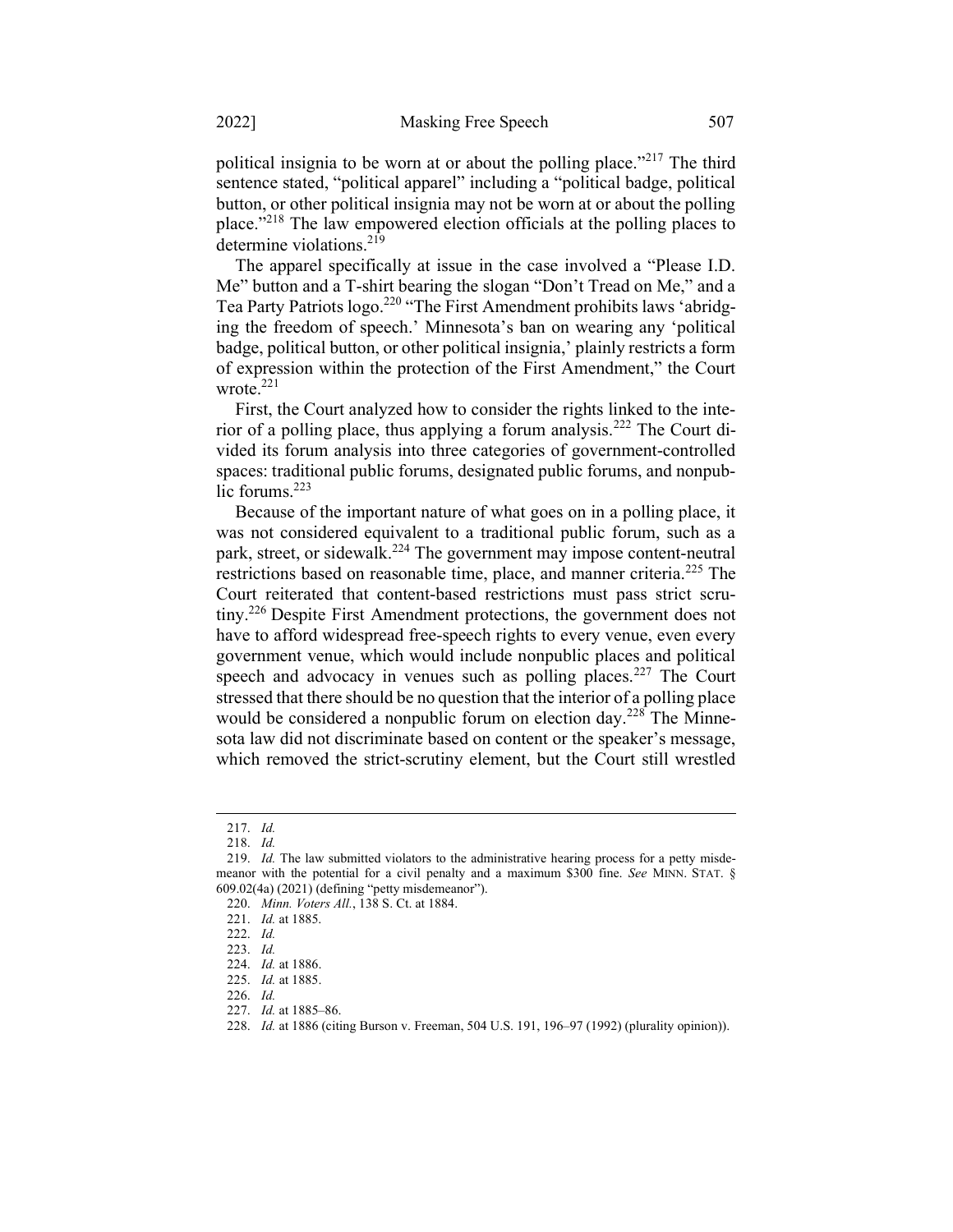with whether the law was "reasonable in light of the purposes served by the forum."229

In its discussion, the Court relied heavily on precedent in polling-place restrictions.<sup>230</sup> The Court discussed the special place the polling place has in a democracy and the significance of a citizen casting a vote on Election Day.<sup>231</sup> Thus, restrictions, even on political clothing, may be justified because of the importance of polling places and the sanctity of the voting booth.<sup>232</sup> The majority of states follow this rule as well.<sup>233</sup>

With potential political messages inextricably intertwined with clothing, the Court seemed poised to lament the confusion spurred by a seemingly never-ending parade of political groups and movements including organized labor, educational associations, religious organizations, civics groups, civil-rights activists, and others that could be roped into these restrictions.<sup>234</sup> In addition to specific Democrat or Republican apparel, the Court considered other political movements and issues, such as "Support Our Troops" and "#MeToo."<sup>235</sup> The Court noted examples from "All Lives Matter," to the National Rifle Association, to a shirt with a rainbow. The Court asked, "A shirt simply displaying the text of the Second Amendment? Prohibited. But a shirt with the text of the First Amendment? 'It would be allowed.'"<sup>236</sup>

More specifically, the Court used the Boy Scouts of America as an example. The group's policy of excluding members based on sexual orientation became a heated political issue in the 2012 election cycle, which prompted the Court to ask: "Should a Scout leader in 2012 stopping to vote on his way to a troop meeting have been asked to cover up his uniform?"237

<sup>229.</sup> Id. (citing Cornelius v. NAACP Legal Defense & Ed. Fund, Inc., 473 U.S. 788, 806  $(1985)$ ).

<sup>230.</sup> See id. at 1887 n.1. The court noted that while Burson did not address clothing or clothing with campaign insignias or paraphernalia, the issue was raised at both oral arguments and in briefs in the case. Id. The Tennessee Attorney General arguing the case before the Supreme Court said the statute at issue banned T-shirts, campaigning buttons, and hats "because such items implicate and invite the same problems and that voters would be asked to take campaign buttons off as they go in." Id. (internal quotations omitted).

<sup>231.</sup> Id. at 1887.

<sup>232.</sup> Id. at 1887–88 ("Members of the public are brought together at the place, at the end of what may have been a divisive election season, to reach considered decisions about their government and laws. The State may reasonably take steps to ensure that partisan discord not follow the voter up to the voting booth, and distract from a sense of shared civic obligation at the moment it counts the most.").

<sup>233.</sup> Id. at 1888. The court analyzed laws in other states, including a fifty-state survey of laws attached as an appendix, and noted both similarities and differences. See id. at 1892–93 (outlining various states that adopt a political-clothing restriction).

<sup>234.</sup> Id. at 1890.

<sup>235.</sup> Id. at 1889–90.

<sup>236.</sup> Id. at 1891.

<sup>237.</sup> Id. at 1890.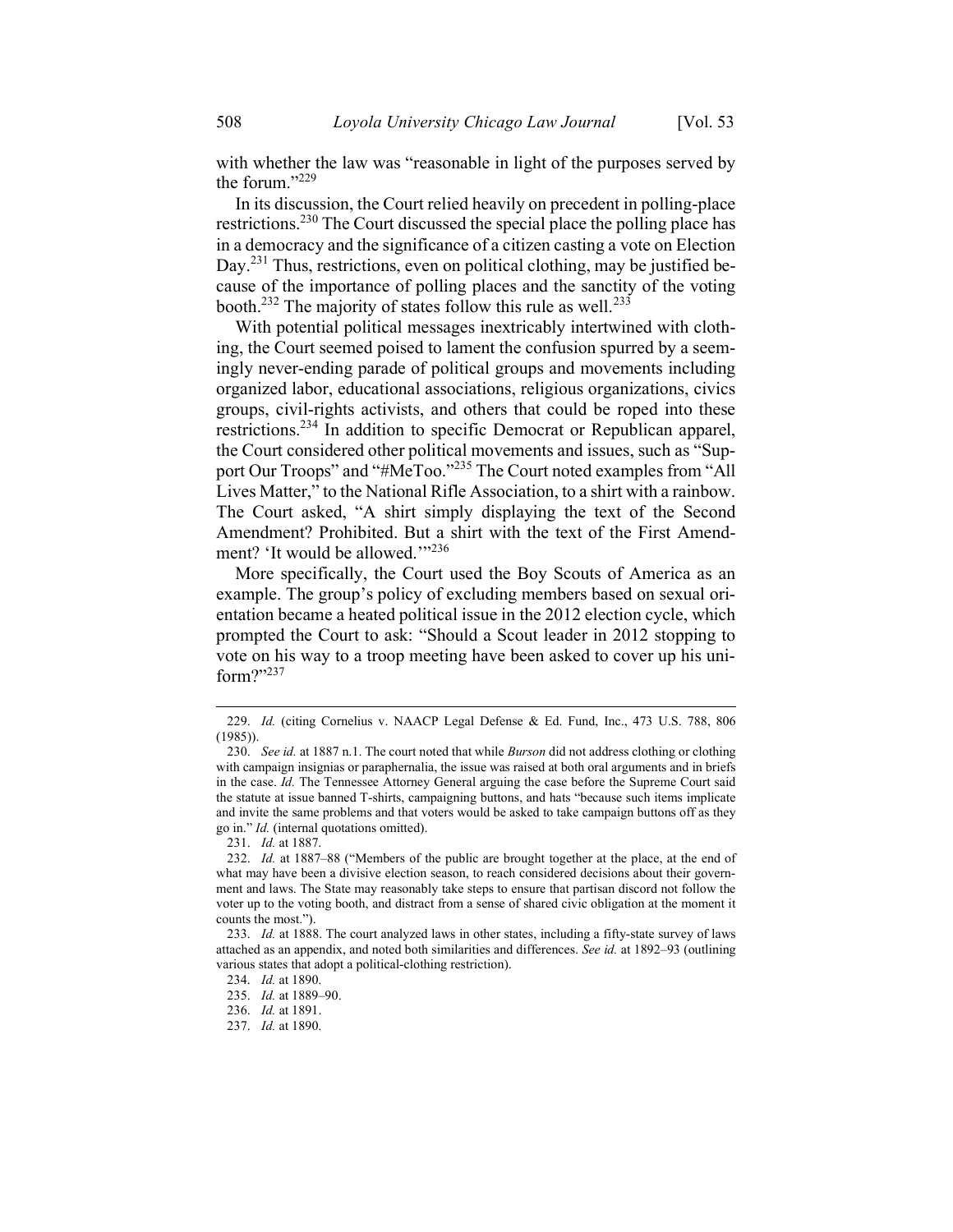Even though decisions on suppression are made at the hands of polling-place officials, the Court reiterated the important government purpose of securing polling places: "[T]he State's interest in maintaining a polling place free of distraction and disruption would be undermined by the very measure intended to further it."<sup>238</sup>

The Court concluded that a general prohibition on political apparel in a polling place could not be consistently applied and so failed constitutional muster:

Cases like this "present[] us with a particularly difficult reconciliation: the accommodation of the right to engage in political discourse with the right to vote." Minnesota, like other States, has sought to strike the balance in a way that affords the voter the opportunity to exercise his civic duty in a setting removed from the clamor and din of electioneering. While that choice is generally worthy of our respect, Minnesota has not supported its good intentions with a law capable of reasoned application.<sup>239</sup>

While the issue might not be as acute in "more mundane settings," such as an airport, the clothing restrictions, even under Mansky, rely on time, place, and manner and context.<sup>240</sup> So, applying these rules to masks within the context of a pandemic and a public-health crisis takes the discussion to the next arena beyond the narrow confines of a polling place on election day.

The reasonable time, place, and manner restrictions applied in public places throughout the current and future public-health crises could also remove the First Amendment speech argument from the mask debate. A more telling question would be if a person wearing a mask was challenged or sanctioned because of a slogan or offensive statement on the mask itself. This situation, untested to date, could certainly raise First Amendment concerns.

#### IX. CONCLUSION

In the end, an even-handed *O'Brien* analysis yields a reasonable answer that in the face of a public-health crisis, mask mandates offer a potential solution to a scary and complicated public-health emergency. A mask is hardly invasive or restrictive, and a requirement that everyone in public places would need to wear one does not single out individuals or discriminate against speakers for their political speech.

Even though, from a clothing or apparel standpoint, a mask would be a purely utilitarian article, it could carry a range of messages and might

<sup>238.</sup> Id. at 1891.

<sup>239.</sup> Id. at 1892 (quoting Burson v. Freeman, 504 U.S. 191, 198 (1992) (plurality opinion)).

<sup>240.</sup> Id. at 1887 (discussing Board of Airport Commissioners of Los Angeles v. Jews for Jesus, Inc., 482 U.S. 569 (1987), which addressed T-shirts with political messages at airports).